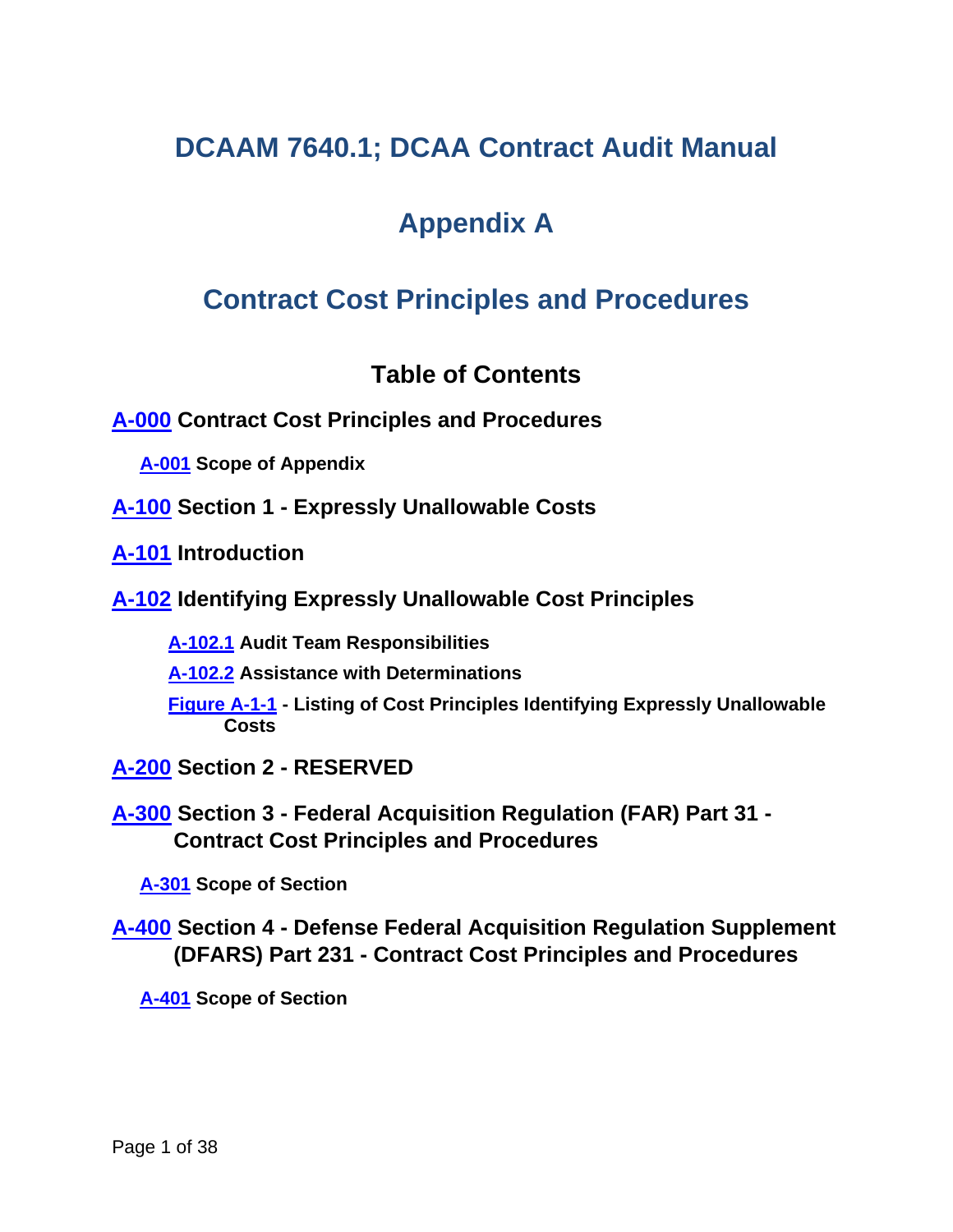### **A-000 Contract Cost Principles and Procedures [\\*\\*](#page-0-0)**

#### **A-001 Scope of Appendix [\\*\\*](#page-0-1)**

The Federal Acquisition Regulation (FAR) Part 31 and the Defense Acquisition Regulation Supplement (DFARS) Part 231 are available through GPO [\(e-cfr\)](http://www.ecfr.gov/cgi-bin/retrieveECFR?gp=&SID=4dbdae1ca731b220d8bdc80fffbd13d4&mc=true&n=sp48.1.31.31_12&r=SUBPART&ty=HTML) web sites. These electronic versions of FAR and DFARS are continuously updated for Federal Acquisition Circulars (FAC) and are current through the FAC identified on that web site. Auditors should consult the appropriate intranet version prior to finalizing reports with significant or complex findings.

### <span id="page-1-0"></span>**A-100 Section 1 - Expressly Unallowable Costs [\\*\\*](#page-0-2)**

#### <span id="page-1-1"></span>**A-101 Introduction**

The objective of this section is to assist audit teams with making determinations whether specific cost principles identify expressly unallowable costs. This guidance includes the current listing of FAR 31 and DFARS 231 cost principles (Figure A-1-1) that meet the definition of expressly unallowable costs. In addition, figure A-1-1, reflects the impact of recent court cases and current FAR and DFARS language.

#### <span id="page-1-2"></span>**A-102 Identifying Expressly Unallowable Costs [\\*\\*](#page-0-1)**

In order for a cost to be expressly unallowable, the cost principle must state in direct terms that the costs are unallowable, or leaves little room for interpretation or differences of opinion as to whether the particular cost meets the allowability criteria. The Government must show that it was unreasonable, under all the circumstances, for a person in the contractor's position to conclude that the costs were allowable.

#### **A-102.1 Audit Team Responsibilitie[s\\*\\*](#page-0-1)**

<span id="page-1-3"></span>Audit teams should use Figure A-1-1 below, as a tool to help determine whether the cost principles used as a basis to question costs make the costs expressly unallowable. Even though audit teams have the tool, auditor judgment is still important in the evaluation of costs. If an audit team questions a cost that is included in Figure A-1-1, it generally should treat the questioned cost as expressly unallowable and subject to penalties.

#### **A-102.2 Assistance with Determination[s\\*\\*](#page-0-1)**

<span id="page-1-4"></span>The fact that a cost principle is not included in Figure A-1-1 does not mean that costs questioned, based on that principle, are not expressly unallowable. In those unique situations, the audit team will need to perform additional analysis to determine whether, based on those facts and circumstances, the questioned costs are expressly unallowable. If, based on unique facts and circumstances, FAO personnel believe costs are expressly unallowable under cost principles not included on the list, the FAO should elevate the issue through the appropriate regional or CAD points of contact, who then should elevate it to the Incurred Cost Division, if they are in agreement with the FAO.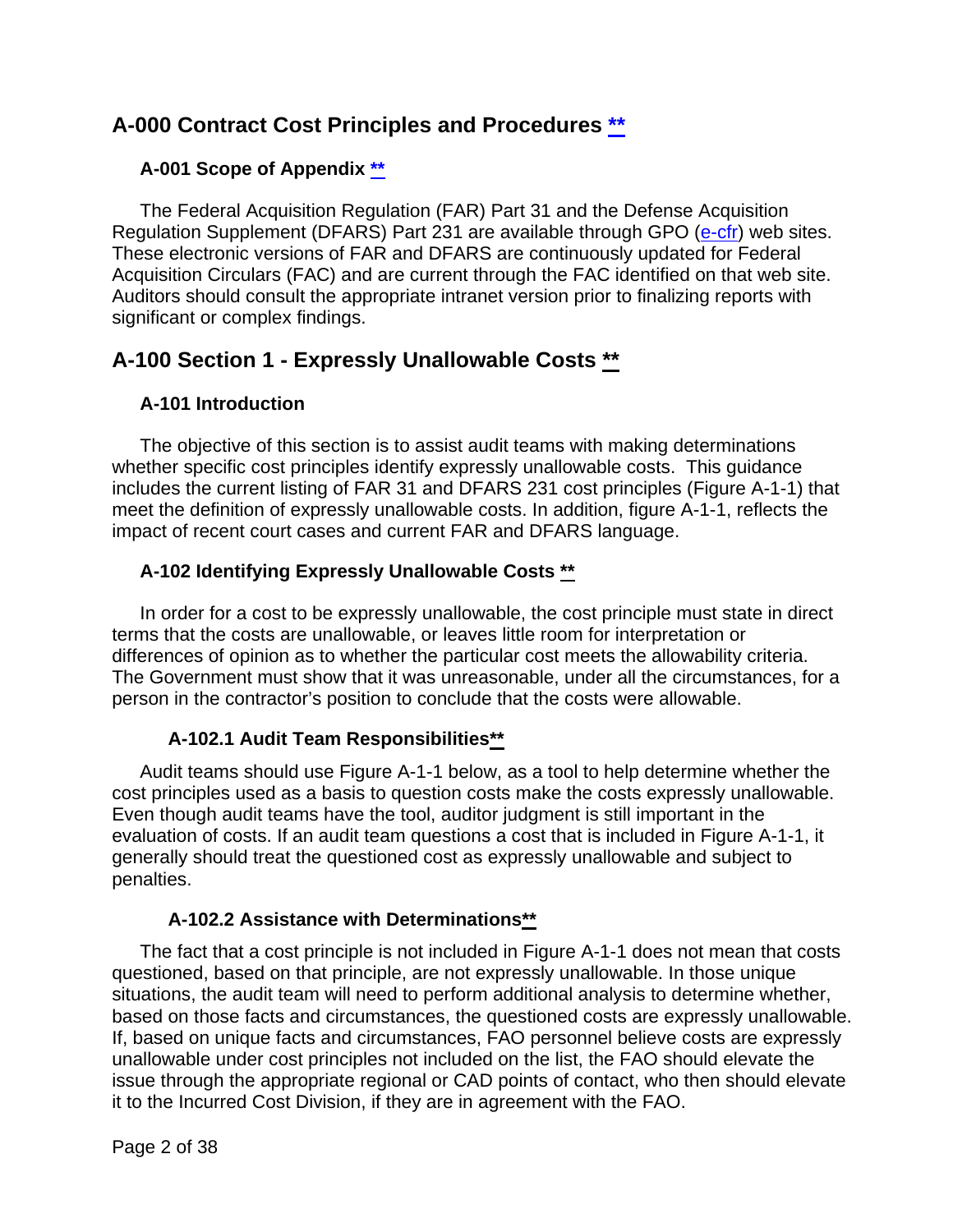<span id="page-2-0"></span>

| <b>No</b> | <b>Clause</b>           | <b>Excerpt</b>                                                                      | <b>DCAA Notes</b>                                                                                                                                                                  |
|-----------|-------------------------|-------------------------------------------------------------------------------------|------------------------------------------------------------------------------------------------------------------------------------------------------------------------------------|
|           | 31.105(d)<br>(2)(ii)(B) | Costs incident to major repair and overhaul of rental equipment are<br>unallowable. | For contracts subject to FAR<br>31.105, costs incident to major<br>repair and overhaul of rented<br>construction equipment are<br>expressly unallowable and<br>subject to penalty. |

# **Figure A-1-1 - Listing of Cost Principles Identifying Expressly Unallowable Cost[s\\*\\*](#page-0-3)**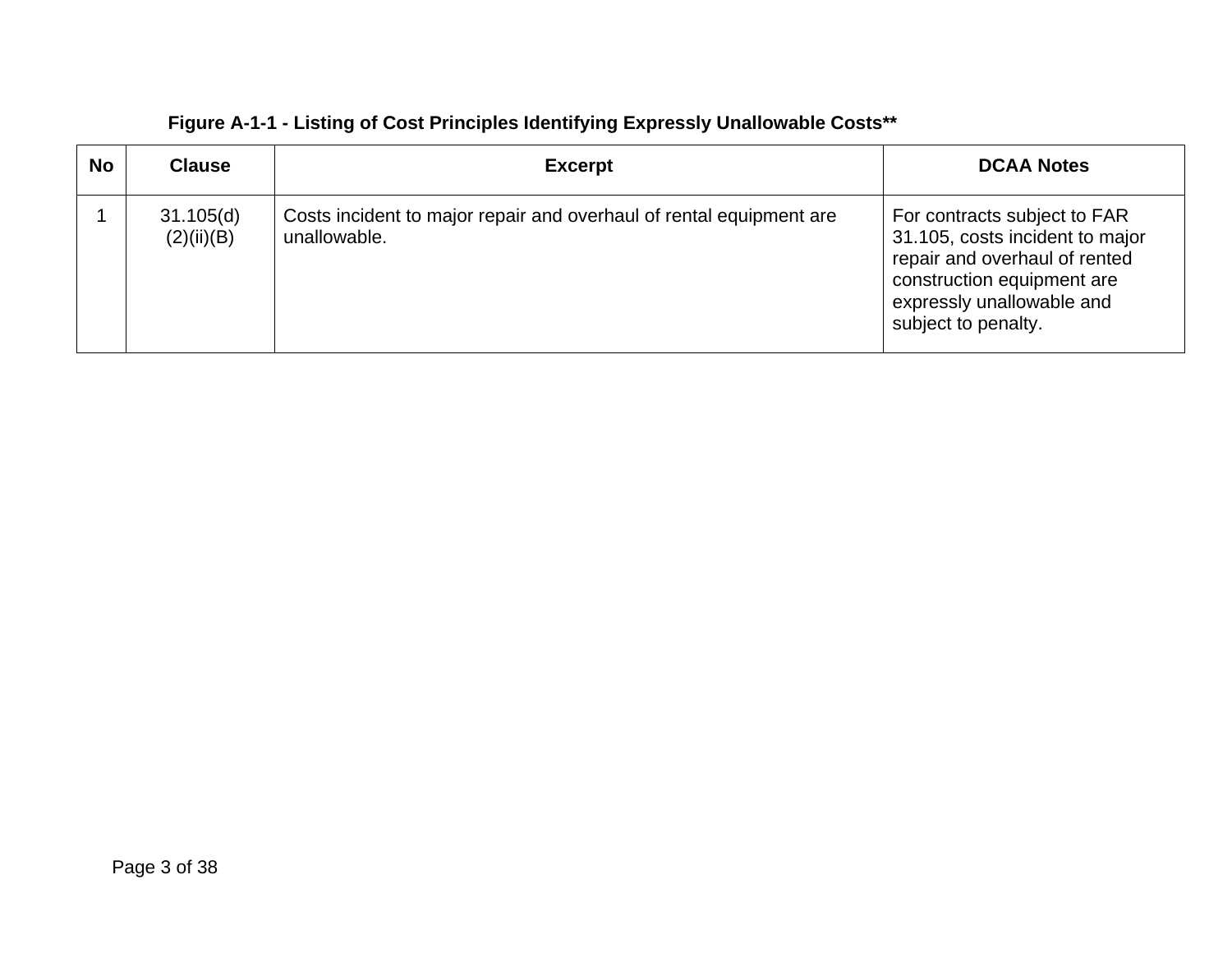| <b>No</b> | <b>Clause</b>   | <b>Excerpt</b>                                                                                                                                                                                                                                                                                                                                                                                                                                                                                                                                                                                                                                                                                                                                                                                                                                                                                                                                                                                                                                                                                                                                                                                                                                                                                                                                                                                                                                                                                                                                                                                                                                                                                                   | <b>DCAA Notes</b> |
|-----------|-----------------|------------------------------------------------------------------------------------------------------------------------------------------------------------------------------------------------------------------------------------------------------------------------------------------------------------------------------------------------------------------------------------------------------------------------------------------------------------------------------------------------------------------------------------------------------------------------------------------------------------------------------------------------------------------------------------------------------------------------------------------------------------------------------------------------------------------------------------------------------------------------------------------------------------------------------------------------------------------------------------------------------------------------------------------------------------------------------------------------------------------------------------------------------------------------------------------------------------------------------------------------------------------------------------------------------------------------------------------------------------------------------------------------------------------------------------------------------------------------------------------------------------------------------------------------------------------------------------------------------------------------------------------------------------------------------------------------------------------|-------------------|
| 2         | $31.205 - 1(f)$ | Unallowable public relations and advertising costs include the<br>following: (1) All public relations and advertising costs, other than those<br>specified in paragraphs (d) and (e) of this subsection, whose primary<br>purpose is to promote the sale of products or services by stimulating<br>interest in a product or product line (except for those costs made<br>allowable under 31.205-38(b)(5)), or by disseminating messages<br>calling favorable attention to the contractor for purposes of enhancing<br>the company image to sell the company's products or services.(2) All<br>costs of trade shows and other special events which do not contain a<br>significant effort to promote the export sales of products normally sold<br>to the U.S. Government.(3) Costs of sponsoring meetings, conventions,<br>symposia, seminars, and other special events when the principal<br>purpose of the event is other than dissemination of technical<br>information or stimulation of production. (4) Costs of ceremonies such<br>$as - (i)$ Corporate celebrations and (ii) New product announcements.<br>(5) Costs of promotional material, motion pictures, videotapes,<br>brochures, handouts, magazines, and other media that are designed to<br>call favorable attention to the contractor and its activities. (6) Costs of<br>souvenirs, models, imprinted clothing, buttons, and other mementos<br>provided to customers or the public. (7) Costs of memberships in civic<br>and community organizations. (8) Costs associated with the donation of<br>excess food to nonprofit organizations in accordance with the Federal<br>Food Donation Act of 2008 (42 U.S.C. 1792, see FAR subpart 26.4). |                   |
| 3         | 31.205-3        | Bad debts, including actual or estimated losses arising from<br>uncollectible accounts receivable due from customers and other claims,<br>and any directly associated costs such as collection costs, and legal<br>costs are unallowable.                                                                                                                                                                                                                                                                                                                                                                                                                                                                                                                                                                                                                                                                                                                                                                                                                                                                                                                                                                                                                                                                                                                                                                                                                                                                                                                                                                                                                                                                        |                   |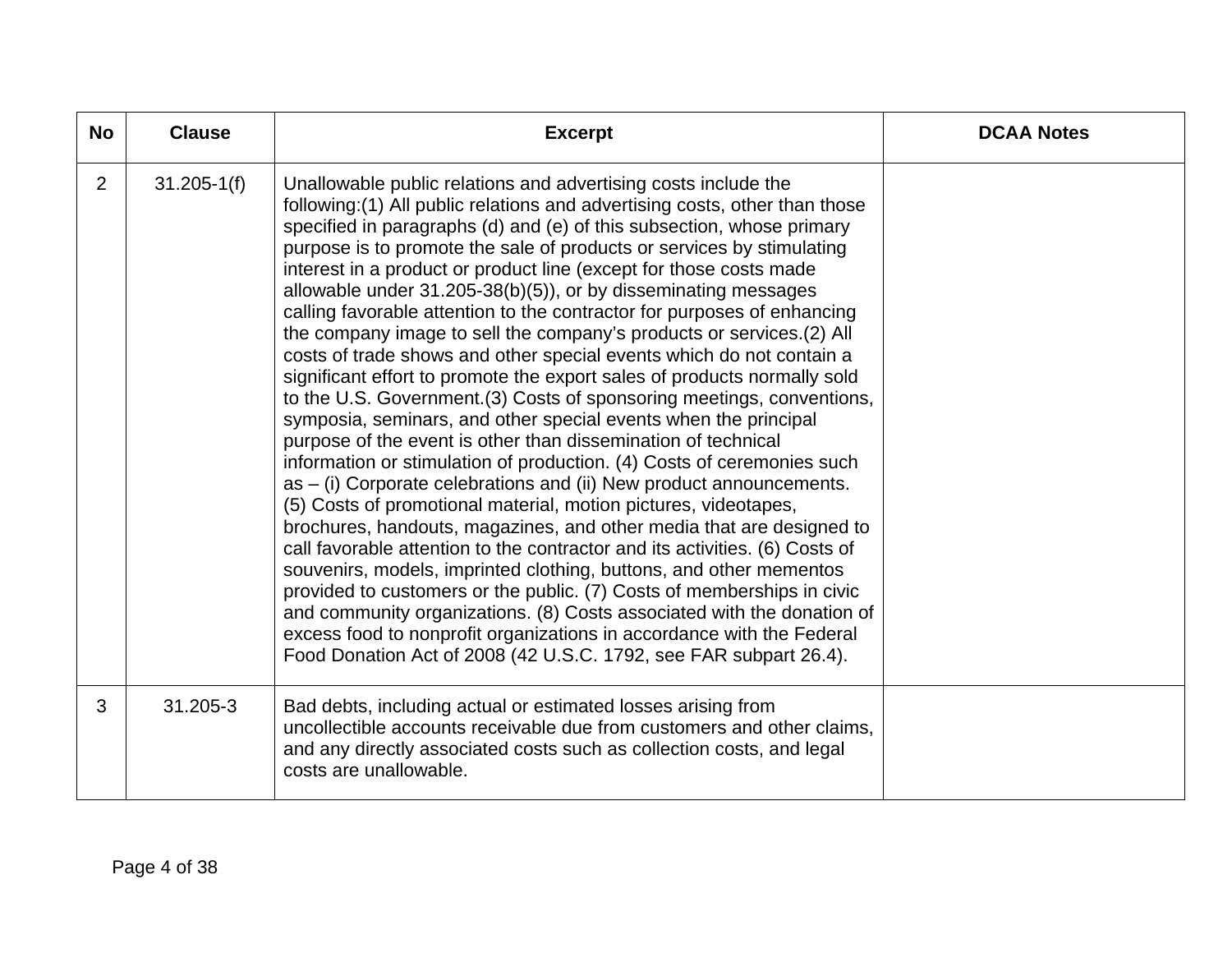| <b>No</b> | <b>Clause</b>                | <b>Excerpt</b>                                                                                                                                                                                                                                                                                                                                                                                                                                                                                                                                                                                                                                                                                                                                                | <b>DCAA Notes</b>                                                                                                                                                                                                                                                                                                                                                                                                                                                                                                                                    |
|-----------|------------------------------|---------------------------------------------------------------------------------------------------------------------------------------------------------------------------------------------------------------------------------------------------------------------------------------------------------------------------------------------------------------------------------------------------------------------------------------------------------------------------------------------------------------------------------------------------------------------------------------------------------------------------------------------------------------------------------------------------------------------------------------------------------------|------------------------------------------------------------------------------------------------------------------------------------------------------------------------------------------------------------------------------------------------------------------------------------------------------------------------------------------------------------------------------------------------------------------------------------------------------------------------------------------------------------------------------------------------------|
| 4         | $31.205 -$<br>6(a)(6)(ii)(B) | (a) General. Compensation for personal services is allowable subject to<br>the following general criteria and additional requirements contained in<br>other parts of this cost principle:(6)(i) Compensation costs for certain<br>individuals give rise to the need for special consideration. Such<br>individuals include: (A) Owners of closely held corporations, members<br>of limited liability companies, partners, sole proprietors, or members of<br>their immediate families; and (B) Persons who are contractually<br>committed to acquire a substantial financial interest in the contractor's<br>enterprise. (ii) For these individuals, compensation must $-$ (B) Not be<br>a distribution of profits (which is not an allowable contract cost). | Compensation paid to the<br>following persons is expressly<br>unallowable and subject to<br>penalty if such compensation<br>represents a distribution of profits:<br>Owners of closely held<br>corporations, members of limited<br>liability companies, partners, sole<br>proprietors, or members of their<br>immediate families; and persons<br>who are contractually committed<br>to acquire a substantial financial<br>interest in the contractor's<br>enterprise. Note: Only the<br>distribution of profits is an<br>expressly unallowable cost. |
| 5         | $31.205 - 6(a)(6)$<br>(iii)  | For owners of closely held companies, compensation in excess of the<br>costs that are deductible as compensation under the Internal Revenue<br>Code (26 U.S.C.) and regulations under it is unallowable.                                                                                                                                                                                                                                                                                                                                                                                                                                                                                                                                                      |                                                                                                                                                                                                                                                                                                                                                                                                                                                                                                                                                      |
| 6         | $31.205 - 6(e)(2)$           | Differential allowances for additional income taxes resulting from<br>domestic assignments are unallowable. (However, payments for<br>increased employee income or Federal Insurance Contributions Act<br>taxes incident to allowable reimbursed relocation costs are allowable<br>under $31.205-35(a)(10)$ .)                                                                                                                                                                                                                                                                                                                                                                                                                                                |                                                                                                                                                                                                                                                                                                                                                                                                                                                                                                                                                      |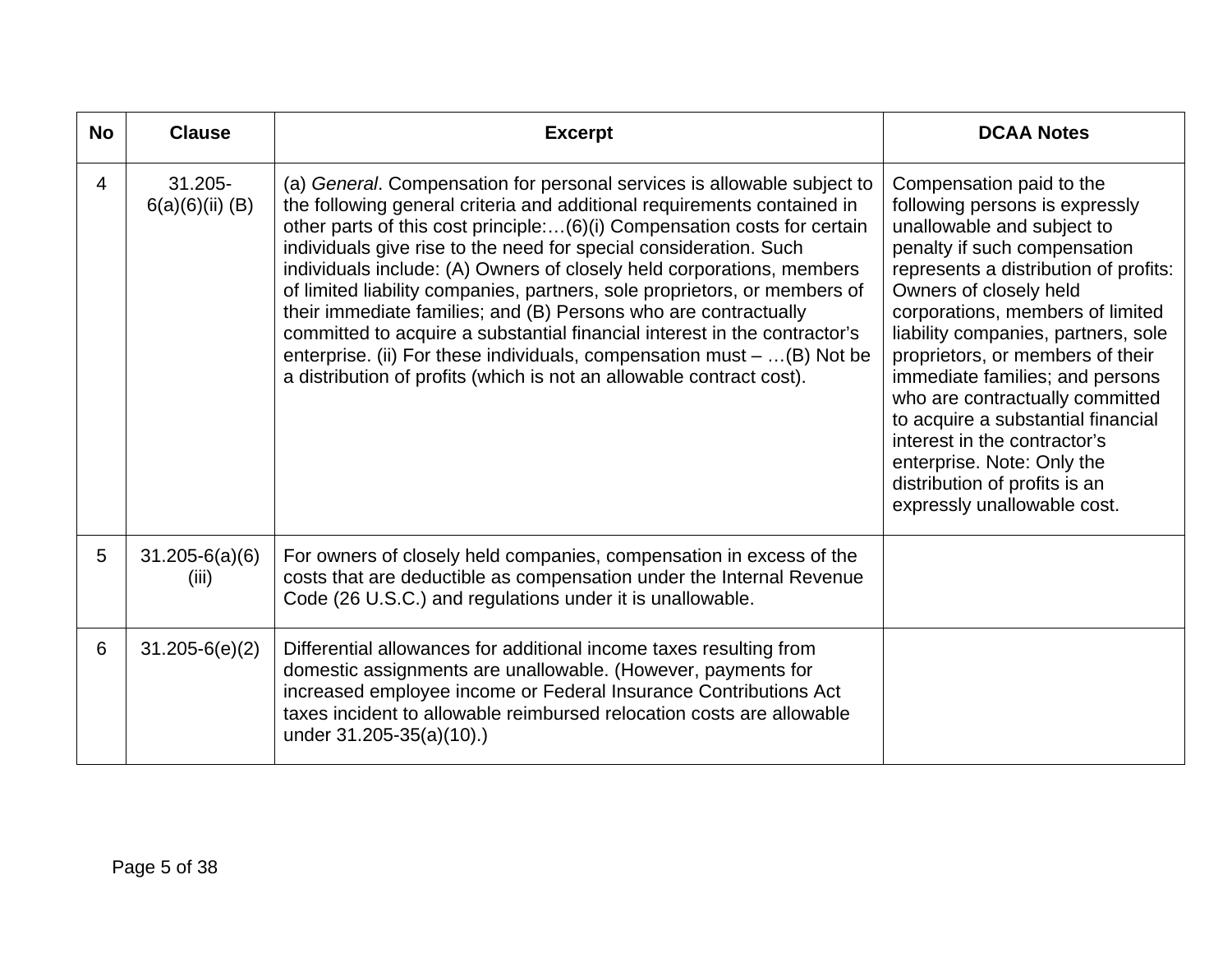| <b>No</b> | <b>Clause</b>      | <b>Excerpt</b>                                                                                                                                                                                                                                                                                                                                                                                                                                                                                                                                                                    | <b>DCAA Notes</b>                                                                                                                                                                         |
|-----------|--------------------|-----------------------------------------------------------------------------------------------------------------------------------------------------------------------------------------------------------------------------------------------------------------------------------------------------------------------------------------------------------------------------------------------------------------------------------------------------------------------------------------------------------------------------------------------------------------------------------|-------------------------------------------------------------------------------------------------------------------------------------------------------------------------------------------|
| 7         | $31.205 - 6(g)(3)$ | Payments made in the event of employment with a replacement<br>contractor where continuity of employment with credit for prior length of<br>service is preserved under substantially equal conditions of<br>employment, or continued employment by the contractor at another<br>facility, subsidiary, affiliate, or parent company of the contractor are not<br>severance pay and are unallowable.                                                                                                                                                                                |                                                                                                                                                                                           |
| 8         | $31.205 - 6(g)(5)$ | Abnormal or mass severance pay is of such a conjectural nature that<br>accruals for this purpose are not allowable. However, the Government<br>recognizes its obligation to participate, to the extent of its fair share, in<br>any specific payment. Thus, the Government will consider allowability<br>on a case-by-case basis.                                                                                                                                                                                                                                                 |                                                                                                                                                                                           |
| 9         | $31.205 - 6(g)(6)$ | Under 10 U.S.C 2324(e)(1)(M) and 41 U.S.C. 4304(a)(13), the costs of<br>severance payments to foreign nationals employed under a service<br>contract performed outside the United States are unallowable to the<br>extent that such payments exceed amounts typically paid to employees<br>providing similar services in the same industry in the United<br>States10 U.S.C 2324(e)(3) and 41 U.S.C. 4304(b) permit the head<br>of the agency to waive these cost allowability limitations under certain<br>circumstances (see 37.113 and the solicitation provision at 52.237-8). | Since waiver authority is vested in<br>the head of the agency and not<br>the contracting officer, this waiver<br>is not discretionary and the cost<br>principle is expressly unallowable. |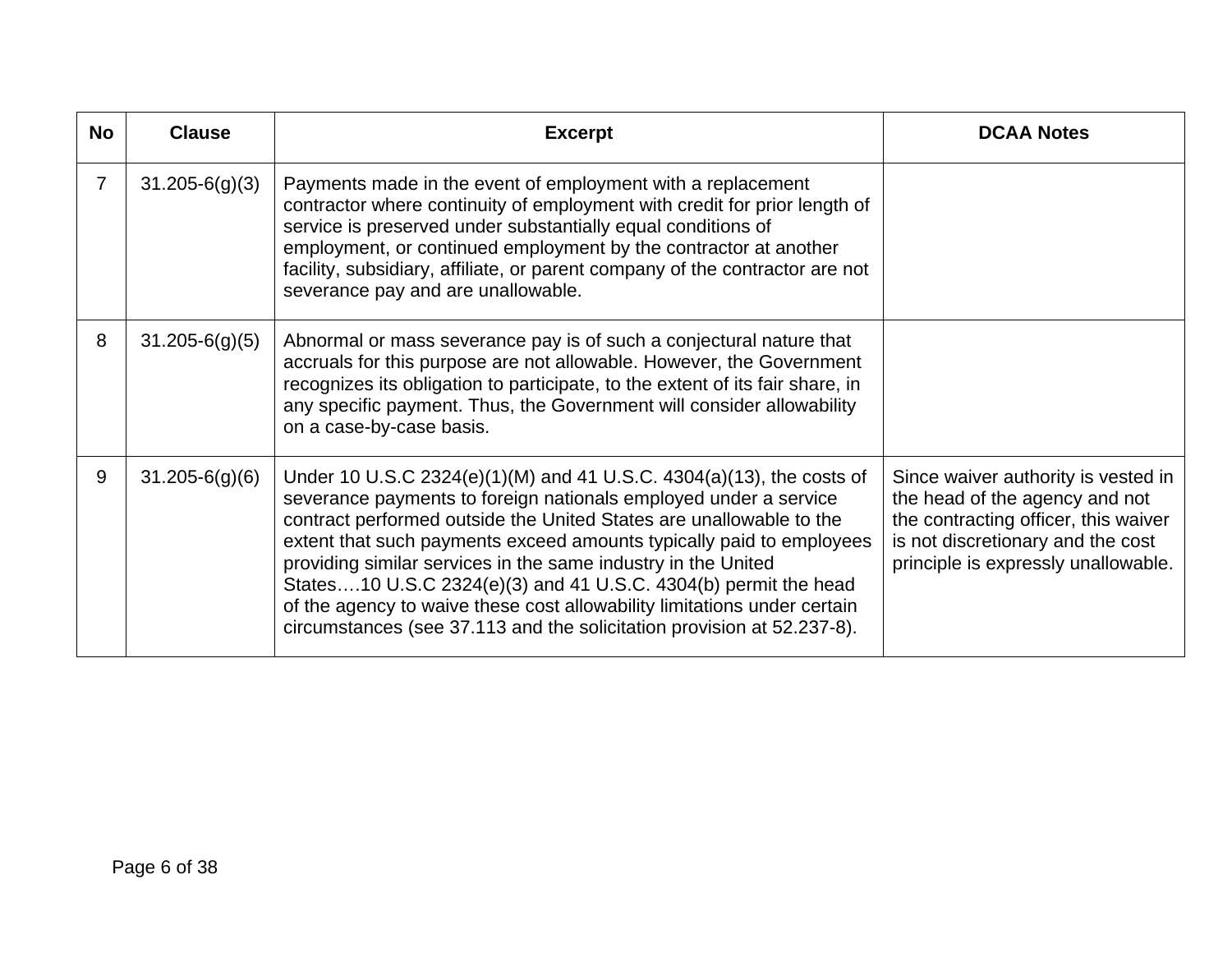| <b>No</b> | <b>Clause</b>      | <b>Excerpt</b>                                                                                                                                                                                                                                                                                                                                                                                                                                                                                                                                                                                                                                                                                                                                                                                                                                                                                        | <b>DCAA Notes</b> |
|-----------|--------------------|-------------------------------------------------------------------------------------------------------------------------------------------------------------------------------------------------------------------------------------------------------------------------------------------------------------------------------------------------------------------------------------------------------------------------------------------------------------------------------------------------------------------------------------------------------------------------------------------------------------------------------------------------------------------------------------------------------------------------------------------------------------------------------------------------------------------------------------------------------------------------------------------------------|-------------------|
| 10        | $31.205 - 6(g)(6)$ | Further, under 10 U.S.C 2324(e)(1)(N) and 41 U.S.C. 4304(a)(14), all<br>such costs of severance payments that are otherwise allowable are<br>unallowable if the termination of employment of foreign national is the<br>result of the closing of, or the curtailment of activities at, a United<br>States facility in that country at the request of the government of that<br>country; this does not apply if the closing of a facility or curtailment of<br>activities is made pursuant to a status-of-forces or other country-to-<br>country agreement entered into with the government of that country<br>before November 29, 1989. 10 U.S.C 2324(e)(3) and 41 U.S.C.<br>4304(b) permit the head of the agency to waive these cost allowability<br>limitations under certain circumstances (see 37.113 and the solicitation<br>provision at 52.237-8).                                            |                   |
| 11        | $31.205 - 6(h)$    | Backpay is a retroactive adjustment of prior years' salaries or wages.<br>Backpay is unallowable except as follows: (1) Payments to employees<br>resulting from underpaid work actually performed are allowable, if<br>required by a negotiated settlement, order, or court decree. (2)<br>Payments to union employees for the difference in their past and<br>current wage rates for working without a contract or labor agreement<br>during labor management negotiation are allowable. (3) Payments to<br>nonunion employees based upon results of union agreement<br>negotiation are allowable only if- (i) A formal agreement or<br>understanding exists between management and the employees<br>concerning these payments, or (ii) An established policy or practice<br>exists and is followed by the contractor so consistently as to imply, in<br>effect, an agreement to make such payments. |                   |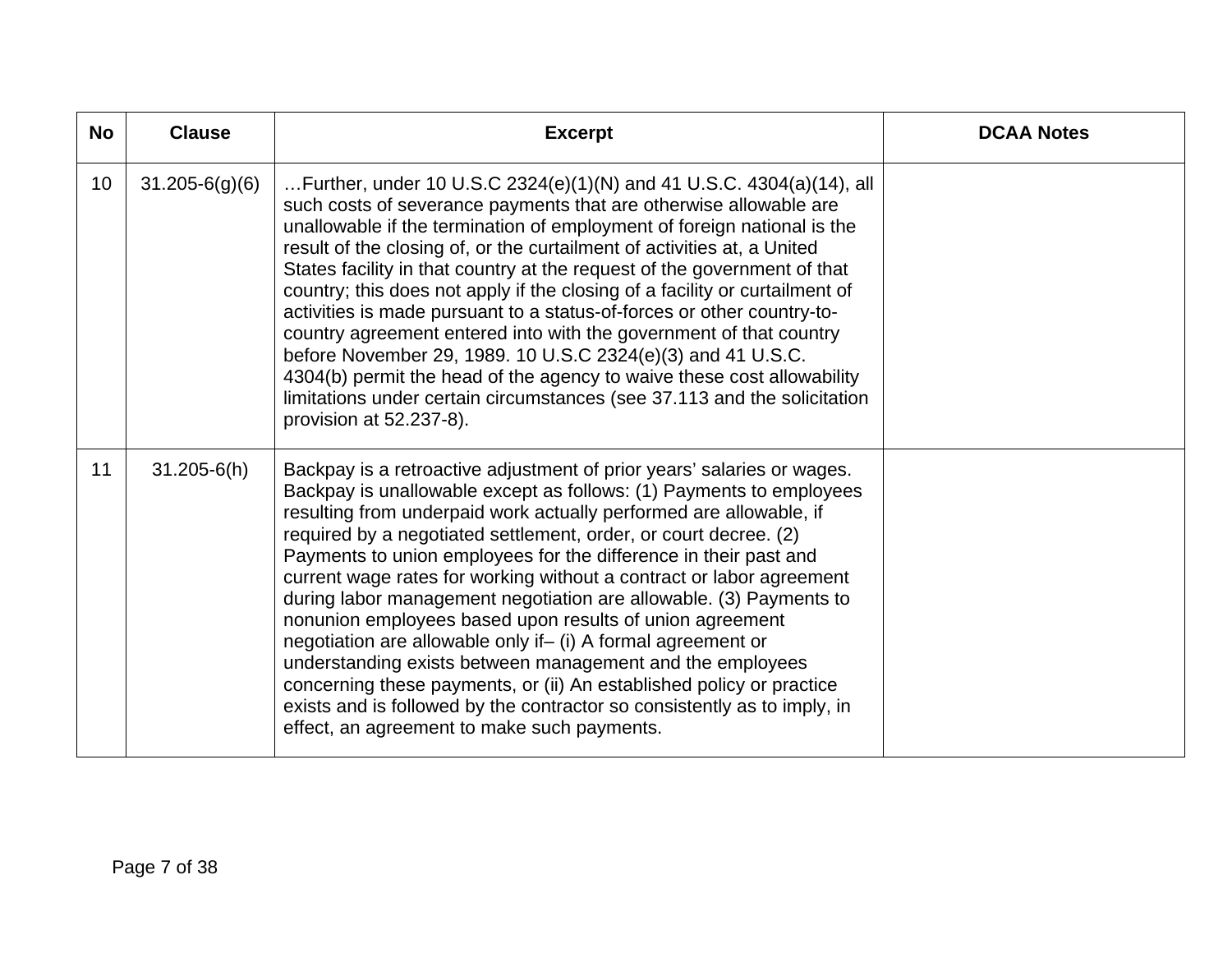| <b>No</b>       | <b>Clause</b>      | <b>Excerpt</b>                                                                                                                                                                                                        | <b>DCAA Notes</b>                                                                                                                                                                                                                                                                                                                                                              |
|-----------------|--------------------|-----------------------------------------------------------------------------------------------------------------------------------------------------------------------------------------------------------------------|--------------------------------------------------------------------------------------------------------------------------------------------------------------------------------------------------------------------------------------------------------------------------------------------------------------------------------------------------------------------------------|
| 12 <sup>2</sup> | $31.205 - 6(i)(1)$ | Any compensation which is calculated, or valued, based on changes in<br>the price of corporate securities is unallowable.                                                                                             | In Raytheon Co., 2015-1 BCA<br>36,043 and Exelis Inc., 2017-1<br>BCA 36,708, it was held that<br>compensation which is calculated,<br>or valued, based on changes in<br>the price of corporate securities<br>are expressly unallowable and<br>that in order to be unallowable the<br>award of shares need not be<br>solely dependent upon the<br>change in price of the stock. |
| 13              | $31.205 - 6(i)(2)$ | Any compensation represented by dividend payments or which is<br>calculated based on dividend payments is unallowable.                                                                                                |                                                                                                                                                                                                                                                                                                                                                                                |
| 14              | $31.205 - 6(i)(3)$ | If a contractor pays an employee in lieu of the employee receiving or<br>exercising a right, option, or benefit which would have been<br>unallowable under this paragraph (i), such payments are also<br>unallowable. |                                                                                                                                                                                                                                                                                                                                                                                |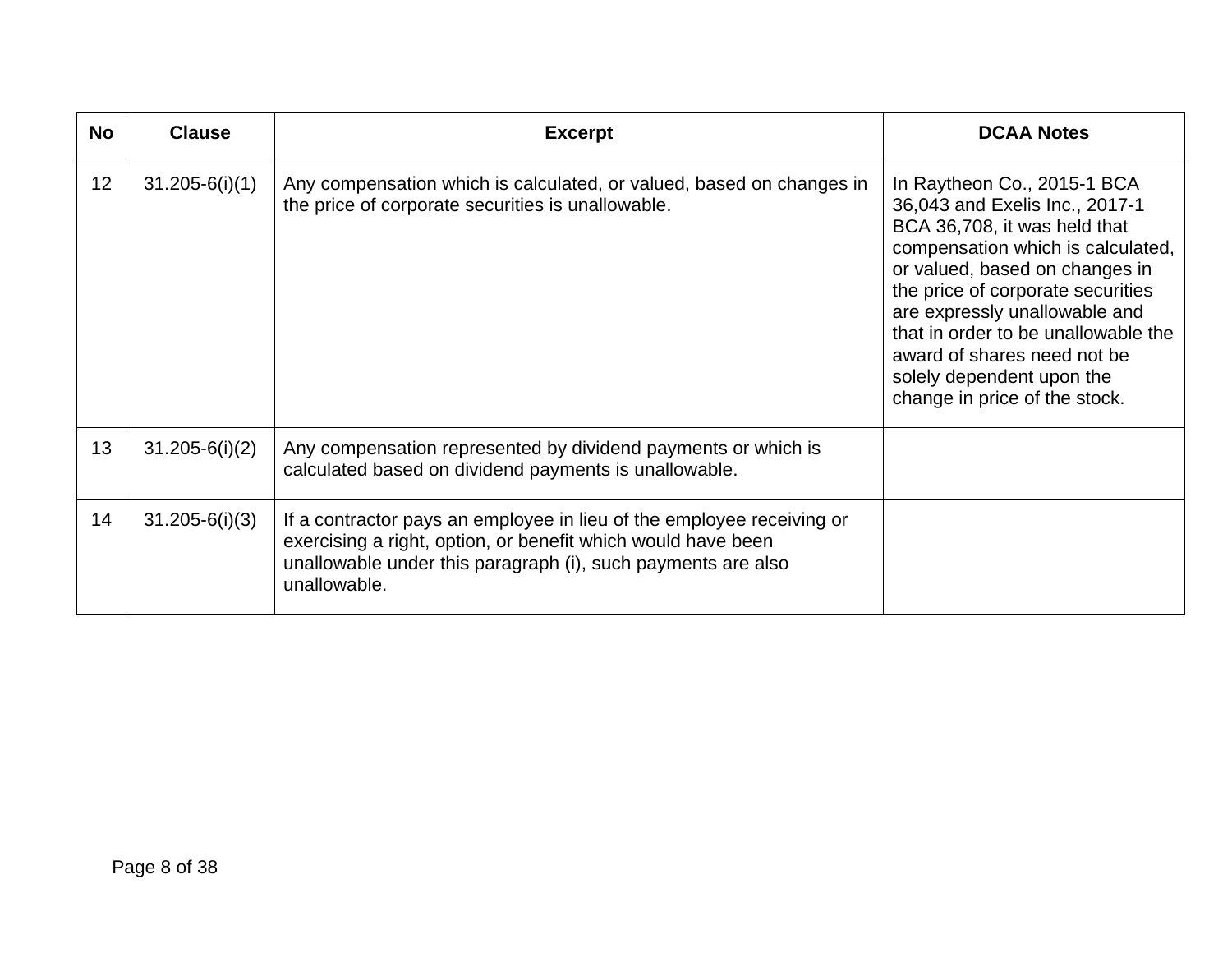| <b>No</b> | <b>Clause</b>              | <b>Excerpt</b>                                                                                                                                                                                                                                                                                                                                                                   | <b>DCAA Notes</b>                                                                                                                                                                                                                                                                                                                                                                                                                                    |
|-----------|----------------------------|----------------------------------------------------------------------------------------------------------------------------------------------------------------------------------------------------------------------------------------------------------------------------------------------------------------------------------------------------------------------------------|------------------------------------------------------------------------------------------------------------------------------------------------------------------------------------------------------------------------------------------------------------------------------------------------------------------------------------------------------------------------------------------------------------------------------------------------------|
| 15        | $31.205 - 6(j)(1)(i)$      | Except for nonqualified pension plans using the pay-as-you-go cost<br>method, to be allowable in the current year, the contractor shall fund<br>pension costs by the time set for filing of the Federal income tax return<br>or any extension. Pension costs assigned to the current year, but not<br>funded by the tax return time, are not allowable in any subsequent<br>year | Except for nonqualified pension<br>plans using the pay-as-you-go<br>cost method, pension costs<br>assigned to the current year, but<br>not funded by the time set for<br>filing of the federal income tax<br>return including any extensions,<br>are expressly unallowable and<br>subject to penalty in the current<br>year and in any subsequent year.<br>Specifically states costs are not<br>allowable and is therefore<br>expressly unallowable. |
| 16        | $31.205 -$<br>6(j)(1)(ii)  | The cost of changes in pension plans are not allowable if the<br>changes are discriminatory to the Government or are not intended to<br>be applied consistently for all employees under similar circumstances<br>in the future.                                                                                                                                                  |                                                                                                                                                                                                                                                                                                                                                                                                                                                      |
| 17        | $31.205 -$<br>6(j)(1)(iii) | Except as provided for early retirement benefits in subparagraph (j)(6)<br>of this subsection, one-time-only pension supplements not available to<br>all participants of the basic plan are not allowable as pension costs,<br>unless the supplemental benefits represent a separate pension plan<br>and the benefits are payable for life at the option of the employee.        |                                                                                                                                                                                                                                                                                                                                                                                                                                                      |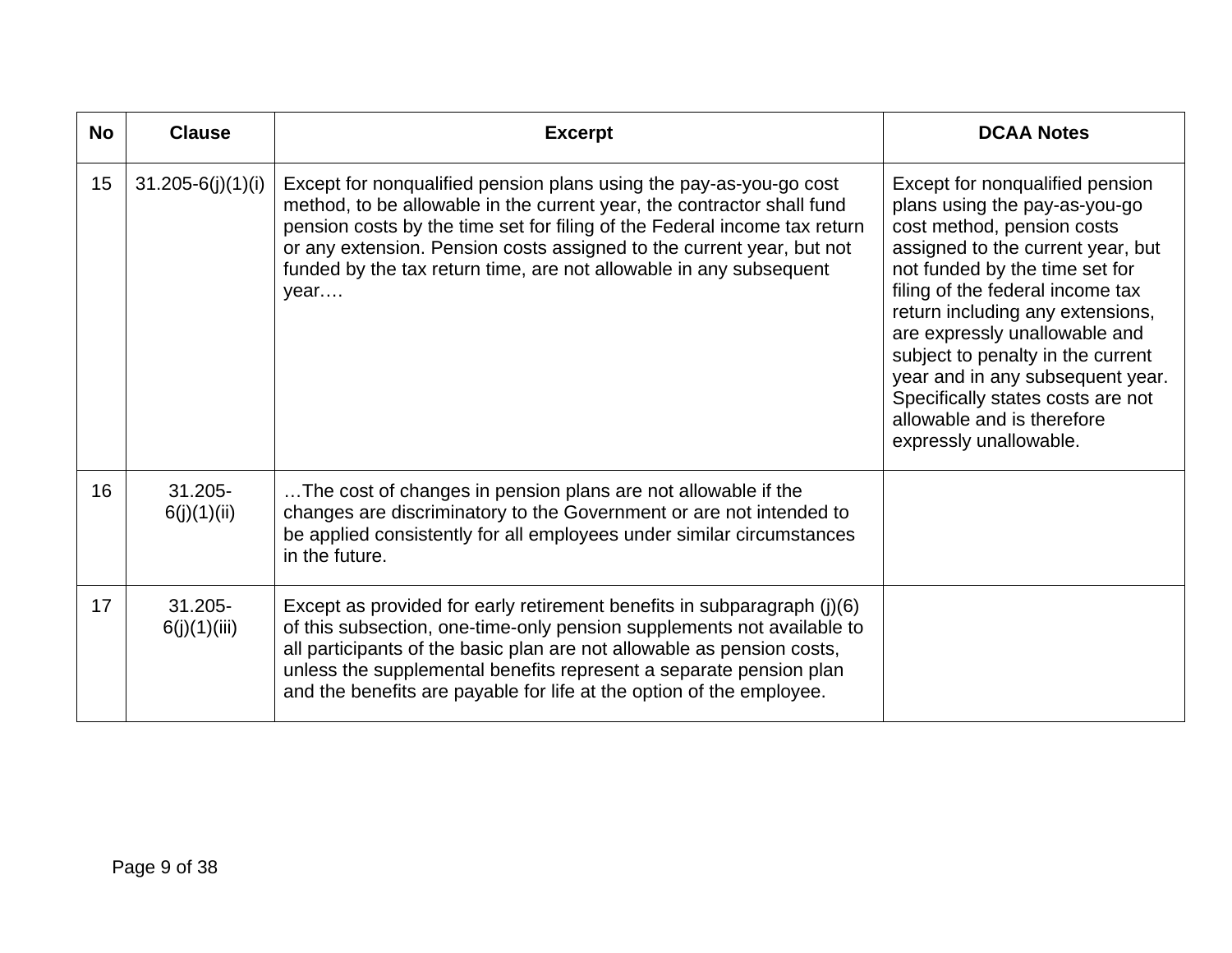| <b>No</b> | <b>Clause</b>                | <b>Excerpt</b>                                                                                                                                                                                                                                                                                                                                                                                                                                                                                                                                                                                                                                                                                                                                                                                             | <b>DCAA Notes</b>                                                                                                                                                                                                                                                                                                                                                                                                                                                                                                                                           |
|-----------|------------------------------|------------------------------------------------------------------------------------------------------------------------------------------------------------------------------------------------------------------------------------------------------------------------------------------------------------------------------------------------------------------------------------------------------------------------------------------------------------------------------------------------------------------------------------------------------------------------------------------------------------------------------------------------------------------------------------------------------------------------------------------------------------------------------------------------------------|-------------------------------------------------------------------------------------------------------------------------------------------------------------------------------------------------------------------------------------------------------------------------------------------------------------------------------------------------------------------------------------------------------------------------------------------------------------------------------------------------------------------------------------------------------------|
| 18        | $31.205 - 6(j)(2)(i)$<br>(A) | Except for nonqualified pension plans, pension costs (see 48 CFR<br>9904.412-40(a)(1)) assigned to the current accounting period, but not<br>funded during it, are not allowable in subsequent years (except that a<br>payment made to a fund by the time set for filing the Federal income<br>tax return or any extension thereof is considered to have been made<br>during such taxable year). However, any portion of pension cost<br>computed for a cost accounting period, that exceeds the amount<br>required to be funded pursuant to a waiver granted under the<br>provisions of the Employee Retirement Income Security Act of 1974<br>(ERISA), will be allowable in those future accounting periods in which<br>the funding of such excess amounts occurs (see 48 CFR 9904.412-<br>$50(c)(5)$ ). | Except for nonqualified pension<br>plans, pension costs assigned to<br>the current accounting period, but<br>not funded during that year or by<br>the time set for filing the federal<br>income tax return or any<br>extension thereof, are expressly<br>unallowable and subject to<br>penalty in subsequent years<br>unless they exceed the amount<br>required to be funded pursuant to<br>a waiver granted under the<br>provisions of the Employee<br><b>Retirement Income Security Act</b><br>of 1974 (ERISA) and are funded<br>in that subsequent year. |
| 19        | $31.205 -$<br>6(j)(2)(iii)   | Increased pension costs are unallowable if the increase is caused by a<br>delay in funding beyond 30 days after each quarter of the year to which<br>they are assignable                                                                                                                                                                                                                                                                                                                                                                                                                                                                                                                                                                                                                                   |                                                                                                                                                                                                                                                                                                                                                                                                                                                                                                                                                             |
| 20        | $31.205 -$<br>6(j)(2)(v)     | Increased pension costs resulting from the withdrawal of assets from a<br>pension fund and transfer to another employee benefit plan fund, or<br>transfer of assets to another account within the same fund, are<br>unallowable except to the extent authorized by an advance<br>agreement                                                                                                                                                                                                                                                                                                                                                                                                                                                                                                                 | Gives the contracting officer the<br>authority to enter into an<br>advanced agreement to allow<br>these costs before they were<br>incurred, but increased costs not<br>covered by an advance<br>agreement are expressly<br>unallowable                                                                                                                                                                                                                                                                                                                      |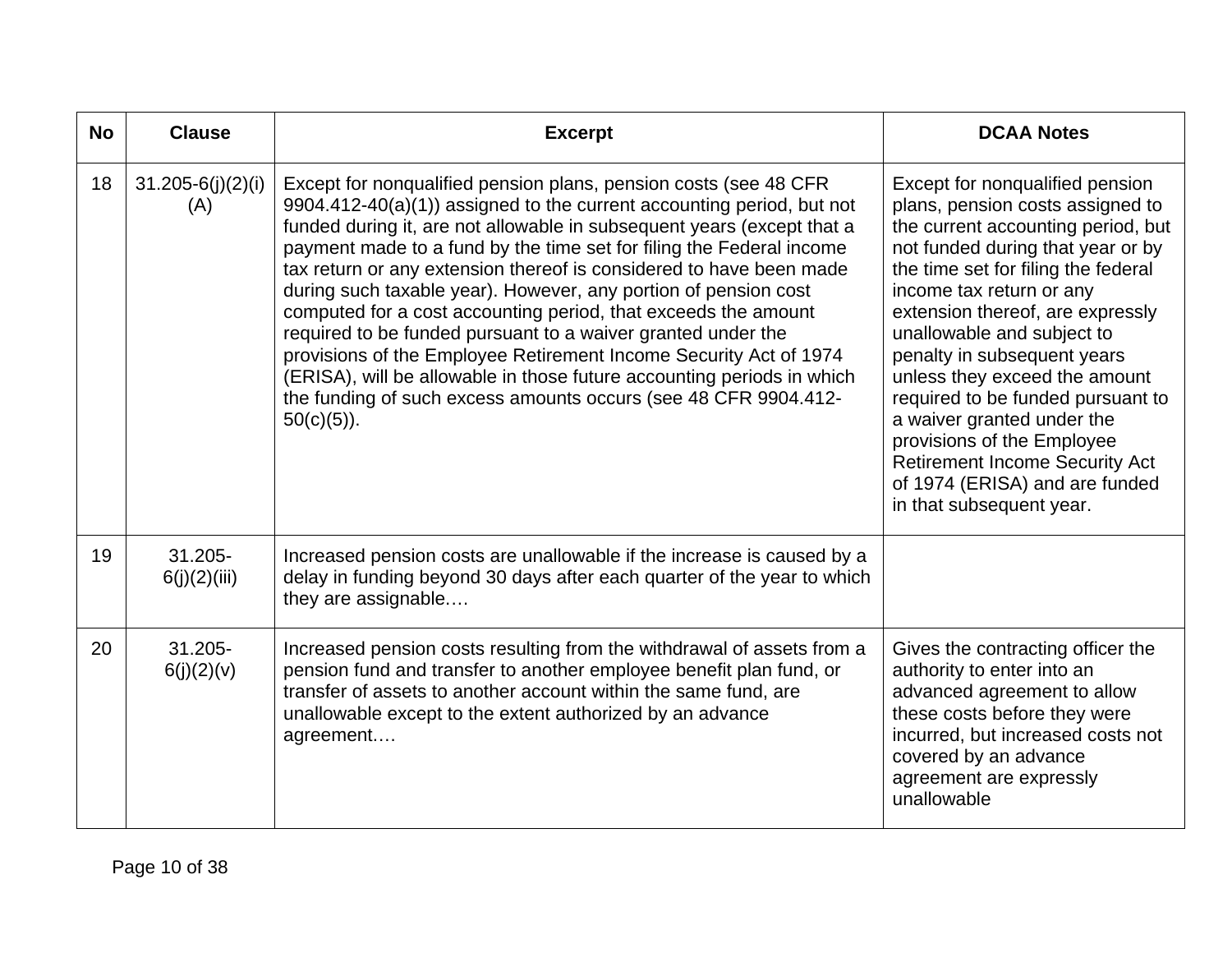| <b>No</b> | <b>Clause</b>              | <b>Excerpt</b>                                                                                                                                                                                             | <b>DCAA Notes</b>                                                                                                                                                                                                                                              |
|-----------|----------------------------|------------------------------------------------------------------------------------------------------------------------------------------------------------------------------------------------------------|----------------------------------------------------------------------------------------------------------------------------------------------------------------------------------------------------------------------------------------------------------------|
| 21        | $31.205 -$<br>6(j)(3)(ii)  | Excise taxes on pension plan asset reversions or withdrawals under<br>this paragraph (j)(3)(ii) are unallowable in accordance with 31.205-<br>$41(b)(6)$ .                                                 |                                                                                                                                                                                                                                                                |
| 22        | $31.205 -$<br>6(j)(6)(iii) | The cost of extending the plan to employees who retired or were<br>terminated before the adoption of the plan is unallowable;                                                                              | The cost of extending an early<br>retirement plan to employees who<br>retired or were terminated before<br>the adoption of the plan is<br>expressly unallowable and<br>subject to penalty.                                                                     |
| 23        | $31.205 -$<br>6(j)(6)(iv)  | The present value of the total incentives given to any employee in<br>excess of the amount of the employee's annual salary for the previous<br>fiscal year before the employee's retirement is unallowable | The present value of the total<br>early retirement incentives given<br>to any employee in excess of the<br>employee's annual salary for the<br>previous fiscal year before the<br>employee's retirement is<br>expressly unallowable and<br>subject to penalty. |
| 24        | $31.205 - 6(k)(2)$         | The costs of deferred compensation awards are unallowable if the<br>awards are made in periods subsequent to the period when the work<br>being remunerated was performed.                                  |                                                                                                                                                                                                                                                                |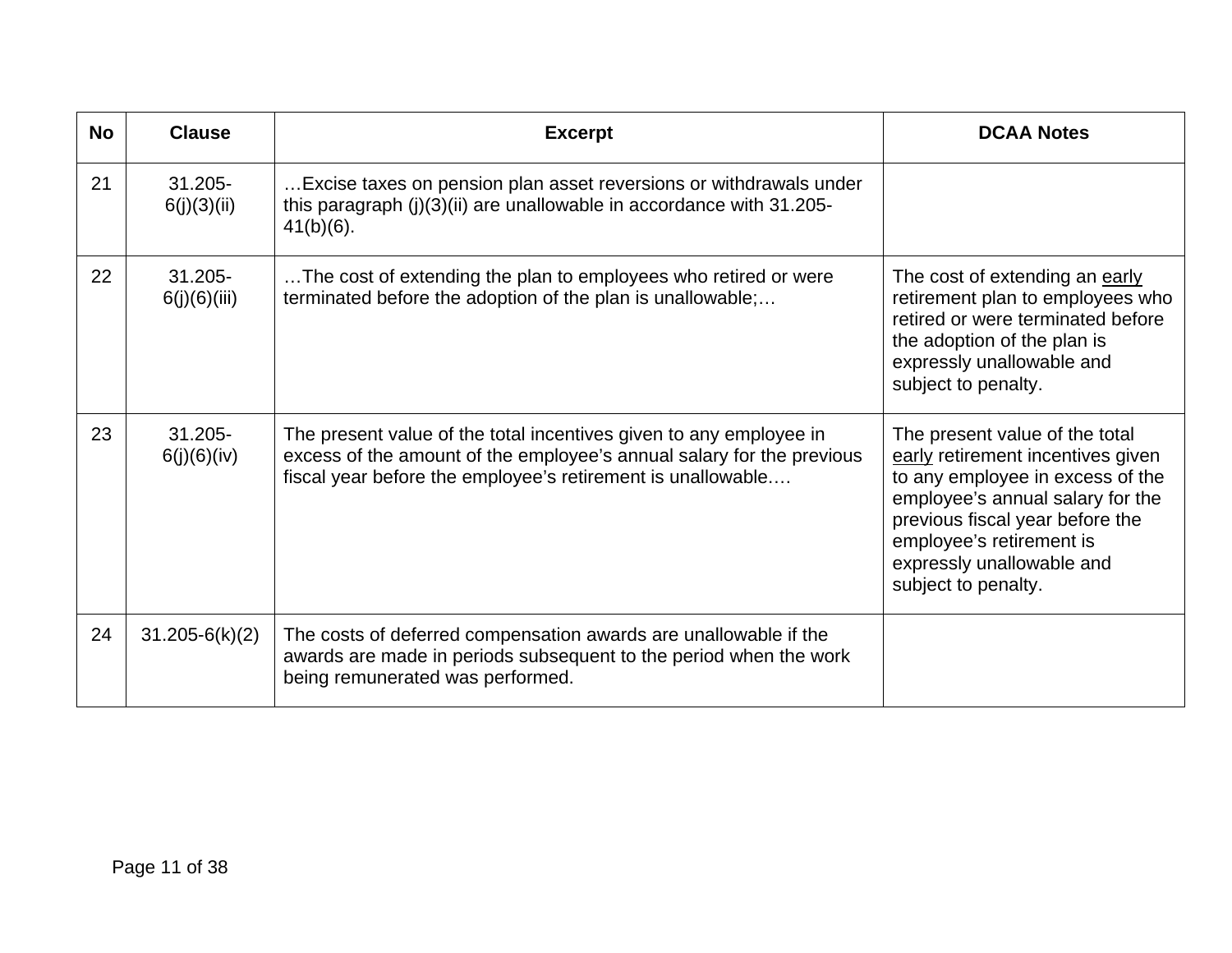| <b>No</b> | <b>Clause</b>      | <b>Excerpt</b>                                                                                                                                                                                                                                                                                                                                                                                                                                                                                                                                                                                                                                                                                                                                                                                                       | <b>DCAA Notes</b> |
|-----------|--------------------|----------------------------------------------------------------------------------------------------------------------------------------------------------------------------------------------------------------------------------------------------------------------------------------------------------------------------------------------------------------------------------------------------------------------------------------------------------------------------------------------------------------------------------------------------------------------------------------------------------------------------------------------------------------------------------------------------------------------------------------------------------------------------------------------------------------------|-------------------|
| 25        | $31.205 - 6(l)$    | Compensation incidental to business acquisitions. The following costs<br>are unallowable: (1) Payments to employees under agreements in<br>which they receive special compensation, in excess of the contractor's<br>normal severance pay practice, if their employment terminates<br>following a change in the management control over, or ownership of,<br>the contractor or a substantial portion of its assets. (2) Payments to<br>employees under plans introduced in connection with a change<br>(whether actual or prospective) in the management control over, or<br>ownership of, the contractor or a substantial portion of its assets in<br>which those employees receive special compensation, which is<br>contingent upon the employee remaining with the contractor for a<br>specified period of time. |                   |
| 26        | $31.205 - 6(m)(2)$ | That portion of the cost of company-furnished automobiles that relates<br>to personal use by employees (including transportation to and from<br>work) is unallowable regardless of whether the cost is reported as<br>taxable income to the employees (see 31.205-46(d)).                                                                                                                                                                                                                                                                                                                                                                                                                                                                                                                                            |                   |
| 27        | $31.205 - 6(n)$    | Employee rebate and purchase discount plans. Rebates and purchase<br>discounts, in whatever form, granted to employees on products or<br>services produced by the contractor or affiliates are unallowable.                                                                                                                                                                                                                                                                                                                                                                                                                                                                                                                                                                                                          |                   |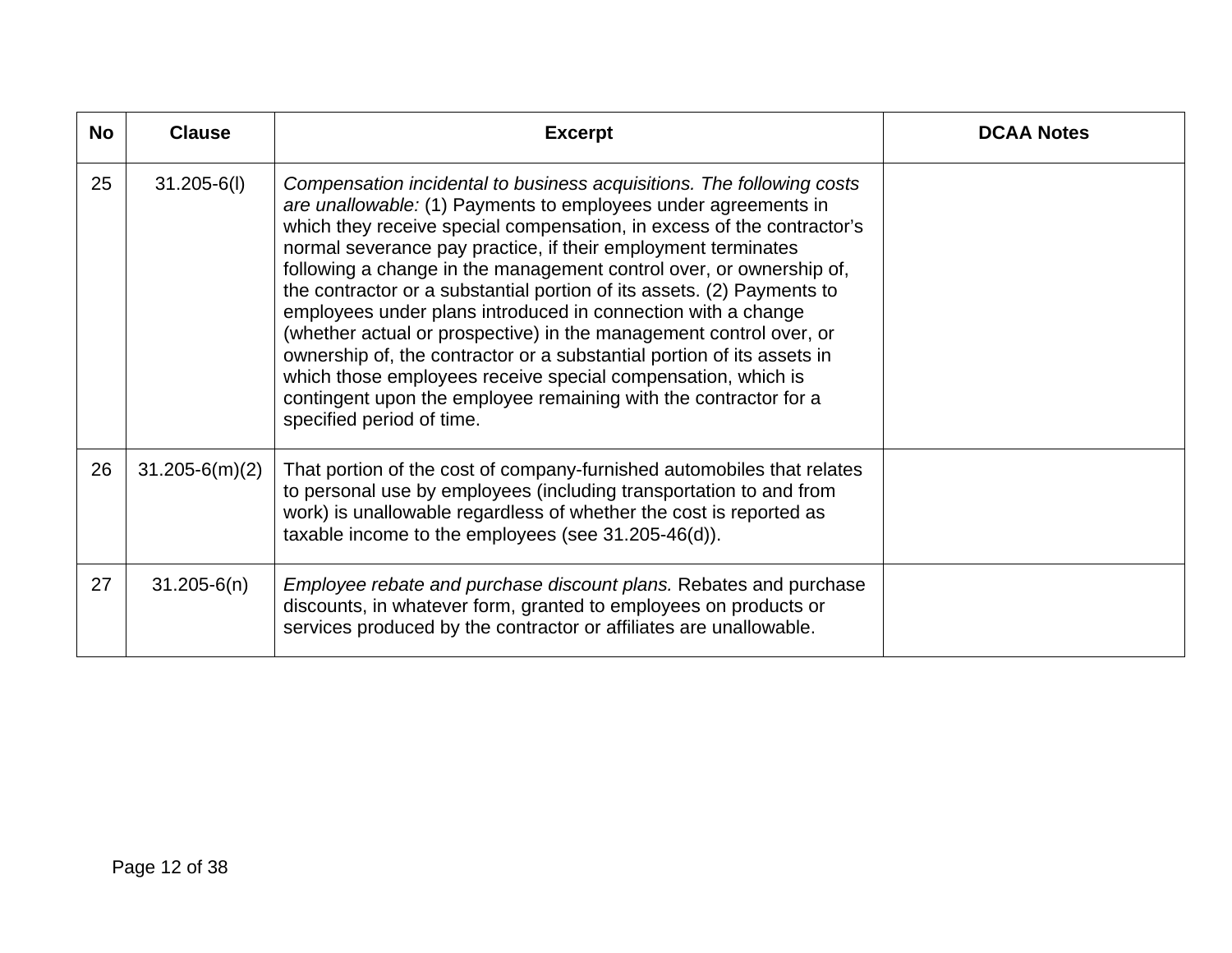| <b>No</b> | <b>Clause</b>                        | <b>Excerpt</b>                                                                                                                                                                                                                                                                                                                                                                                                                                       | <b>DCAA Notes</b>                                                                                                                                                                                                                                                                                                                                                                                                                                                               |
|-----------|--------------------------------------|------------------------------------------------------------------------------------------------------------------------------------------------------------------------------------------------------------------------------------------------------------------------------------------------------------------------------------------------------------------------------------------------------------------------------------------------------|---------------------------------------------------------------------------------------------------------------------------------------------------------------------------------------------------------------------------------------------------------------------------------------------------------------------------------------------------------------------------------------------------------------------------------------------------------------------------------|
| 28        | $31.205 -$<br>6(o)(2)(iii)<br>(G)(2) | Any duplicate recovery of costs due to the change from one method<br>to another is unallowable                                                                                                                                                                                                                                                                                                                                                       | For postretirement benefits other<br>than pensions, when changing<br>from one accrual accounting<br>method to another, duplicate<br>recovery of costs due to the<br>change from one method to<br>another is expressly unallowable<br>and subject to penalty.                                                                                                                                                                                                                    |
| 29        | $31.205 -$<br>6(o)(2)(iii)<br>(G)(3) | To be allowable, PRB costs must be funded by the time set for filing the<br>Federal income tax return or any extension thereof, or paid to an<br>insurer, provider, or other recipient by the time set for filing the Federal<br>income tax return or extension thereof. PRB costs assigned to the<br>current year, but not funded, paid or otherwise liquidated by the tax<br>return due date as extended are not allowable in any subsequent year. | PRB costs are expressly<br>unallowable and subject to<br>penalty if they are not funded or<br>paid to an insurer, provider, or<br>other recipient by the time set for<br>filing the Federal income tax<br>return or any extension thereof.<br>PRB costs that are assigned to<br>the current year but not funded,<br>paid, or otherwise liquidated by<br>the tax return due date, as<br>extended, are expressly<br>unallowable and subject to<br>penalty in any subsequent year. |
| 30        | $31.205 -$<br>6(o)(2)(iii)(G)(4)     | Increased PRB costs causes by delay in funding beyond 30 days after<br>each quarter of the year to which they are assignable are unallowable.                                                                                                                                                                                                                                                                                                        |                                                                                                                                                                                                                                                                                                                                                                                                                                                                                 |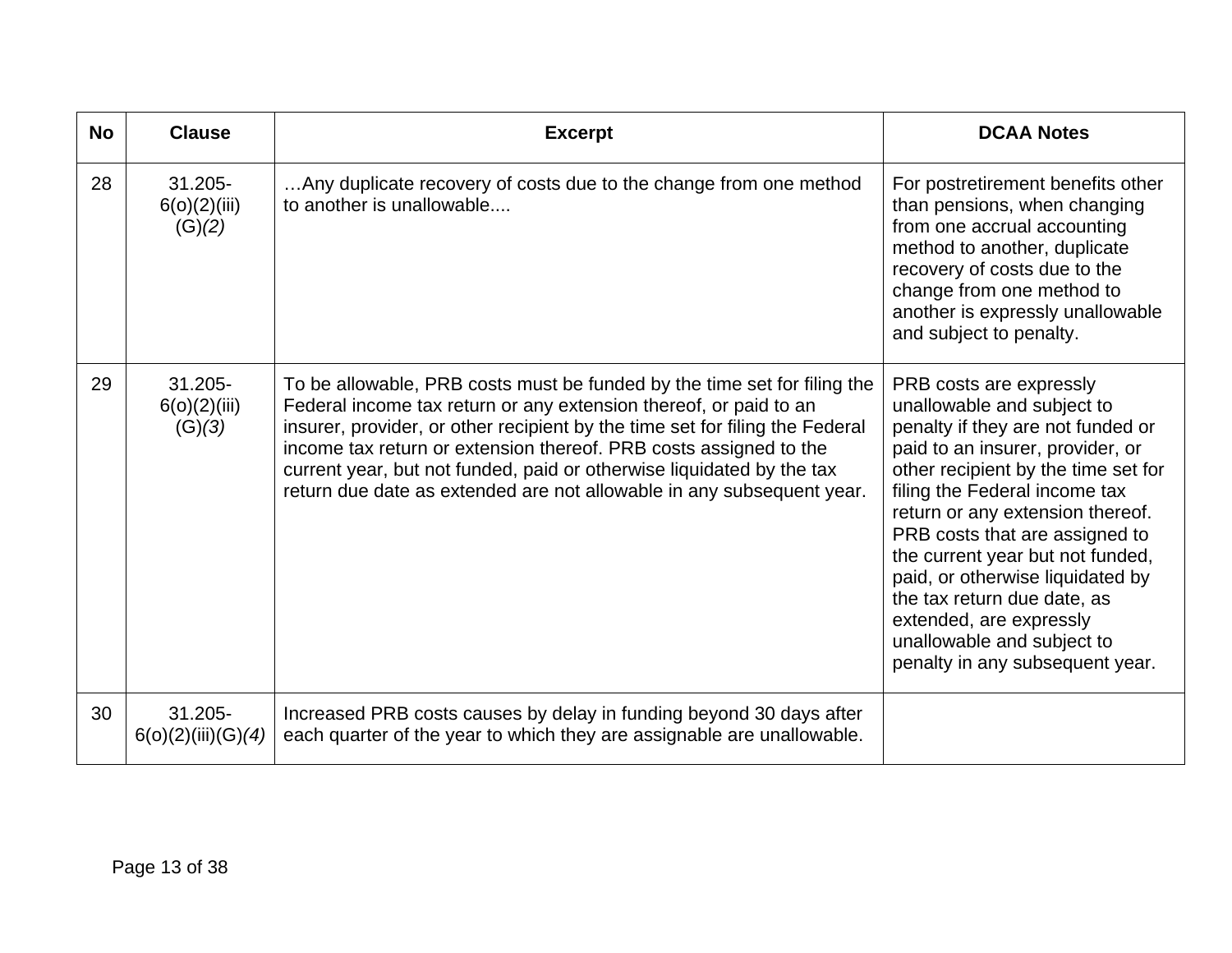| <b>No</b> | <b>Clause</b>      | <b>Excerpt</b>                                                                                                                                                                                                                                                                                                                                                                                                                                                                                                                                                                                                                                                                                                                                                                                                                                                                                                                                                                                                                                                                                                                                                                                                                                                                                                                                                                | <b>DCAA Notes</b> |
|-----------|--------------------|-------------------------------------------------------------------------------------------------------------------------------------------------------------------------------------------------------------------------------------------------------------------------------------------------------------------------------------------------------------------------------------------------------------------------------------------------------------------------------------------------------------------------------------------------------------------------------------------------------------------------------------------------------------------------------------------------------------------------------------------------------------------------------------------------------------------------------------------------------------------------------------------------------------------------------------------------------------------------------------------------------------------------------------------------------------------------------------------------------------------------------------------------------------------------------------------------------------------------------------------------------------------------------------------------------------------------------------------------------------------------------|-------------------|
| 31        | $31.205 - 6(p)(2)$ | Senior executive compensation limit for contracts awarded before June<br>24, 2014—(i) Applicability. This paragraph $(p)(2)$ applies to the<br>following: (A) To all executive agencies, other than DoD, NASA and the<br>Coast Guard, for contracts awarded before June 24, 2014; (B) To DoD,<br>NASA, and the Coast Guard for contracts awarded before December<br>31, 2011; (ii) Costs incurred after January 1, 1998. Cost incurred after<br>January 1, 1998 for the compensation of a senior executive in excess<br>of the benchmark compensation amount determined applicable for the<br>contractor fiscal year by the Administrator, Office of Federal<br>Procurement Policy (OFPP), under 41 U.S.C. 1127 as in effect prior to<br>June 24, 2014, are unallowable (10 U.S.C. 2324(e)(1)(P) and 41<br>U.S.C. 4304(a)(16), as in effect prior to June 24, 2014). This limitation<br>is the sole statutory limitation on allowable senior executive<br>compensation costs incurred after January 1, 1998, under contracts<br>awarded before June 24, 2014, and applies whether or not the affected<br>contracts were previously subject to a statutory limitation on such<br>costs. (Note that pursuant to section 804 of Pub. L. 105-261, the<br>definition of "senior executive" in $(p)(4)$ has been changed for<br>compensation costs incurred after January 1, 1999.) |                   |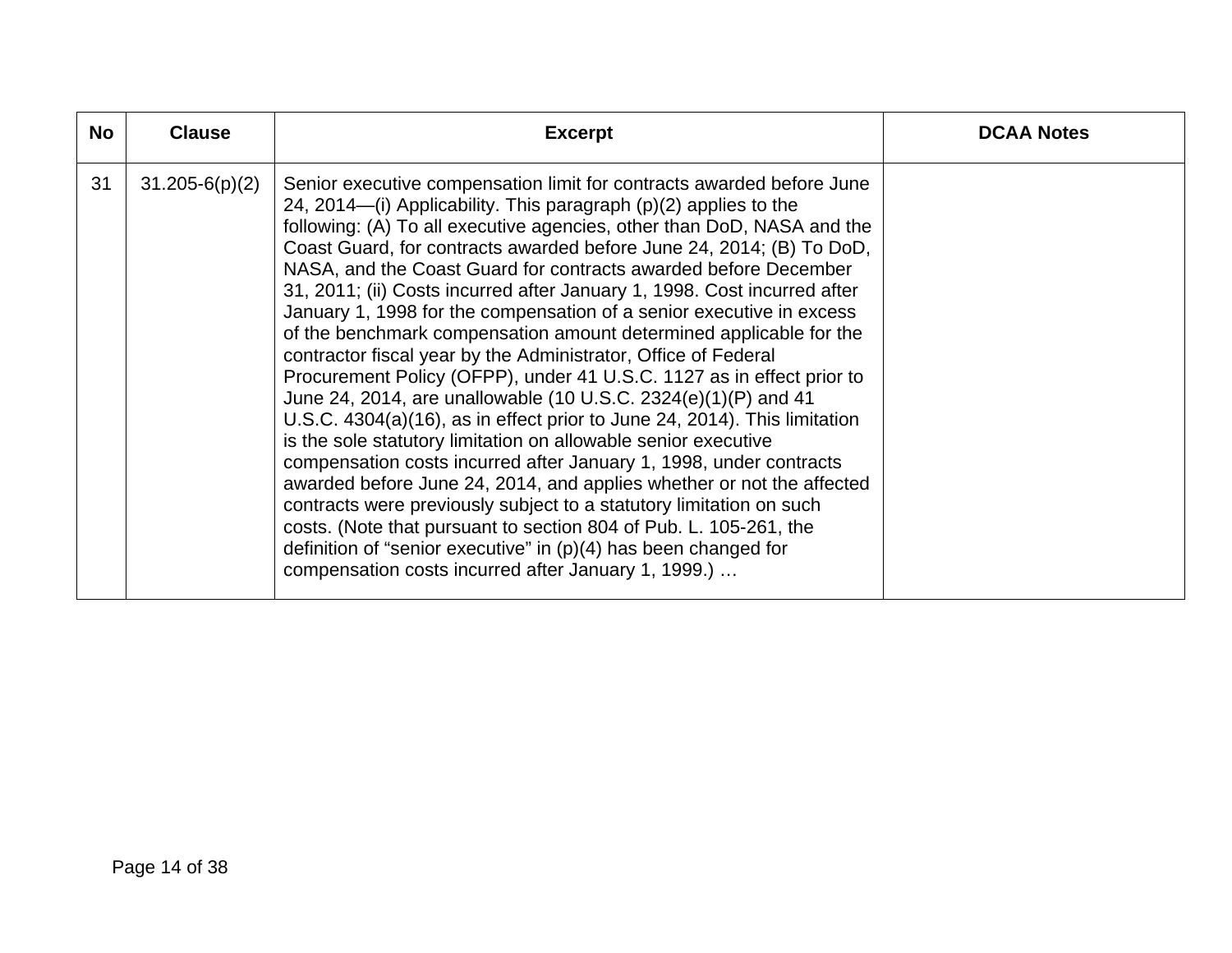| <b>No</b> | <b>Clause</b>      | <b>Excerpt</b>                                                                                                                                                                                                                                                                                                                                                                                                                                                                                                                                                                                                                                                                                                                                                                                                                                                                                                                                                                                                                                                                                                                                                                                                                    | <b>DCAA Notes</b> |
|-----------|--------------------|-----------------------------------------------------------------------------------------------------------------------------------------------------------------------------------------------------------------------------------------------------------------------------------------------------------------------------------------------------------------------------------------------------------------------------------------------------------------------------------------------------------------------------------------------------------------------------------------------------------------------------------------------------------------------------------------------------------------------------------------------------------------------------------------------------------------------------------------------------------------------------------------------------------------------------------------------------------------------------------------------------------------------------------------------------------------------------------------------------------------------------------------------------------------------------------------------------------------------------------|-------------------|
| 32        | $31.205 - 6(p)(3)$ | All employee compensation limit for contracts awarded before June<br>24, 2014. (i) Applicability. This paragraph (p)(3) applies to DoD, NASA,<br>and the Coast Guard for contracts awarded on or after December 31,<br>2011 and before June 24, 2014; (ii) Costs incurred after January 1,<br>2012, for the compensation of any contractor employee in excess of<br>the benchmark compensation amount, determined applicable for the<br>contractor fiscal year by the Administrator, Office of Federal<br>Procurement Policy (OFPP) under 41 U.S.C. 1127 as in effect prior to<br>June 24, 2014 are unallowable (10 U.S.C. 2324(e)(1)(P) as in effect<br>prior to June 24, 2014.). This limitation is the sole statutory limitation<br>on allowable employee compensation costs incurred after January 1,<br>2012, under contracts awarded on or after December 31, 2011 and<br>before June 24, 2014. (Note that pursuant to section 803 of Pub. L.<br>112-81, 10 U.S.C. 2324, Allowable costs under defense contracts, was<br>amended by striking "senior executives" and inserting "any contractor<br>employee", making unallowable the excess compensation costs<br>incurred after January 1, 2012, under affected contracts.) |                   |
| 33        | $31.205 - 6(p)(4)$ | All employee compensation limit for contracts awarded on or after June<br>24, 2014. (i) Applicability. This paragraph (p)(4) applies to all executive<br>agency contracts awarded on or after June 24, 2014, and any<br>subcontracts thereunder; (ii) Costs incurred on or after June 24, 2014.<br>Costs incurred on or after June 24, 2014, for the compensation of all<br>employees in excess of the benchmark compensation amount<br>determined applicable for the contractor fiscal year by the Administrator<br>of the Office of Federal Procurement Policy are unallowable under 10<br>U.S.C. 2324(e)(1)(P) and 41 U.S.C. 4304(a)(16), as in effect on or after<br>June 24, 2014, pursuant to section 702 of Public Law 113-67. This<br>limitation is the sole statutory limitation on allowable employee<br>compensation costs incurred on or after June 24, 2014, under contracts<br>awarded on or after June 24, 2014.                                                                                                                                                                                                                                                                                                   |                   |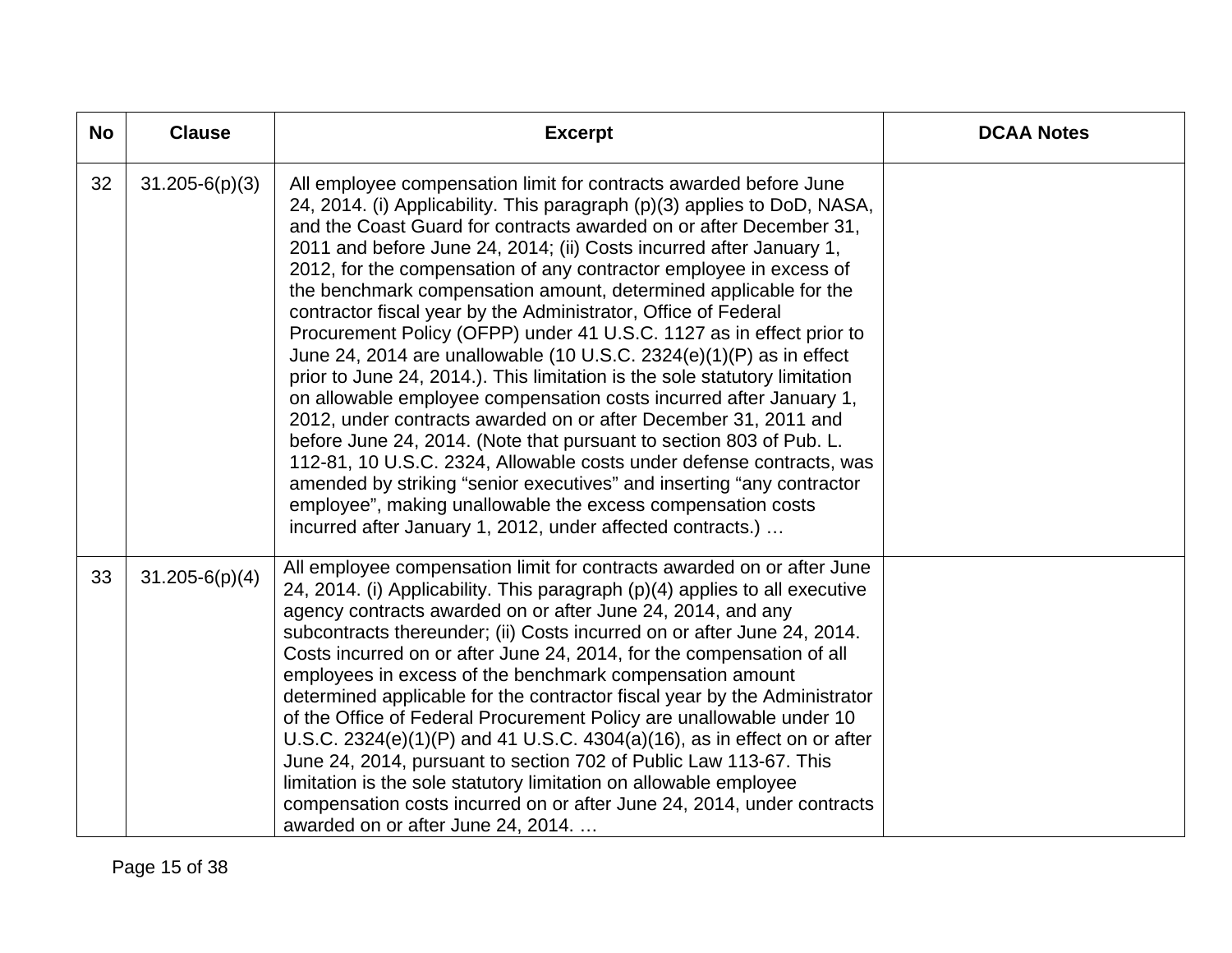| <b>No</b> | <b>Clause</b>                | <b>Excerpt</b>                                                                                                                                                                                                        | <b>DCAA Notes</b>                                                                                                                                                                                                                                 |
|-----------|------------------------------|-----------------------------------------------------------------------------------------------------------------------------------------------------------------------------------------------------------------------|---------------------------------------------------------------------------------------------------------------------------------------------------------------------------------------------------------------------------------------------------|
| 34        | $31.205 -$<br>6(q)(2)(ii)    | Contributions by the contractor in any one year that exceed the<br>deductibility limits of the Internal Revenue Code for that year are<br>unallowable.                                                                | Contributions by the contractor to<br>an employee stock ownership<br>plan (ESOP) in any one year that<br>exceed the deductibility limits of<br>the Internal Revenue Code for<br>that year are expressly<br>unallowable and subject to<br>penalty. |
| 35        | $31.205 -$<br>6(q)(2)(iv)(A) | Stock purchases by the ESOT in excess of fair market value are<br>unallowable;                                                                                                                                        | When an <b>ESOP</b> contribution is in<br>the form of cash, stock purchases<br>by the ESOT in excess of fair<br>market value are expressly<br>unallowable and subject to<br>penalty.                                                              |
| 36        | 31.205-8                     | Contributions or donations, including cash, property and services,<br>regardless of recipient, are unallowable, except as provided in 31.205-<br>1(e)(3)                                                              |                                                                                                                                                                                                                                                   |
| 37        | $31.205 - 10(c)$             | Actual interest cost in lieu of the calculated imputed cost of money is<br>unallowable.                                                                                                                               |                                                                                                                                                                                                                                                   |
| 38        | $31.205 - 11(a)$             | Depreciation cost that would significantly reduce the book value of a<br>tangible capital asset below its residual value is unallowable.                                                                              |                                                                                                                                                                                                                                                   |
| 39        | $31.205 - 11(d)$             | Depreciation, rental, or use charges are unallowable on property<br>acquired from the Government at no cost by the contractor or by any<br>division, subsidiary, or affiliate of the contractor under common control. |                                                                                                                                                                                                                                                   |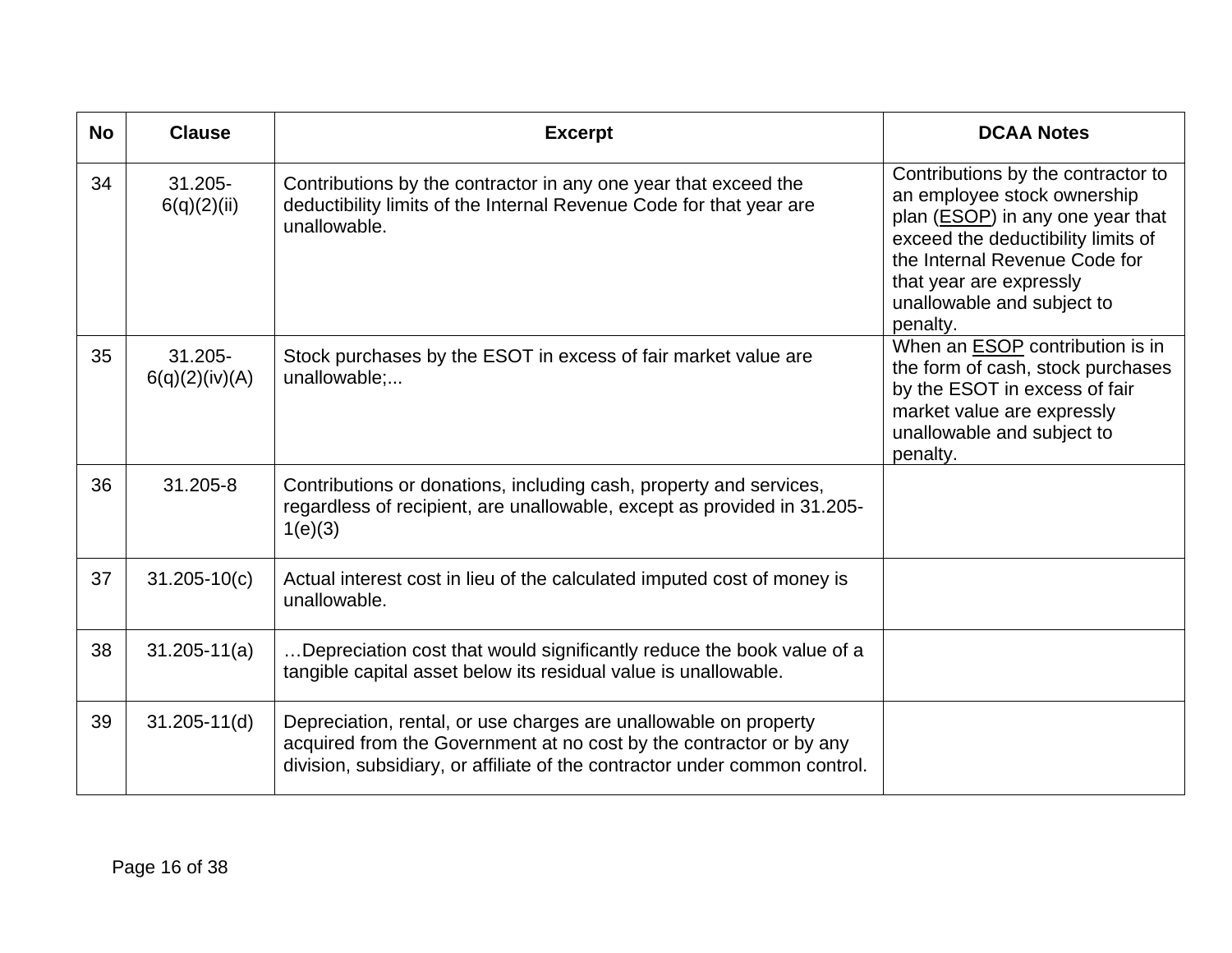| <b>No</b> | <b>Clause</b>       | <b>Excerpt</b>                                                                                                                                                                                                                                                                                                                             | <b>DCAA Notes</b> |
|-----------|---------------------|--------------------------------------------------------------------------------------------------------------------------------------------------------------------------------------------------------------------------------------------------------------------------------------------------------------------------------------------|-------------------|
| 40        | $31.205 - 11(f)$    | No depreciation or rental is allowed on property fully depreciated by the<br>contractor or by any division, subsidiary, or affiliate of the contractor<br>under common control                                                                                                                                                             |                   |
| 41        | $31.205 - 11(h)(2)$ | If it is determined that the terms of the capital lease have been<br>significantly affected by the fact that the lessee and lessor are related,<br>depreciation charges are not allowable in excess of those that would<br>have occurred if the lease contained terms consistent with those found<br>in a lease between unrelated parties. |                   |
| 42        | $31.205 - 13(b)$    | Costs of gifts are unallowable. (Gifts do not include awards for<br>performance made pursuant to 31.205-6(f) or awards made in<br>recognition of employee achievements pursuant to an established<br>contractor plan or policy.)                                                                                                           |                   |
| 43        | $31.205 - 13(c)$    | Costs of recreation are unallowable, except for the costs of employees'<br>participation in company sponsored sports teams or employee<br>organizations designed to improve company loyalty, team work, or<br>physical fitness.                                                                                                            |                   |
| 44        | 31.205-14           | Costs of amusement, diversions, social activities, and any directly<br>associated costs such as tickets to shows or sports events, meals,<br>lodging, rentals, transportation, and gratuities are unallowable                                                                                                                              |                   |
| 45        | 31.205-14           | Costs of membership in social, dining, or country clubs or other<br>organizations having the same purposes are also unallowable,<br>regardless of whether the cost is reported as taxable income to the<br>employees.                                                                                                                      |                   |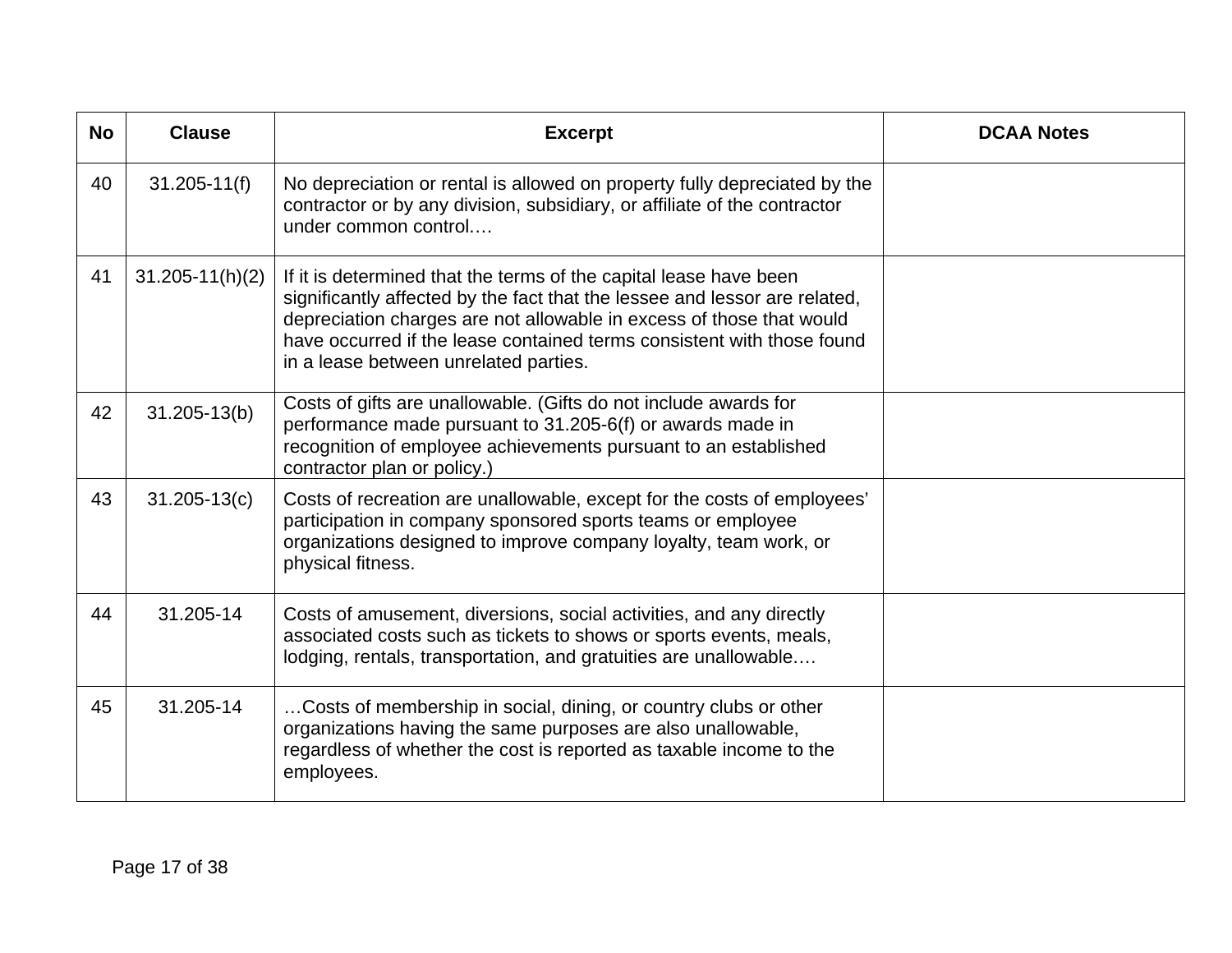| <b>No</b> | <b>Clause</b>    | <b>Excerpt</b>                                                                                                                                                                                                                                                                                                                                                                                                                                                                                                                                                                                                                                                                                                                                                       | <b>DCAA Notes</b> |
|-----------|------------------|----------------------------------------------------------------------------------------------------------------------------------------------------------------------------------------------------------------------------------------------------------------------------------------------------------------------------------------------------------------------------------------------------------------------------------------------------------------------------------------------------------------------------------------------------------------------------------------------------------------------------------------------------------------------------------------------------------------------------------------------------------------------|-------------------|
| 46        | $31.205 - 15(a)$ | Costs of fines and penalties resulting from violations of, or failure of the<br>contractor to comply with, Federal, State, local, or foreign laws and<br>regulations, are unallowable except when incurred as a result of<br>compliance with specific terms and conditions of the contract or written<br>instructions from the contracting officer.                                                                                                                                                                                                                                                                                                                                                                                                                  |                   |
| 47        | $31.205 - 15(b)$ | Costs incurred in connection with, or related to, the mischarging of<br>costs on Government contracts are unallowable when the costs are<br>caused by, or result from, alteration or destruction of records, or other<br>false or improper charging or recording of costs. Such costs include<br>those incurred to measure or otherwise determine the magnitude of the<br>improper charging, and costs incurred to remedy or correct the<br>mischarging, such as costs to rescreen and reconstruct records.                                                                                                                                                                                                                                                          |                   |
| 48        | 31.205-17        | (b) The costs of idle facilities are unallowable unless the facilities $-$ (1)<br>Are necessary to meet fluctuations in workload; or (2) Were necessary<br>when acquired and are now idle because of changes in requirements,<br>production economies, reorganization, termination, or other causes<br>which could not have been reasonably foreseen. (Costs of idle facilities<br>are allowable for a reasonable period, ordinarily not to exceed 1 year,<br>depending upon the initiative taken to use, lease, or dispose of the idle<br>facilities (but see 31.205-42)) (d) Any costs to be paid directly by the<br>Government for idle facilities or idle capacity reserved for defense<br>mobilization production shall be the subject of a separate agreement. |                   |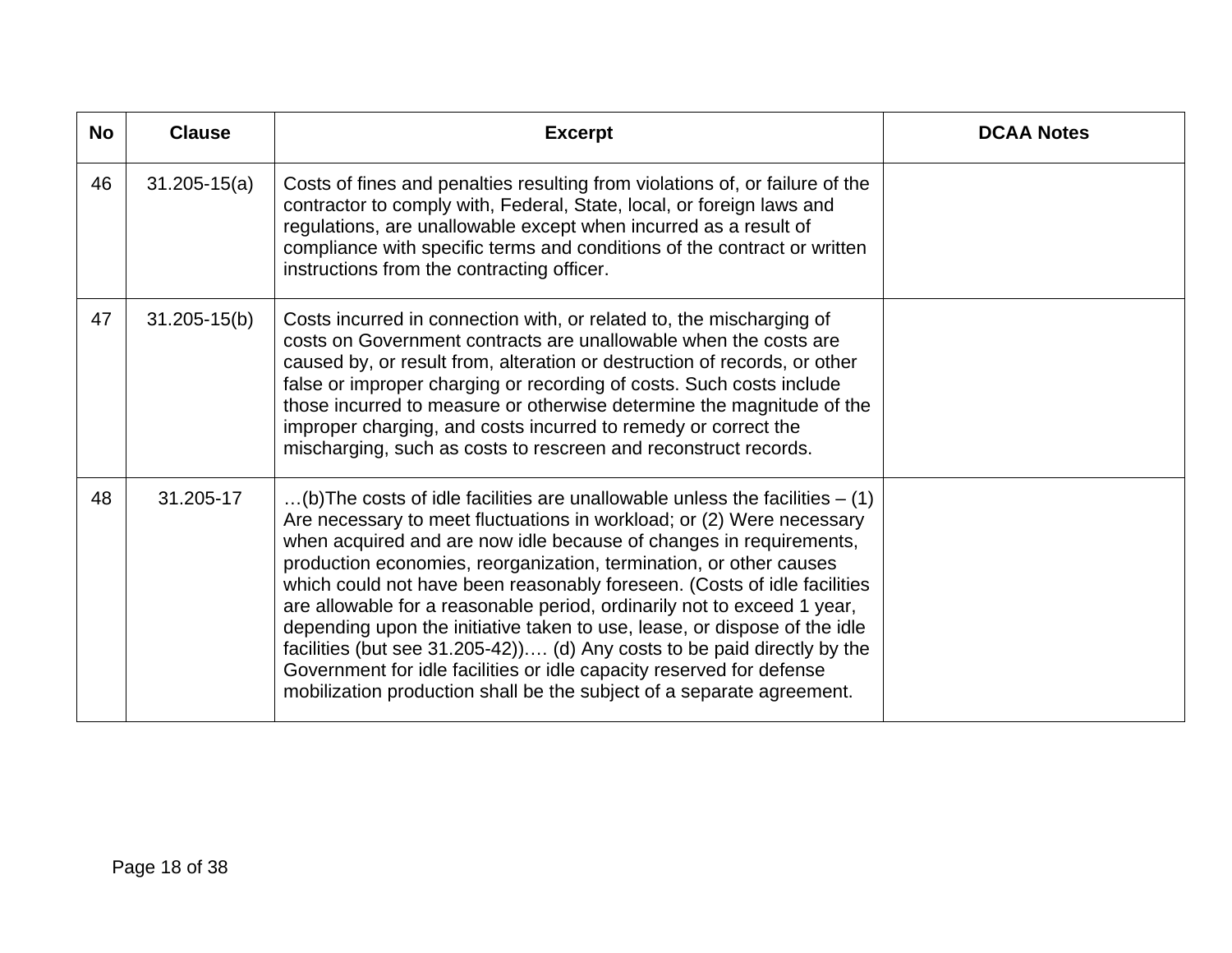| <b>No</b> | <b>Clause</b>       | <b>Excerpt</b>                                                                                                                                                                                                                                                                                                                                                                                                                                                                                                                                                                                                                                                                                                                                                                                                                                                               | <b>DCAA Notes</b> |
|-----------|---------------------|------------------------------------------------------------------------------------------------------------------------------------------------------------------------------------------------------------------------------------------------------------------------------------------------------------------------------------------------------------------------------------------------------------------------------------------------------------------------------------------------------------------------------------------------------------------------------------------------------------------------------------------------------------------------------------------------------------------------------------------------------------------------------------------------------------------------------------------------------------------------------|-------------------|
| 49        | $31.205 - 18(d)(1)$ | IR&D costs that were incurred in previous accounting periods are<br>unallowable, except when a contractor has developed a specific<br>product at its own risk in anticipation of recovering the development<br>costs in the sale price of the product provided that $-$ (i) The total<br>amount of IR&D costs applicable to the product can be identified; (ii)<br>The proration of such costs to sales of the product is reasonable; (iii)<br>The contractor had no Government business during the time that the<br>costs were incurred or did not allocate IR&D costs to Government<br>contracts except to prorate the cost of developing a specific product to<br>the sales of that product; and (iv) No costs of current IR&D programs<br>are allocated to Government work except to prorate the costs of<br>developing a specific product to the sales of that product. |                   |
| 50        | $31.205 - 19(c)(3)$ | If purchased insurance is available, any self-insurance charge plus<br>insurance administration expenses in excess of the cost of comparable<br>purchased insurance plus associated insurance administration<br>expenses is unallowable.                                                                                                                                                                                                                                                                                                                                                                                                                                                                                                                                                                                                                                     |                   |
| 51        | $31.205 - 19(c)(4)$ | Self-insurance charges for risks of catastrophic losses are unallowable<br>(see 28.308(e)).                                                                                                                                                                                                                                                                                                                                                                                                                                                                                                                                                                                                                                                                                                                                                                                  |                   |
| 52        | $31.205 - 19(d)(2)$ | For all contracts, premiums for insurance purchased from fronting<br>insurance companies (insurance companies not related to the<br>contractor but who reinsure with a captive insurer of the contractor) are<br>unallowable to the extent they exceed the sum of- $(i)$ The amount that<br>would have been allowed had the contractor insured directly with the<br>captive insurer; and (ii) Reasonable fronting company charges for<br>services rendered.                                                                                                                                                                                                                                                                                                                                                                                                                  |                   |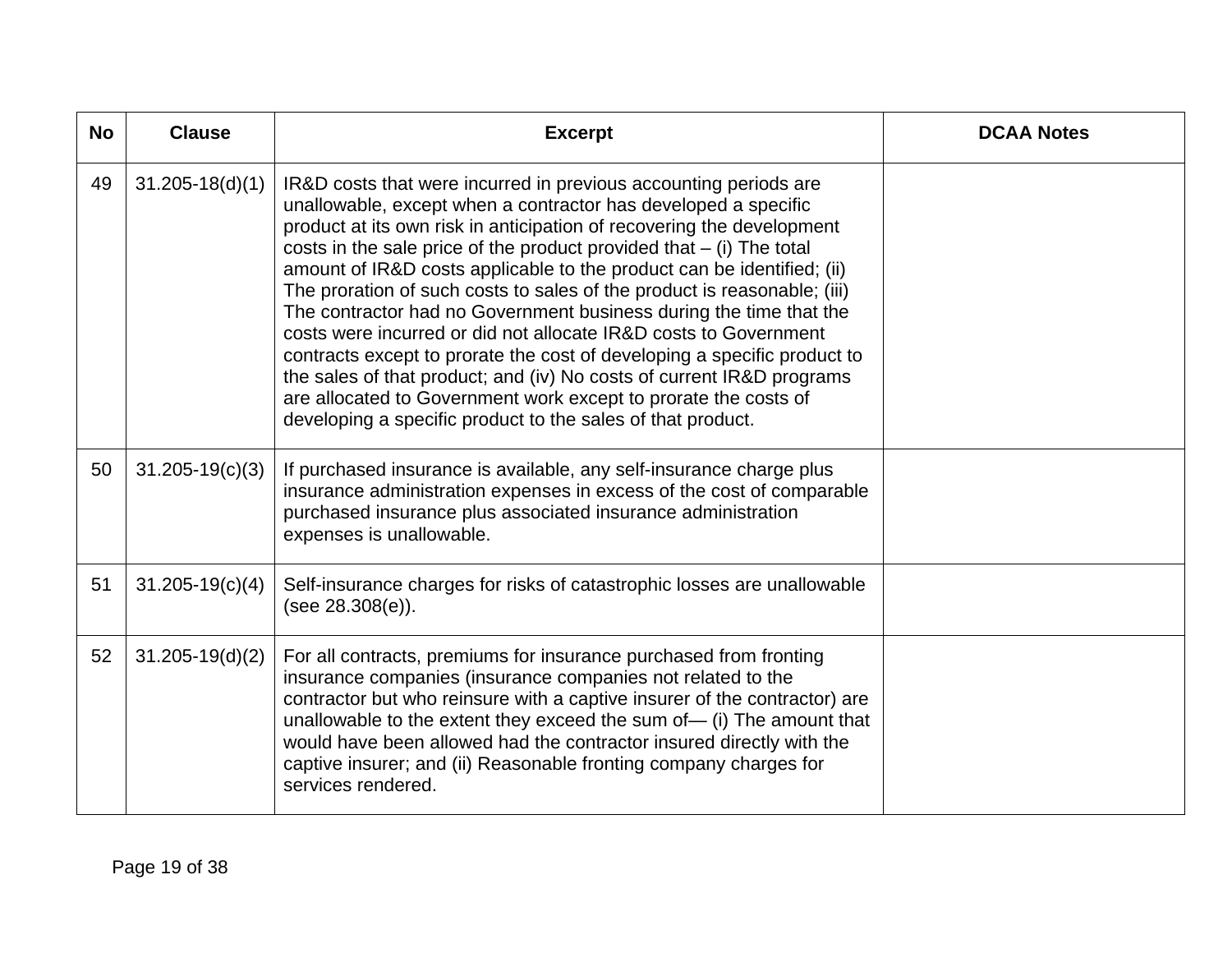| <b>No</b> | <b>Clause</b>                | <b>Excerpt</b>                                                                                                                                                                                                                                                                                                                                                                                                                                                                                                                                                                                                                                        | <b>DCAA Notes</b>                                                                                                                                                                                                                                                                                                                                                                                                                                                                                                                                                                                                                                 |
|-----------|------------------------------|-------------------------------------------------------------------------------------------------------------------------------------------------------------------------------------------------------------------------------------------------------------------------------------------------------------------------------------------------------------------------------------------------------------------------------------------------------------------------------------------------------------------------------------------------------------------------------------------------------------------------------------------------------|---------------------------------------------------------------------------------------------------------------------------------------------------------------------------------------------------------------------------------------------------------------------------------------------------------------------------------------------------------------------------------------------------------------------------------------------------------------------------------------------------------------------------------------------------------------------------------------------------------------------------------------------------|
| 53        | $31.205 - 19(d)(3)$          | Actual losses are unallowable unless expressly provided for in the<br>contract, except-(i) Losses incurred under the nominal deductible<br>provisions of purchased insurance, in keeping with sound business<br>practice, are allowable; and (ii) Minor losses, such as spoilage,<br>breakage, and disappearance of small hand tools that occur in the<br>ordinary course of business and that are not covered by insurance, are<br>allowable.                                                                                                                                                                                                        |                                                                                                                                                                                                                                                                                                                                                                                                                                                                                                                                                                                                                                                   |
| 54        | $31.205 - 19(e)(2)$<br>(iii) | The cost of property insurance premiums for insurance coverage in<br>excess of the acquisition cost of the insured assets is allowable only<br>when the contractor has a formal written policy assuring that in the<br>event the insured property is involuntarily converted, the new asset<br>shall be valued at the book value of the replaced asset plus or minus<br>adjustments for differences between insurance proceeds and actual<br>replacement cost. If the contractor does not have such a formal written<br>policy, the cost of premiums for insurance coverage in excess of the<br>acquisition cost of the insured asset is unallowable. | With respect to insurance<br>maintained by the contractor in<br>connection with the general<br>conduct of its business, the cost<br>of property insurance premiums<br>for insurance coverage in excess<br>of the acquisition cost of the<br>insured assets is expressly<br>unallowable and subject to<br>penalty unless the contractor has<br>a formal written policy assuring<br>that in the event the insured<br>property is involuntarily<br>converted, the new asset shall be<br>valued at the book value of the<br>replaced asset plus or minus<br>adjustments for differences<br>between insurance proceeds and<br>actual replacement cost. |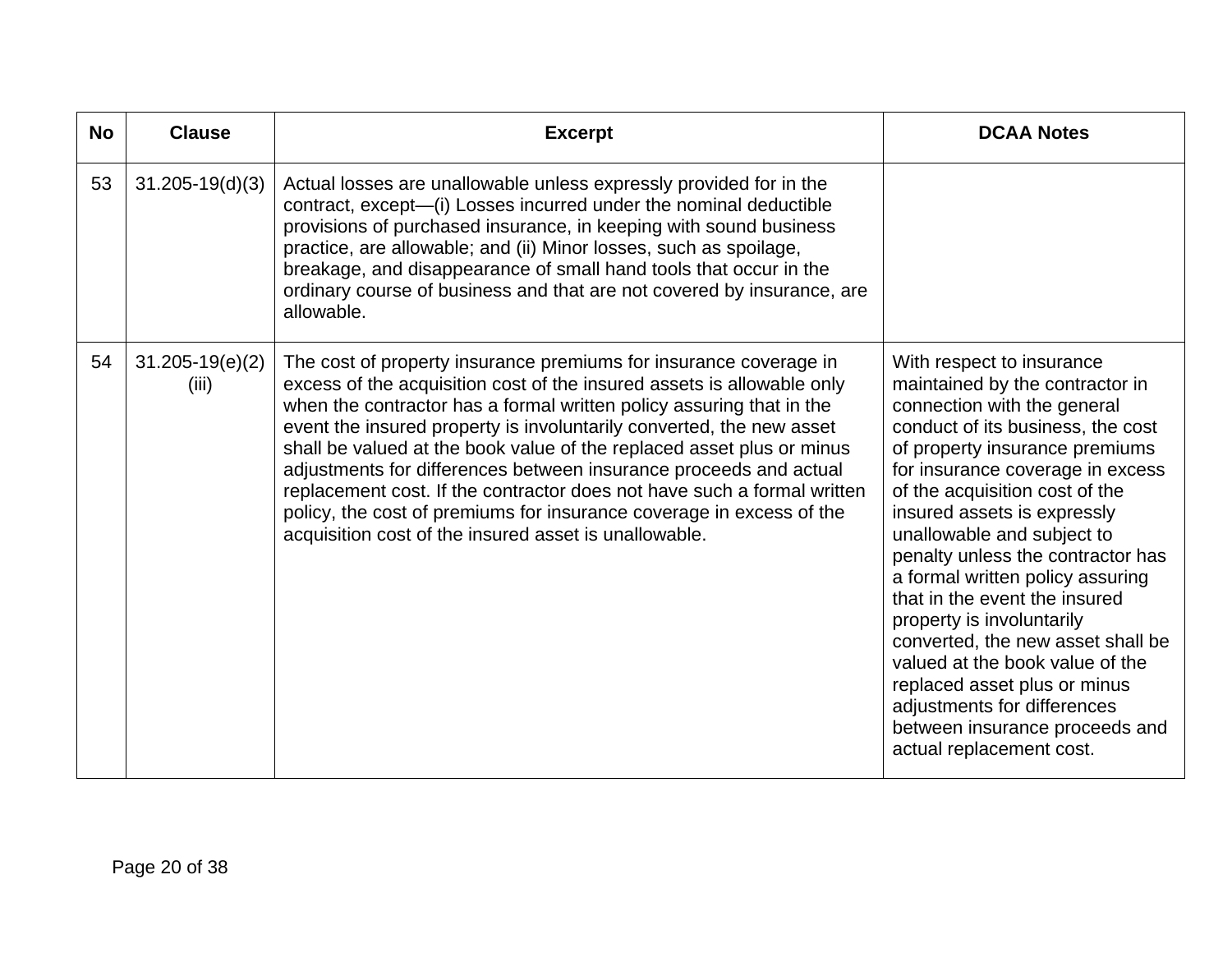| <b>No</b> | <b>Clause</b>              | <b>Excerpt</b>                                                                                                                                                                                                                                                                                                          | <b>DCAA Notes</b>                                                                                                                                                                                                                                                                                                                                                                                                             |
|-----------|----------------------------|-------------------------------------------------------------------------------------------------------------------------------------------------------------------------------------------------------------------------------------------------------------------------------------------------------------------------|-------------------------------------------------------------------------------------------------------------------------------------------------------------------------------------------------------------------------------------------------------------------------------------------------------------------------------------------------------------------------------------------------------------------------------|
| 55        | $31.205 - 19(e)(2)$<br>(v) | Costs of insurance on the lives of officers, partners, proprietors, or<br>employees are allowable only to the extent that the insurance<br>represents additional compensation (see 31.205-6).                                                                                                                           | Costs of insurance on the lives of<br>officers, partners, proprietors, or<br>employees that do not represent<br>additional compensation (see<br>31.205-6) are expressly<br>unallowable and subject to<br>penalty. Note: Cost principle does<br>not specifically identify the costs<br>as unallowable, but the Thomas<br>Assoc., Inc., 11-1 BCA 34,764<br>case previously held that these<br>costs were expressly unallowable. |
| 56        | $31.205 - 19(e)(3)$        | The cost of insurance to protect the contractor against the costs of<br>correcting its own defects in materials and workmanship is unallowable.<br>However, insurance costs to cover fortuitous or casualty losses<br>resulting from defects in materials or workmanship are allowable as a<br>normal business expense. |                                                                                                                                                                                                                                                                                                                                                                                                                               |
| 57        | $31.205 - 19(e)(4)$        | Premiums for retroactive or backdated insurance written to cover<br>losses that have occurred and are known are unallowable.                                                                                                                                                                                            |                                                                                                                                                                                                                                                                                                                                                                                                                               |
| 58        | $31.205 - 19(e)(6)$        | Late premium payment charges related to employee deferred<br>compensation plan insurance incurred pursuant to section 4007 (29<br>U.S.C. 1307) or section 4023 (29 U.S.C. 1323) of the Employee<br>Retirement Income Security Act of 1974 are unallowable.                                                              |                                                                                                                                                                                                                                                                                                                                                                                                                               |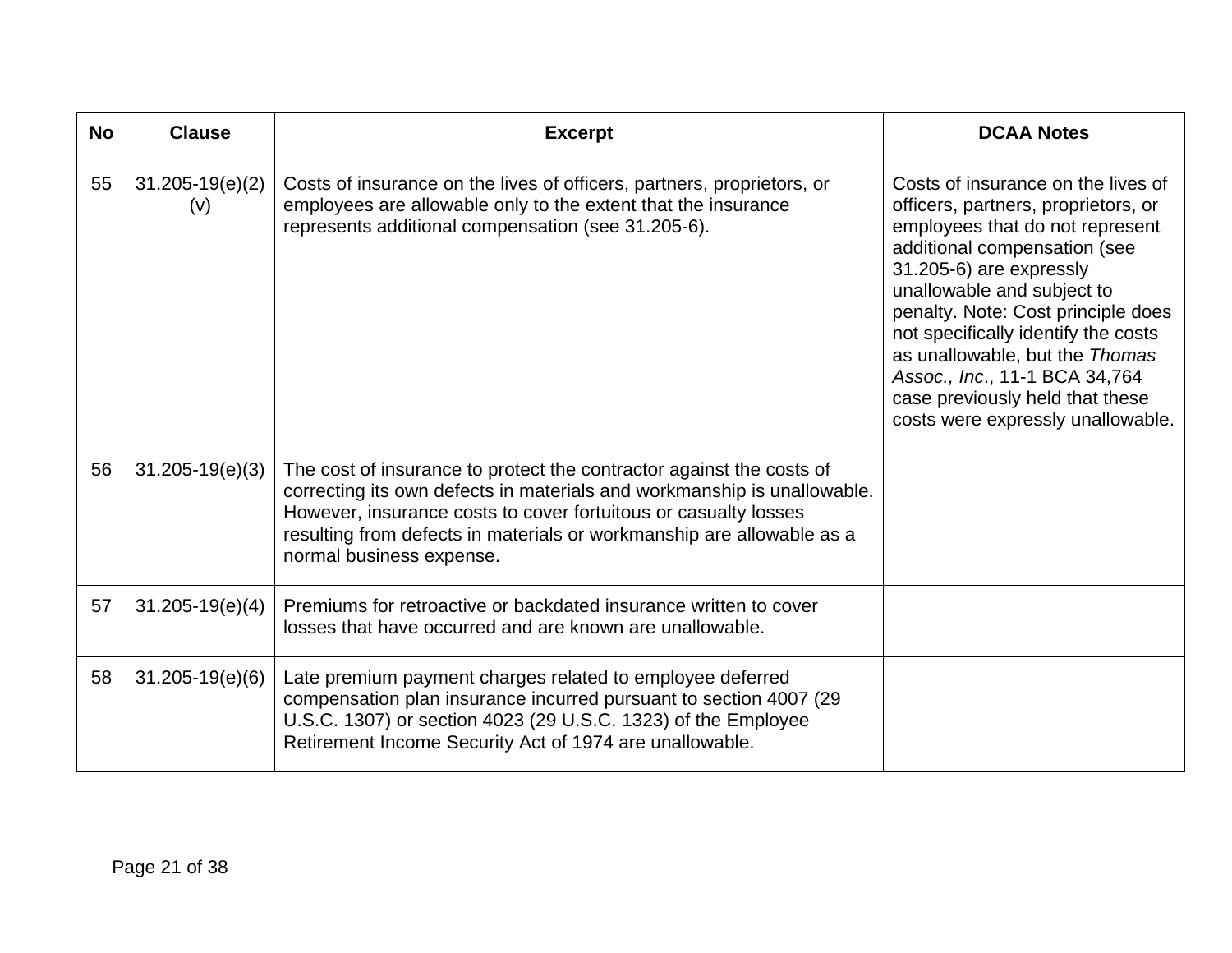| <b>No</b> | <b>Clause</b>    | <b>Excerpt</b>                                                                                                                                                                                                                                                                                                                                                                                                                                                                                                                                                                                                                                                                                                                                                                                                                                                                                                                                                                                                                                                                                                                                                                                                            | <b>DCAA Notes</b>                                                                                                                                                                                                                                                                                                                                                                                                                                                                                                       |
|-----------|------------------|---------------------------------------------------------------------------------------------------------------------------------------------------------------------------------------------------------------------------------------------------------------------------------------------------------------------------------------------------------------------------------------------------------------------------------------------------------------------------------------------------------------------------------------------------------------------------------------------------------------------------------------------------------------------------------------------------------------------------------------------------------------------------------------------------------------------------------------------------------------------------------------------------------------------------------------------------------------------------------------------------------------------------------------------------------------------------------------------------------------------------------------------------------------------------------------------------------------------------|-------------------------------------------------------------------------------------------------------------------------------------------------------------------------------------------------------------------------------------------------------------------------------------------------------------------------------------------------------------------------------------------------------------------------------------------------------------------------------------------------------------------------|
| 59        | 31.205-20        | Interest on borrowings (however represented), bond discounts, costs of<br>financing and refinancing capital (net worth plus long-term liabilities),<br>legal and professional fees paid in connection with preparing<br>prospectuses, costs of preparing and issuing stock rights are<br>unallowable (but see 31.205-28). However, interest assessed by State<br>or local taxing authorities under the conditions specified in 31.205-<br>$41(a)(3)$ is allowable.                                                                                                                                                                                                                                                                                                                                                                                                                                                                                                                                                                                                                                                                                                                                                        | Note that if the contract involves<br>the conveyance of a utility system<br>under 10 U.S.C. §2688, interest<br>may be allowable under certain<br>circumstances pursuant to the<br>provisions of Class Deviation<br>2011-O0006.                                                                                                                                                                                                                                                                                          |
| 60        | $31.205 - 21(b)$ | As required by Executive Order 13494, Economy in Government<br>Contracting, costs of any activities undertaken to persuade employees,<br>of any entity, to exercise or not to exercise, or concerning the manner<br>of exercising, the right to organize and bargain collectively through<br>representatives of the employees' own choosing are unallowable                                                                                                                                                                                                                                                                                                                                                                                                                                                                                                                                                                                                                                                                                                                                                                                                                                                               |                                                                                                                                                                                                                                                                                                                                                                                                                                                                                                                         |
| 61        | 31.205-22        | (a) Costs associated with the following activities are unallowable: (1)<br>Attempts to influence the outcomes of any Federal, State, or local<br>election, referendum, initiative, or similar procedure, through in kind or<br>cash contributions, endorsements, publicity, or similar activities; (2)<br>Establishing, administering, contributing to, or paying the expenses of a<br>political party, campaign, political action committee, or other<br>organization established for the purpose of influencing the outcomes of<br>elections; (3) Any attempt to influence $-$ (i) The introduction of Federal,<br>state, or local legislation, or (ii) The enactment or modification of any<br>pending Federal, state, or local legislation through communication with<br>any member or employee of the Congress or state legislature<br>(including efforts to influence state or local officials to engage in similar<br>lobbying activity), or with any government official or employee in<br>connection with a decision to sign or veto enrolled legislation; (4) Any<br>attempt to influence (i) The introduction of Federal, state, or local<br>legislation, or (ii) The enactment or modification of any pending | In Raytheon Co., 2017-1 BCA<br>36,724 it was held that the salary<br>of employees performing lobbying<br>activities are expressly<br>unallowable; however, in<br>Raytheon Co., 2015-1 BCA<br>36,043 it was held that bonus and<br>incentive compensation of<br>employees performing lobbying<br>activities although unallowable<br>are not expressly unallowable<br>because neither bonus and<br>incentive compensation nor<br>compensation cost are<br>specifically named and stated as<br>unallowable under this cost |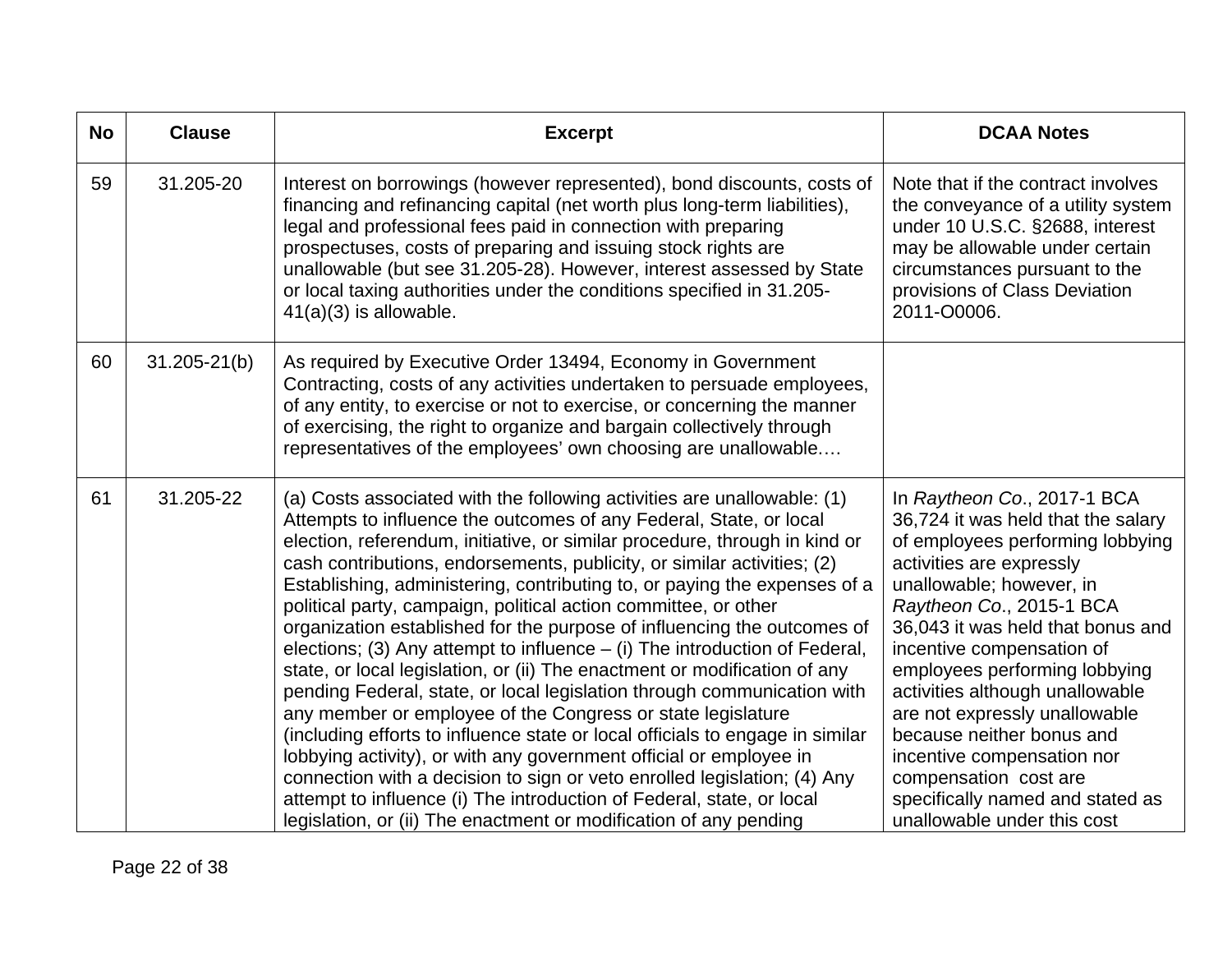| <b>No</b> | <b>Clause</b> | <b>Excerpt</b>                                                                                                                                                                                                                                                                                                                                                                                                                                                                                                                                                                                                                                                                                                                                                                                                                                                                                                                                                                                                                                                                                                                                                                                                                                                                                                                                                                                                                                                                                                                                                                                                                                                                                                                                                                                                                                                                                                                                                                                                                                                                                                                                    | <b>DCAA Notes</b>                                                                                  |
|-----------|---------------|---------------------------------------------------------------------------------------------------------------------------------------------------------------------------------------------------------------------------------------------------------------------------------------------------------------------------------------------------------------------------------------------------------------------------------------------------------------------------------------------------------------------------------------------------------------------------------------------------------------------------------------------------------------------------------------------------------------------------------------------------------------------------------------------------------------------------------------------------------------------------------------------------------------------------------------------------------------------------------------------------------------------------------------------------------------------------------------------------------------------------------------------------------------------------------------------------------------------------------------------------------------------------------------------------------------------------------------------------------------------------------------------------------------------------------------------------------------------------------------------------------------------------------------------------------------------------------------------------------------------------------------------------------------------------------------------------------------------------------------------------------------------------------------------------------------------------------------------------------------------------------------------------------------------------------------------------------------------------------------------------------------------------------------------------------------------------------------------------------------------------------------------------|----------------------------------------------------------------------------------------------------|
|           |               | Federal, state, or local legislation by preparing, distributing or using<br>publicity or propaganda, or by urging members of the general public or<br>any segment thereof to contribute to or participate in any mass<br>demonstration, march, rally, fund raising drive, lobbying campaign or<br>letter writing or telephone campaign; (5) Legislative liaison activities,<br>including attendance at legislative sessions or committee hearings,<br>gathering information regarding legislation, and analyzing the effect of<br>legislation, when such activities are carried on in support of or in<br>knowing preparation for an effort to engage in unallowable activities; or<br>(6) Costs incurred in attempting to improperly influence (see 3.401),<br>either directly or indirectly, an employee or officer of the Executive<br>branch of the Federal Government to give consideration to or act<br>regarding a regulatory or contract matter. (b) The following activities<br>are excepted from the coverage of (a) of this section: (1) Providing a<br>technical and factual presentation of information on a topic directly<br>related to the performance of a contract through hearing testimony,<br>statements or letters to the Congress or a state legislature, or<br>subdivision, member, or cognizant staff member thereof, in response to<br>a documented request (including a Congressional Record notice<br>requesting testimony or statements for the record at a regularly<br>scheduled hearing) made by the recipient member, legislative body or<br>subdivision, or a cognizant staff member thereof; provided such<br>information is readily obtainable and can be readily put in deliverable<br>form; and further provided that costs under this section for<br>transportation, lodging or meals are unallowable unless incurred for the<br>purpose of offering testimony at a regularly scheduled Congressional<br>hearing pursuant to a written request for such presentation made by<br>the Chairman or Ranking Minority Member of the Committee or<br>Subcommittee conducting such hearing. (2) Any lobbying made | principle, nor are such costs<br>identified as unallowable in any<br>direct or unmistakable terms. |
|           |               | unallowable by paragraph $(a)(3)$ of this subsection to influence state or<br>local legislation in order to directly reduce contract cost, or to avoid                                                                                                                                                                                                                                                                                                                                                                                                                                                                                                                                                                                                                                                                                                                                                                                                                                                                                                                                                                                                                                                                                                                                                                                                                                                                                                                                                                                                                                                                                                                                                                                                                                                                                                                                                                                                                                                                                                                                                                                            |                                                                                                    |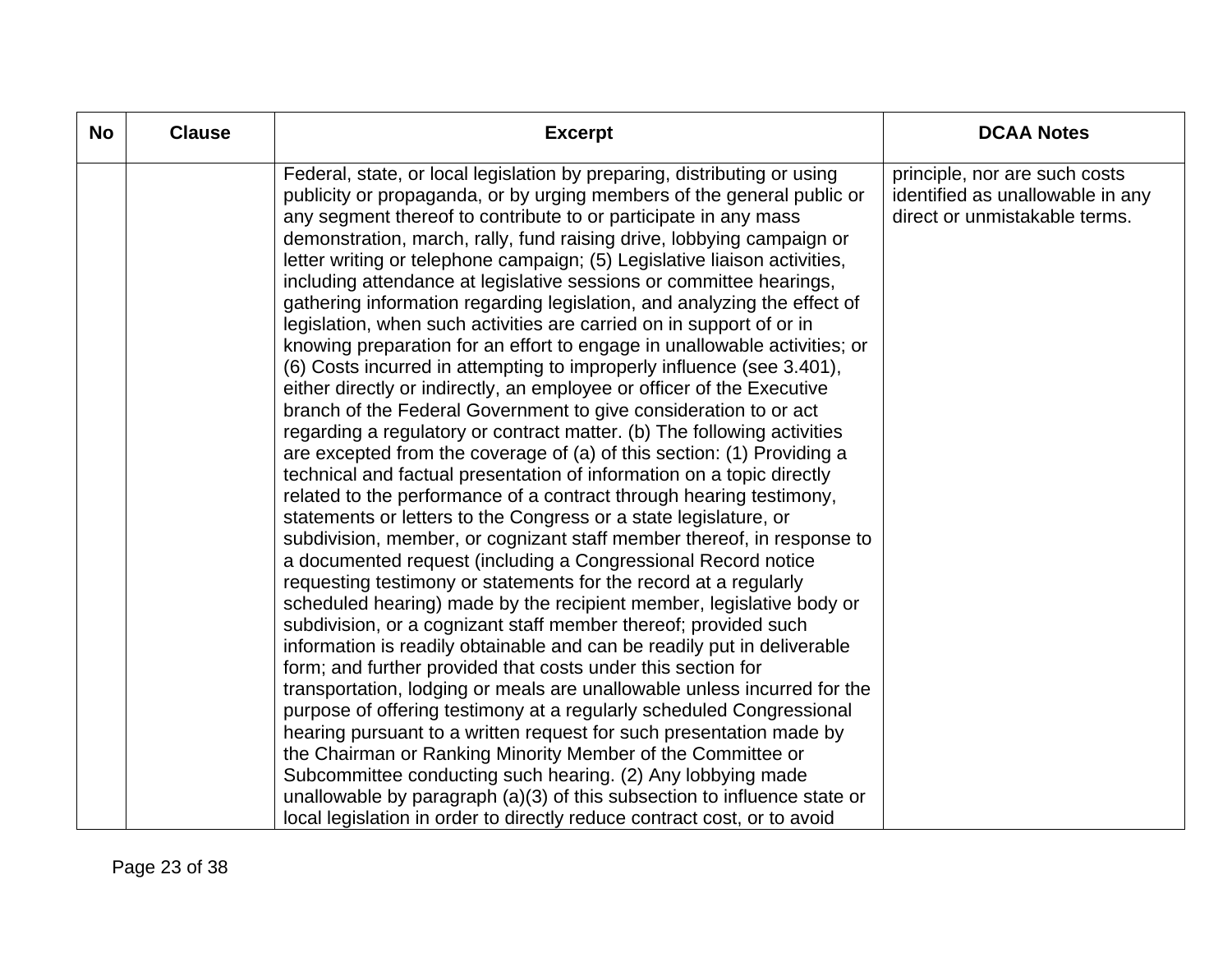| <b>No</b> | <b>Clause</b> | <b>Excerpt</b>                                                                                                                                                                                                                                                                                                                                                                                                                                                                                                                                                                                                                                                                                                                                                                                                                                                                                                                                                                                                                                                                                                                                                                                                                                                                                                                                                                                                                                | <b>DCAA Notes</b>                                                                                                                                                                                                                                                                                                                                                                                                                                                                                                                                                                                                                                                                                        |
|-----------|---------------|-----------------------------------------------------------------------------------------------------------------------------------------------------------------------------------------------------------------------------------------------------------------------------------------------------------------------------------------------------------------------------------------------------------------------------------------------------------------------------------------------------------------------------------------------------------------------------------------------------------------------------------------------------------------------------------------------------------------------------------------------------------------------------------------------------------------------------------------------------------------------------------------------------------------------------------------------------------------------------------------------------------------------------------------------------------------------------------------------------------------------------------------------------------------------------------------------------------------------------------------------------------------------------------------------------------------------------------------------------------------------------------------------------------------------------------------------|----------------------------------------------------------------------------------------------------------------------------------------------------------------------------------------------------------------------------------------------------------------------------------------------------------------------------------------------------------------------------------------------------------------------------------------------------------------------------------------------------------------------------------------------------------------------------------------------------------------------------------------------------------------------------------------------------------|
|           |               | material impairment of the contractor's authority to perform the<br>contract. (3) Any activity specifically authorized by statute to be<br>undertaken with funds from the contract.                                                                                                                                                                                                                                                                                                                                                                                                                                                                                                                                                                                                                                                                                                                                                                                                                                                                                                                                                                                                                                                                                                                                                                                                                                                           |                                                                                                                                                                                                                                                                                                                                                                                                                                                                                                                                                                                                                                                                                                          |
| 62        | 31.205-23     | <b>Losses on Other Contracts.</b> An excess of costs over income under<br>any other contract (including the contractor's contributed portion under<br>cost-sharing contracts) is unallowable.                                                                                                                                                                                                                                                                                                                                                                                                                                                                                                                                                                                                                                                                                                                                                                                                                                                                                                                                                                                                                                                                                                                                                                                                                                                 |                                                                                                                                                                                                                                                                                                                                                                                                                                                                                                                                                                                                                                                                                                          |
| 63        | 31.205-27     | (a) Except as provided in paragraph (b) of this subsection, expenditures<br>in connection with (1) planning or executing the organization or<br>reorganization of the corporate structure of a business, including<br>mergers and acquisitions, (2) resisting or planning to resist the<br>reorganization of the corporate structure of a business or a change in<br>the controlling interest in the ownership of a business, and (3) raising<br>capital (net worth plus long-term liabilities), are unallowable. Such<br>expenditures include but are not limited to incorporation fees and costs<br>of attorneys, accountants, brokers, promoters and organizers,<br>management consultants and investment counselors, whether or not<br>employees of the contractor. Unallowable "reorganization" costs<br>include the cost of any change in the contractor's financial structure,<br>excluding administrative costs of short-term borrowings for working<br>capital, resulting in alterations in the rights and interests of security<br>holders, whether or not additional capital is raised. (b) The cost of<br>activities primarily intended to provide compensation will not be<br>considered organizational costs subject to this subsection, but will be<br>governed by 31.205-6. These activities include acquiring stock for $-$ (1)<br>Executive bonuses, (2) Employee savings plans, and (3) Employee<br>stock ownership plans. | In regard to mergers and<br>acquisitions costs, in Raytheon<br>Company, 17-1 BCA 36,724; the<br>board stated that this principle<br>needs to be read in conjunction<br>with FAR 31.205-12, and FAR<br>31.205-28 and, after doing so, it<br>concluded the intent appears to<br>be that costs in connection with<br>actually planning a specific<br>merger or acquisition, are<br>unallowable in accordance with<br>FAR 31.205-27: whereas,<br>generalized long-range<br>management planning costs are<br>allowable in accordance with FAR<br>31.205-12, which they infer<br>includes planning in regard to<br>mergers and acquisitions in<br>general, not related to a specific<br>merger or acquisition. |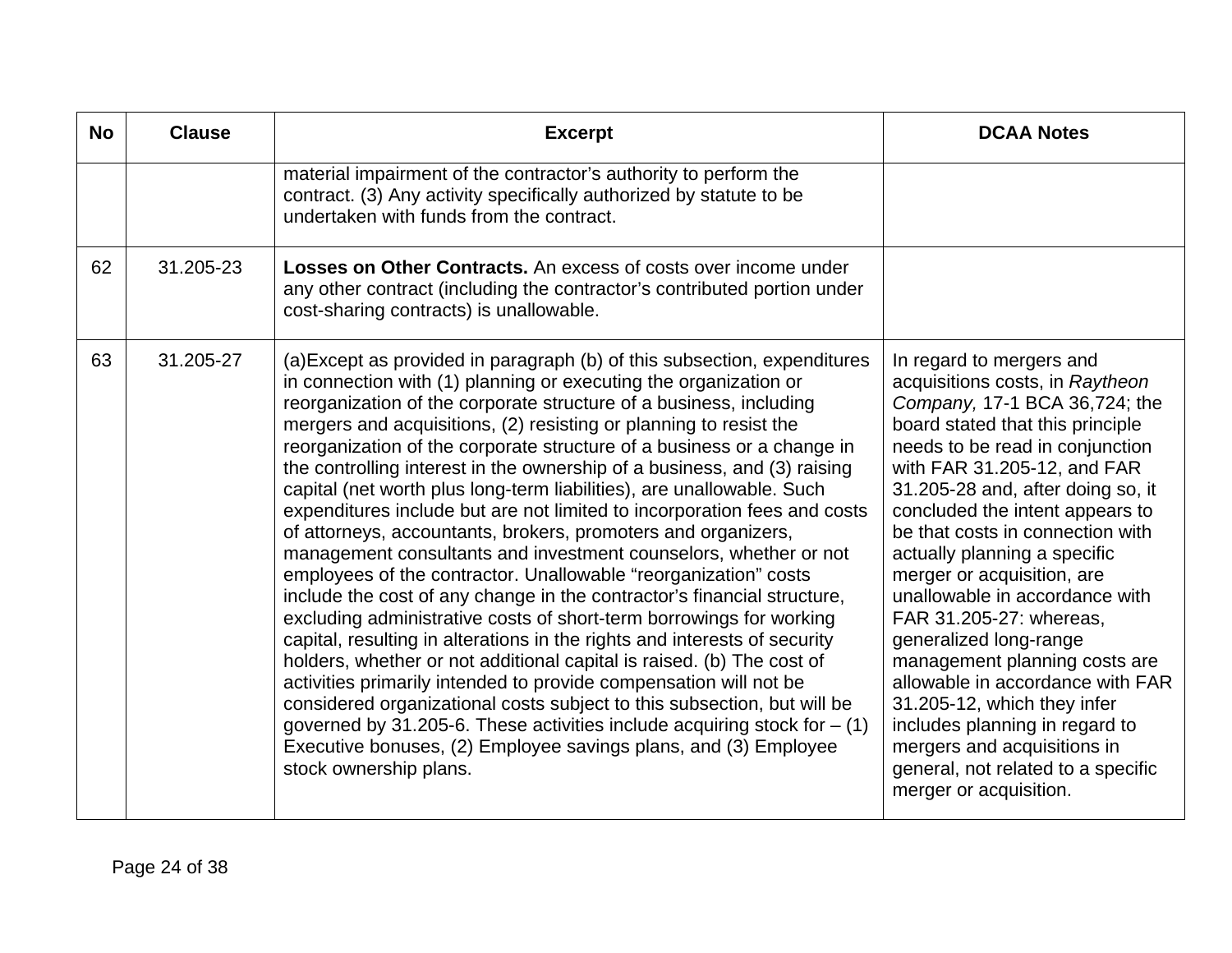| <b>No</b> | <b>Clause</b>    | <b>Excerpt</b>                                                                                                                                                                                                                                                                                                         | <b>DCAA Notes</b>                                                                                                                                                                                                                                                                                                                                                                                                                                                                                                                                                                                                                                                                                                                                                                                                              |
|-----------|------------------|------------------------------------------------------------------------------------------------------------------------------------------------------------------------------------------------------------------------------------------------------------------------------------------------------------------------|--------------------------------------------------------------------------------------------------------------------------------------------------------------------------------------------------------------------------------------------------------------------------------------------------------------------------------------------------------------------------------------------------------------------------------------------------------------------------------------------------------------------------------------------------------------------------------------------------------------------------------------------------------------------------------------------------------------------------------------------------------------------------------------------------------------------------------|
| 64        | $31.205 - 30(c)$ | Other than those for general counseling services, patent costs not<br>required by the contract are unallowable. (See also 31.205-37.)                                                                                                                                                                                  |                                                                                                                                                                                                                                                                                                                                                                                                                                                                                                                                                                                                                                                                                                                                                                                                                                |
| 65        | 31.205-31        | Reconversion costs are unallowable except for the cost of removing<br>Government property and the restoration or rehabilitation costs caused<br>by such removal. However, in special circumstances where equity so<br>dictates, additional costs may be allowed to the extent agreed upon<br>before costs are incurred | Reconversion costs (those<br>incurred in restoring or<br>rehabilitating the contractor's<br>facilities to approximately the<br>same condition existing<br>immediately before the start of the<br>Government contract, fair wear<br>and tear excepted) are expressly<br>unallowable and subject to<br>penalty, except for: the cost of<br>removing Government property<br>and the restoration or<br>rehabilitation costs caused by<br>such removal; and in special<br>circumstances where equity so<br>dictates, additional costs may be<br>allowed to the extent agreed upon<br>before costs are incurred. For<br>instance, the contracting officer<br>has discretion to permit certain<br>costs if the costs were agreed to<br>before they were incurred, but<br>costs not agreed to in advance<br>are expressly unallowable. |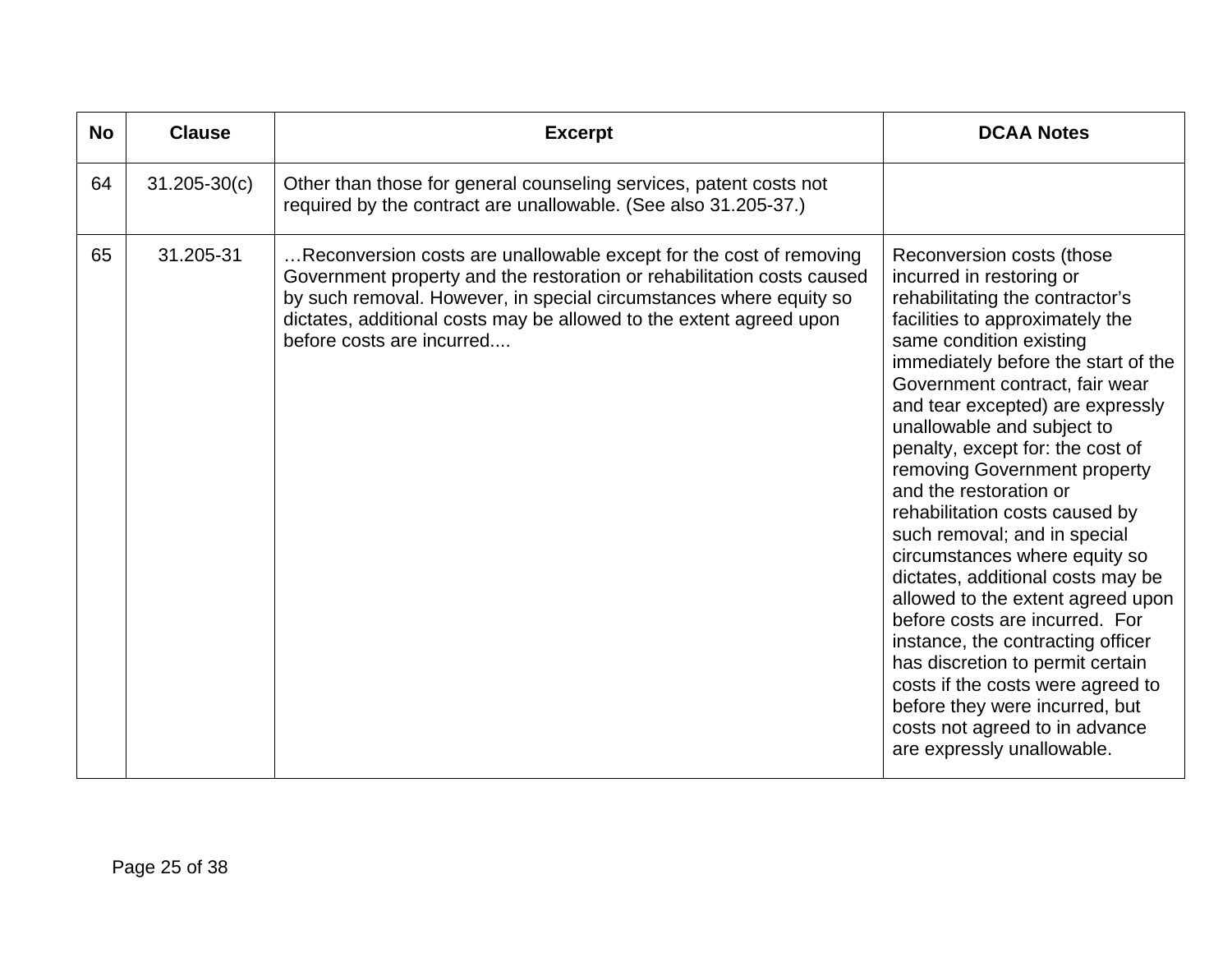| <b>No</b> | <b>Clause</b>              | <b>Excerpt</b>                                                                                                                                                                                                                                                                                                                                                                                                                                                                                                                                                                                                                                                                                                                                                                                                                                                                                                  | <b>DCAA Notes</b>                                                                                                                                                                                                                               |
|-----------|----------------------------|-----------------------------------------------------------------------------------------------------------------------------------------------------------------------------------------------------------------------------------------------------------------------------------------------------------------------------------------------------------------------------------------------------------------------------------------------------------------------------------------------------------------------------------------------------------------------------------------------------------------------------------------------------------------------------------------------------------------------------------------------------------------------------------------------------------------------------------------------------------------------------------------------------------------|-------------------------------------------------------------------------------------------------------------------------------------------------------------------------------------------------------------------------------------------------|
| 66        | $31.205 - 33(c)$           | Costs of professional and consultant services performed under any of<br>the following circumstances are unallowable: (1) Services to improperly<br>obtain, distribute, or use information or data protected by law or<br>regulation (e.g., 52.215-1(e), Restriction on Disclosure and Use of<br>Data). (2) Services that are intended to improperly influence the<br>contents of solicitations, the evaluation of proposals or quotations, or<br>the selection of sources for contract award, whether award is by the<br>Government, or by a prime contractor or subcontractor. (3) Any other<br>services obtained, performed, or otherwise resulting in violation of any<br>statute or regulation prohibiting improper business practices or conflicts<br>of interest. (4) Services performed which are not consistent with the<br>purpose and scope of the services contracted for or otherwise agreed<br>to. |                                                                                                                                                                                                                                                 |
| 67        | $31.205 - 34(b)$           | Help-wanted advertising costs are unallowable if the advertising $-$ (1)<br>Does not describe specific positions or classes of positions; (2)<br>Includes material that is not relevant for recruitment purposes, such as<br>extensive illustrations or descriptions of the company's products or<br>capabilities.                                                                                                                                                                                                                                                                                                                                                                                                                                                                                                                                                                                              |                                                                                                                                                                                                                                                 |
| 68        | $31.205 - 35(a)(6)$<br>(i) | (a)  The following types of relocation costs are allowable as noted,<br>subject to the limitations in paragraphs (b) and (f) of this<br>subsection:(6) Costs incident to acquiring a home in the new work<br>location, except that -- (i) These costs are not allowable for existing<br>employees or newly recruited employees who were not homeowners<br>before the relocation:                                                                                                                                                                                                                                                                                                                                                                                                                                                                                                                                | Relocation costs incident to<br>acquiring a home in the new work<br>location are expressly<br>unallowable and subject to<br>penalty for existing employees or<br>newly recruited employees who<br>were not homeowners before the<br>relocation. |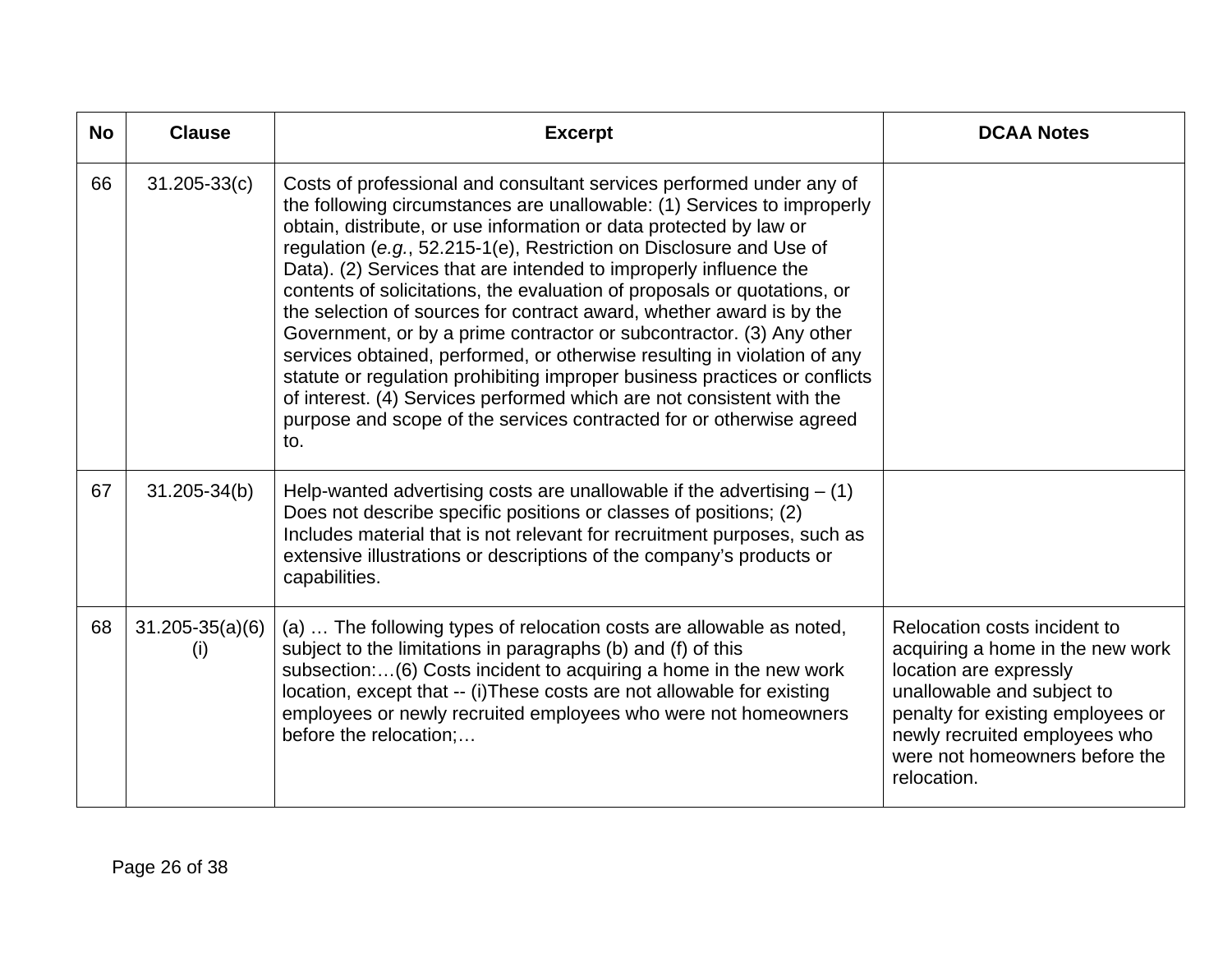| <b>No</b> | <b>Clause</b>               | <b>Excerpt</b>                                                                                                                                                                                                                                                                                                                                                                                                                                                                                                                                                                                                                                                                                                                                                                                                                                                           | <b>DCAA Notes</b>                                                                                                                                                                                                                                                                                                                                          |
|-----------|-----------------------------|--------------------------------------------------------------------------------------------------------------------------------------------------------------------------------------------------------------------------------------------------------------------------------------------------------------------------------------------------------------------------------------------------------------------------------------------------------------------------------------------------------------------------------------------------------------------------------------------------------------------------------------------------------------------------------------------------------------------------------------------------------------------------------------------------------------------------------------------------------------------------|------------------------------------------------------------------------------------------------------------------------------------------------------------------------------------------------------------------------------------------------------------------------------------------------------------------------------------------------------------|
| 69        | $31.205 - 35(b)(6)$<br>(ii) | When reimbursement on a lump-sum basis is used, any adjustments to<br>reflect actual costs are unallowable.                                                                                                                                                                                                                                                                                                                                                                                                                                                                                                                                                                                                                                                                                                                                                              |                                                                                                                                                                                                                                                                                                                                                            |
| 70        | $31.205 - 35(c)$            | The following types of costs are unallowable: (1) Loss on sale of a<br>home.<br>(2) Costs incident to acquiring a home in the new location as follows:<br>(i) Real estate brokers' fees and commissions. (ii) Costs of litigation.<br>(iii) Real and personal property insurance against damage or loss of<br>property. (iv) Mortgage life insurance. (v) Owner's title policy insurance<br>when such insurance was not previously carried by the employee on<br>the old residence (However, the cost of a mortgage title policy is<br>allowable.) (vi) Property taxes and operating or maintenance costs. (3)<br>Continuing mortgage principal payments on a residence being sold. (4)<br>Costs incident to furnishing equity or nonequity loans to employees or<br>making arrangements with lenders for employees to obtain lower-than-<br>market rate mortgage loans. |                                                                                                                                                                                                                                                                                                                                                            |
| 71        | $31.205 - 38(a)$            | "Selling" is a generic term encompassing all efforts to market the<br>contractor's products or services, some of which are covered<br>specifically in other subsections of 31.205. The costs of any selling<br>efforts other than those addressed in this cost principle are<br>unallowable.                                                                                                                                                                                                                                                                                                                                                                                                                                                                                                                                                                             | Selling costs that do not fall within<br>one of the following categories<br>are expressly unallowable and<br>subject to penalty: Advertising<br>$(31.205-1(b))$ , Corporate image<br>enhancement (31.205-1 (a)), Bid<br>and proposal costs (31.205-18),<br><b>Economic Planning Costs</b><br>including market planning<br>(31.205-12), and Direct selling. |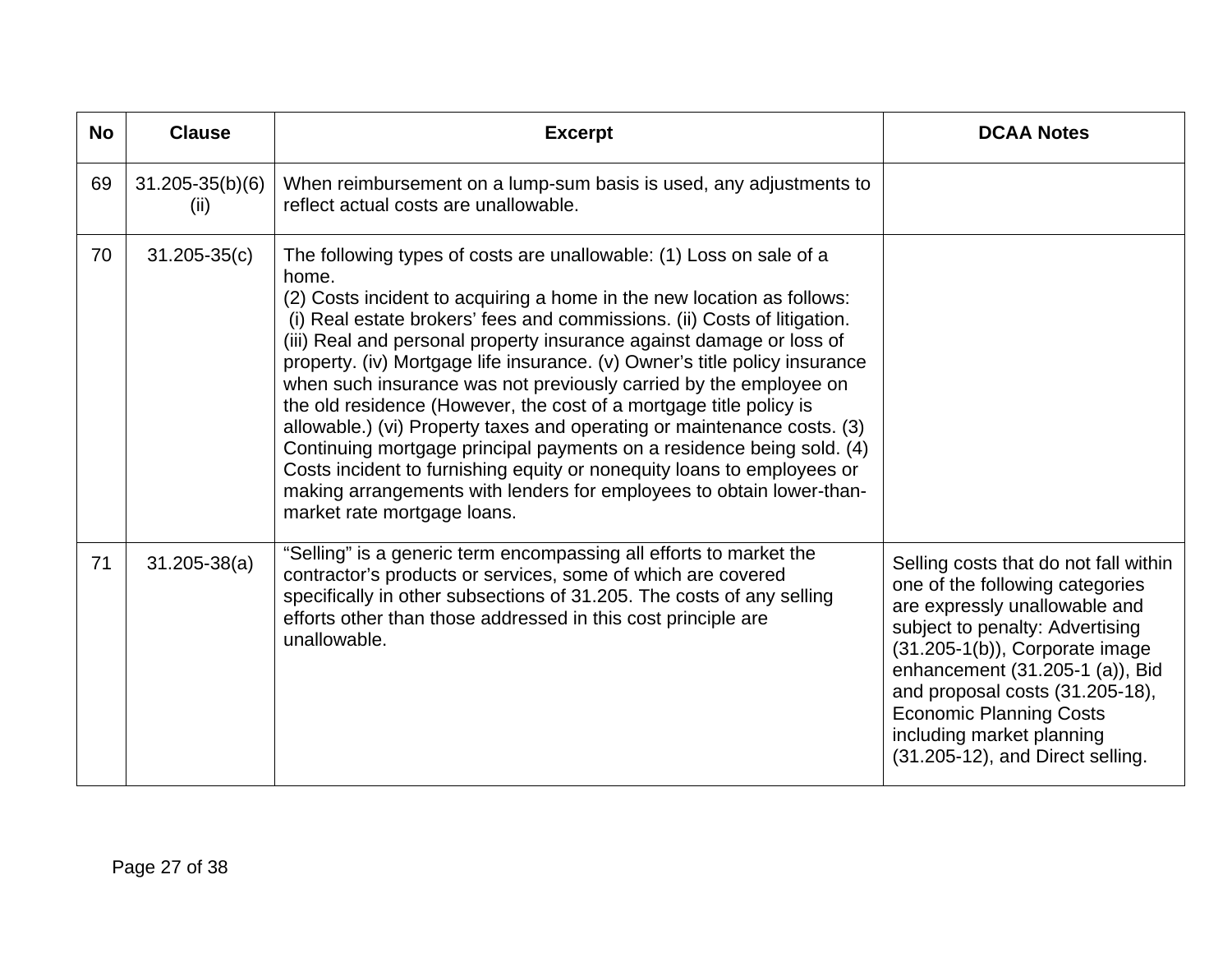| <b>No</b> | <b>Clause</b>    | <b>Excerpt</b>                                                                                                                                                                                                                                                                                                                                                                                                                                                                                                                                                                                                                                                                                                                                                                                                                                                                                                                                                                                                                                                                                                                                                                                                                                                                                                                                                                                                                                                                                                                                                                                                                                | <b>DCAA Notes</b> |
|-----------|------------------|-----------------------------------------------------------------------------------------------------------------------------------------------------------------------------------------------------------------------------------------------------------------------------------------------------------------------------------------------------------------------------------------------------------------------------------------------------------------------------------------------------------------------------------------------------------------------------------------------------------------------------------------------------------------------------------------------------------------------------------------------------------------------------------------------------------------------------------------------------------------------------------------------------------------------------------------------------------------------------------------------------------------------------------------------------------------------------------------------------------------------------------------------------------------------------------------------------------------------------------------------------------------------------------------------------------------------------------------------------------------------------------------------------------------------------------------------------------------------------------------------------------------------------------------------------------------------------------------------------------------------------------------------|-------------------|
| 72        | $31.205 - 41(b)$ | The following types of costs are not allowable: (1) Federal income and<br>excess profits taxes. (2) Taxes in connection with financing,<br>refinancing, refunding operations, or reorganizations (see 31.205-20<br>and 31.205-27). (3)  When partial exemption from a tax is attributable<br>to Government contract activity, taxes charged to such work in excess<br>of that amount resulting from application of the preferential treatment<br>are unallowable. These provisions intend that tax preference<br>attributable to Government contract activity be realized by the<br>Government. The term "exemption" means freedom from taxation in<br>whole or in part and includes a tax abatement or reduction resulting<br>from mode of assessment, method of calculation, or otherwise. (4)<br>Special assessments on land that represent capital improvements. (5)<br>Taxes (including excises) on real or personal property, or on the value,<br>use, possession or sale thereof, which is used solely in connection with<br>work other than on Government contracts (see paragraph (c) of this<br>section). (6) Any excise tax in subtitle D, chapter 43 of the Internal<br>Revenue Code of 1986, as amended. That chapter includes excise<br>taxes imposed in connection with qualified pension plans, welfare<br>plans, deferred compensation plans, or other similar types of plans. (7)<br>Income tax accruals designed to account for the tax effects of<br>differences between taxable income and pretax income as reflected by<br>the books of account and financial statements. (8) Any tax imposed<br>under 26 U.S.C. 5000C. |                   |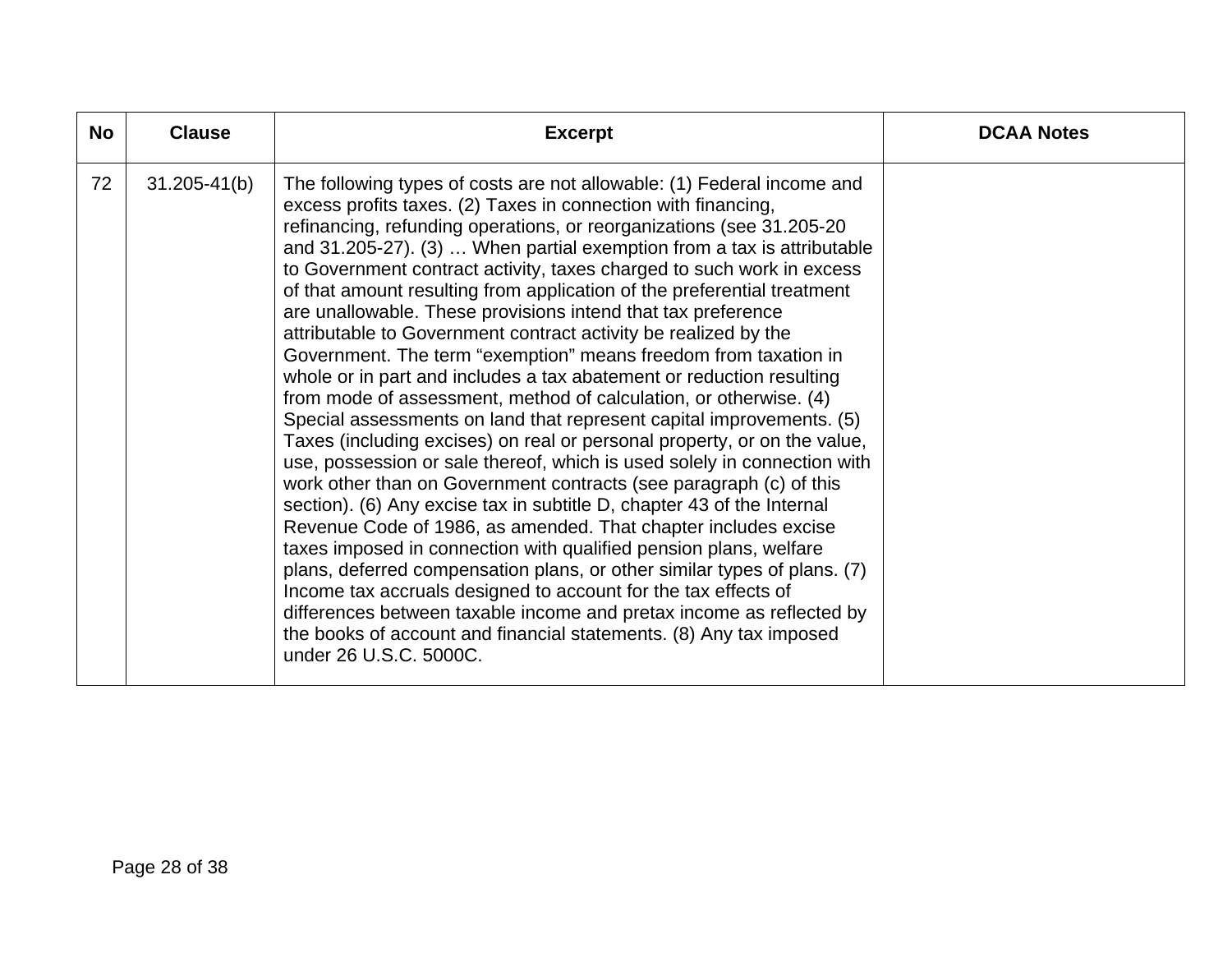| <b>No</b> | <b>Clause</b>       | <b>Excerpt</b>                                                                                                                                                                                                                                                                                                                                                                                                | <b>DCAA Notes</b>                                                                                                                                                                                                                                                                                           |
|-----------|---------------------|---------------------------------------------------------------------------------------------------------------------------------------------------------------------------------------------------------------------------------------------------------------------------------------------------------------------------------------------------------------------------------------------------------------|-------------------------------------------------------------------------------------------------------------------------------------------------------------------------------------------------------------------------------------------------------------------------------------------------------------|
| 73        | $31.205 - 41(b)(3)$ | (b) The following types of costs are not allowable:  (3) Taxes from<br>which exemptions are available to the contractor directly, or available to<br>the contractor based on an exemption afforded the Government,<br>except when the contracting officer determines that the administrative<br>burden incident to obtaining the exemption outweighs the<br>corresponding benefits accruing to the Government | The costs are stated to be not<br>allowable and therefore are<br>expressly unallowable. The<br>exception here is merely a<br>determination of materiality of the<br>benefit to the Government and<br>not so discretionary as to<br>eliminate the expressly<br>unallowable nature of this cost<br>principle. |
| 74        | $31.205 - 44(a)$    | Overtime compensation for training and education is unallowable.                                                                                                                                                                                                                                                                                                                                              |                                                                                                                                                                                                                                                                                                             |
| 75        | $31.205 - 44(b)$    | The cost of salaries for attending undergraduate level classes or part-<br>time graduate level classes during working hours is unallowable,<br>except when unusual circumstances do not permit attendance at such<br>classes outside of regular working hours.                                                                                                                                                |                                                                                                                                                                                                                                                                                                             |
| 76        | $31.205 - 44(c)$    | Costs of tuition, fees, training materials and textbooks, subsistence,<br>salary, and any other payments in connection with full-time graduate<br>level education are unallowable for any portion of the program that<br>exceeds two school years or the length of the degree program,<br>whichever is less.                                                                                                  |                                                                                                                                                                                                                                                                                                             |
| 77        | $31.205 - 44(d)$    | Grants to educational or training institutions, including the donation of<br>facilities or other properties, scholarships, and fellowships are<br>considered contributions and are unallowable.                                                                                                                                                                                                               |                                                                                                                                                                                                                                                                                                             |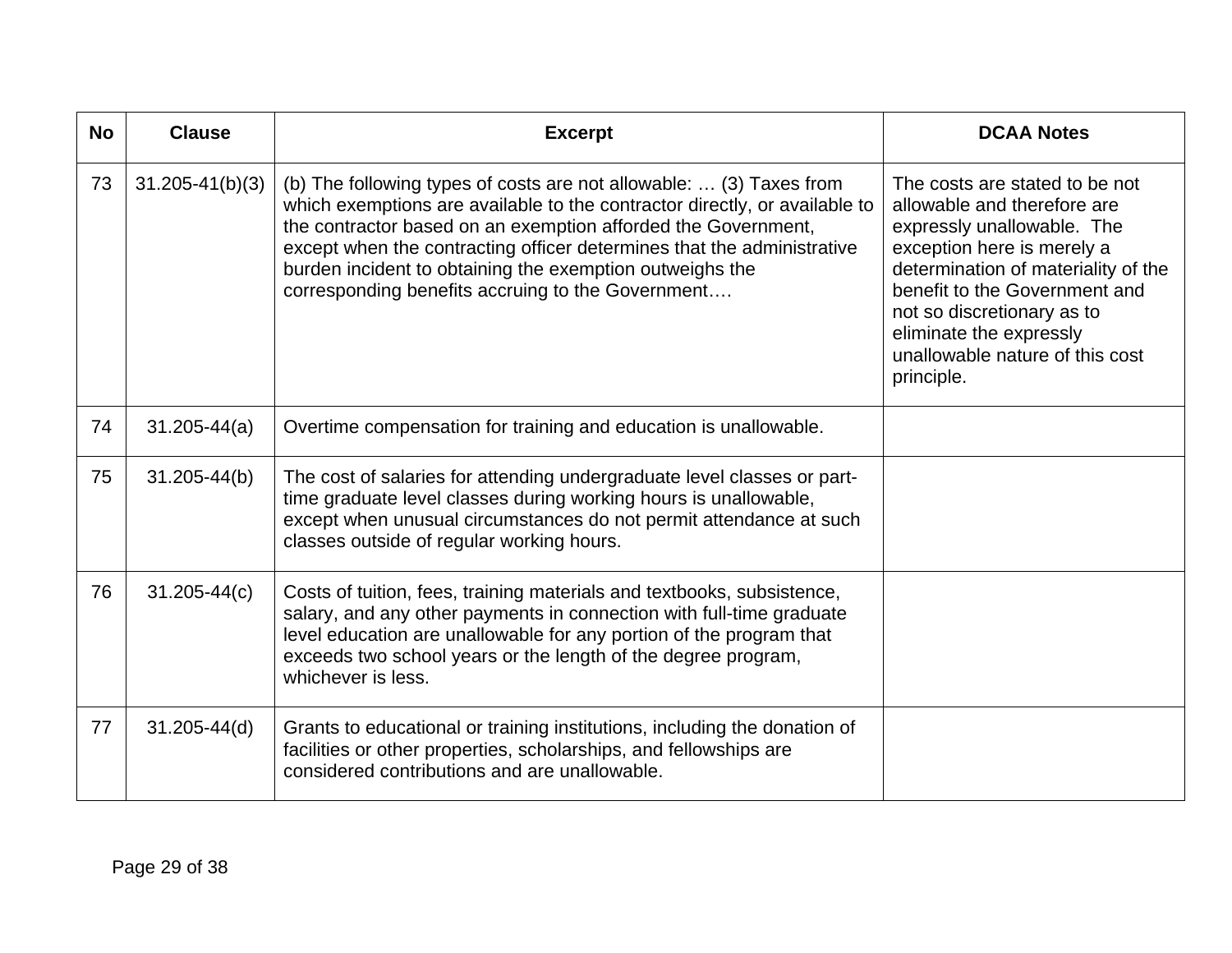| <b>No</b> | <b>Clause</b>    | <b>Excerpt</b>                                                                                                                                                                                                                                                                                                                                                                                                                                                                                                                                                                                                                                                                                                                                                                                                                                                                                                                                                                                                                                                                                                                                                                                                                    | <b>DCAA Notes</b>                                                                                                                                                                                                                                                                                                                                                                                                                                                                                                                                                     |
|-----------|------------------|-----------------------------------------------------------------------------------------------------------------------------------------------------------------------------------------------------------------------------------------------------------------------------------------------------------------------------------------------------------------------------------------------------------------------------------------------------------------------------------------------------------------------------------------------------------------------------------------------------------------------------------------------------------------------------------------------------------------------------------------------------------------------------------------------------------------------------------------------------------------------------------------------------------------------------------------------------------------------------------------------------------------------------------------------------------------------------------------------------------------------------------------------------------------------------------------------------------------------------------|-----------------------------------------------------------------------------------------------------------------------------------------------------------------------------------------------------------------------------------------------------------------------------------------------------------------------------------------------------------------------------------------------------------------------------------------------------------------------------------------------------------------------------------------------------------------------|
| 78        | $31.205 - 44(e)$ | Training or education costs for other than bona fide employees are<br>unallowable, except that the costs incurred for educating employee<br>dependents (primary and secondary level studies) when the employee<br>is working in a foreign country where suitable public education is not<br>available may be included in overseas differential pay.                                                                                                                                                                                                                                                                                                                                                                                                                                                                                                                                                                                                                                                                                                                                                                                                                                                                               |                                                                                                                                                                                                                                                                                                                                                                                                                                                                                                                                                                       |
| 79        | $31.205 - 44(f)$ | Contractor contributions to college savings plans for employee<br>dependents are unallowable.                                                                                                                                                                                                                                                                                                                                                                                                                                                                                                                                                                                                                                                                                                                                                                                                                                                                                                                                                                                                                                                                                                                                     |                                                                                                                                                                                                                                                                                                                                                                                                                                                                                                                                                                       |
| 80        | $31.205 - 46(d)$ | That portion of the cost of company-furnished automobiles that<br>relates to personal use by employees (including transportation to and<br>from work) is compensation for personal services and is unallowable as<br>stated in 31.205-6(m)(2).                                                                                                                                                                                                                                                                                                                                                                                                                                                                                                                                                                                                                                                                                                                                                                                                                                                                                                                                                                                    |                                                                                                                                                                                                                                                                                                                                                                                                                                                                                                                                                                       |
| 81        | 31.205-47        | (b) Costs incurred in connection with any proceeding brought by: A<br>Federal,  government for a violation of, or failure to comply with, law<br>or regulation by the contractor (including its agents or employees) (41<br>U.S.C. 4310 and 10 U.S.C. 2324(k)); $\dots$ ; or a third party in the name of<br>the United States under the False Claims Act, 31 U.S.C. 3730, are<br>unallowable if the result is-- (1) In a criminal proceeding, a conviction;<br>(2) In a civil or administrative proceeding, either a finding of contractor<br>liability where the proceeding involves an allegation of fraud or similar<br>misconduct; or imposition of a monetary penalty, ; (3) A final decision<br>by an appropriate official of an executive agency to $-$ (i) Debar or<br>suspend the contractor; (ii) Rescind or void a contract; or (iii) Terminate<br>a contract for default by reason of a violation or failure to comply with a<br>law or regulation. (4) Disposition of the matter by consent or<br>compromise if the proceeding could have led to any of the outcomes<br>listed in subparagraphs (b)(1) through (3) of this subsection (but see<br>paragraphs (c) and (d) of this subsection); or (5) Not covered by | Costs incurred in connection with<br>any proceeding brought by the<br>Federal government for a violation<br>of, or failure to comply with, law or<br>regulation by the contractor<br>(including its agents or<br>employees) or proceeding brought<br>by a third party under the False<br>Claims Act in which the United<br>States intervened are unallowable<br>if the result is covered by<br>subparagraphs (b)(1) through (5).<br>Because application of<br>subparagraph (c)(2) allows the<br>contracting officer discretion in<br>regard to proceedings brought by |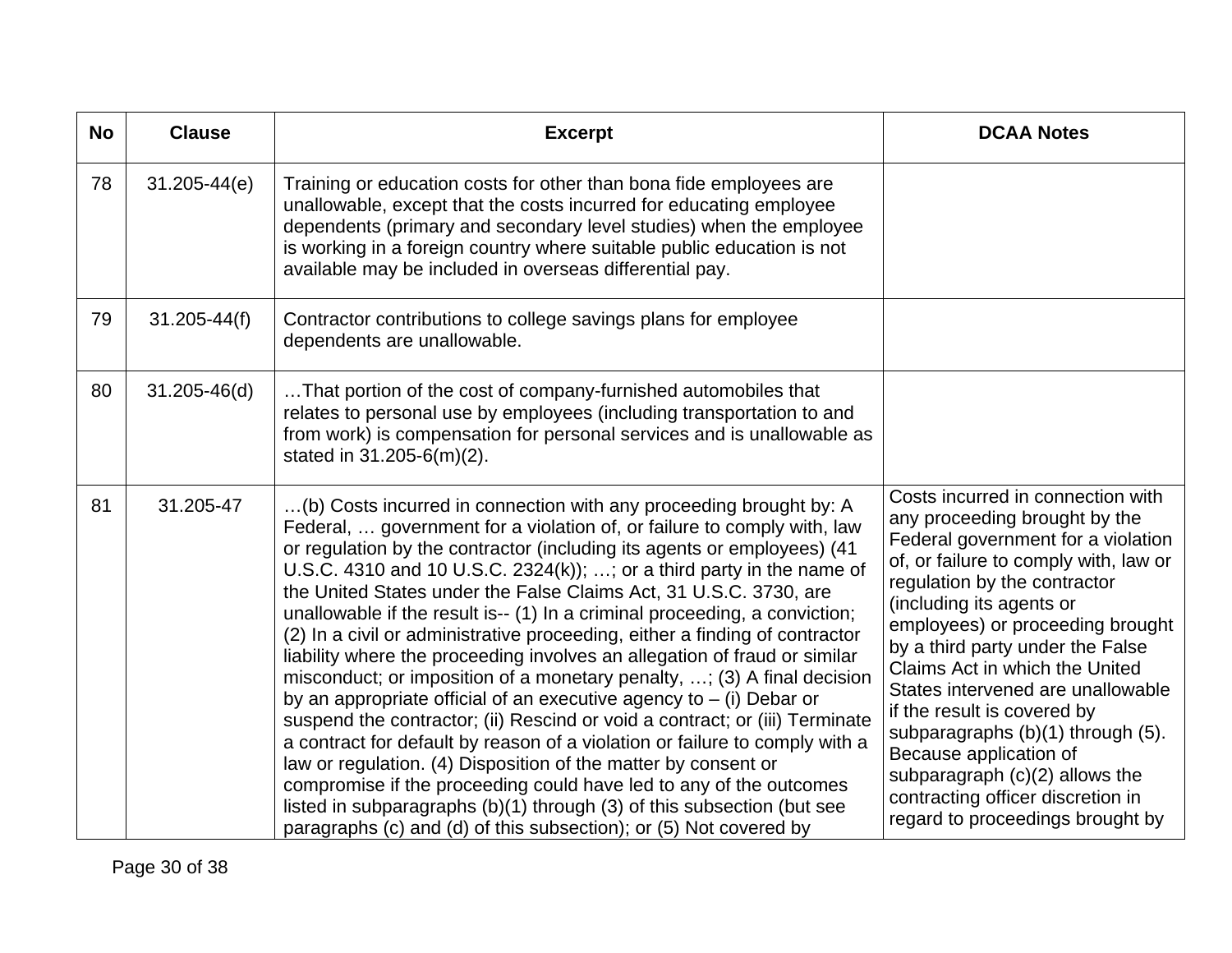| <b>No</b> | <b>Clause</b> | <b>Excerpt</b>                                                                                                                                                                                                                                                                                                                                                                                                                                                                                                                                                                                                                                                                                                                                                                                                                                                                                                                                                                                                                                                                                                                                                                                                                                                                                                                                                                                                                                                                                                                                                                                                                                                                                                                                                                                                                                                                                                                                                                                                                                                                                                                                                                                                                                                                                                                           | <b>DCAA Notes</b>                                                                                                                                                                                                                                                                                                                                                                                                                    |
|-----------|---------------|------------------------------------------------------------------------------------------------------------------------------------------------------------------------------------------------------------------------------------------------------------------------------------------------------------------------------------------------------------------------------------------------------------------------------------------------------------------------------------------------------------------------------------------------------------------------------------------------------------------------------------------------------------------------------------------------------------------------------------------------------------------------------------------------------------------------------------------------------------------------------------------------------------------------------------------------------------------------------------------------------------------------------------------------------------------------------------------------------------------------------------------------------------------------------------------------------------------------------------------------------------------------------------------------------------------------------------------------------------------------------------------------------------------------------------------------------------------------------------------------------------------------------------------------------------------------------------------------------------------------------------------------------------------------------------------------------------------------------------------------------------------------------------------------------------------------------------------------------------------------------------------------------------------------------------------------------------------------------------------------------------------------------------------------------------------------------------------------------------------------------------------------------------------------------------------------------------------------------------------------------------------------------------------------------------------------------------------|--------------------------------------------------------------------------------------------------------------------------------------------------------------------------------------------------------------------------------------------------------------------------------------------------------------------------------------------------------------------------------------------------------------------------------------|
|           |               | subparagraphs (b)(1) through (4) of this subsection, but where the<br>underlying alleged contractor misconduct was the same as that which<br>led to a different proceeding whose costs are unallowable by reason of<br>subparagraphs $(b)(1)$ through $(4)$ of this subsection. $(c)(1)$ To the extent<br>they are not otherwise unallowable, costs incurred in connection with<br>any proceeding under paragraph (b) of this subsection commenced by<br>the United States that is resolved by consent or compromise pursuant<br>to an agreement entered into between the contractor and the United<br>States, and which are unallowable solely because of paragraph (b) of<br>this subsection, may be allowed to the extent specifically provided in<br>such agreement. (2)(i) In the event of a settlement of any proceeding<br>brought by a third party under the False Claims Act in which the United<br>States did not intervene, reasonable costs incurred by the contractor in<br>connection with such a proceeding, that are not otherwise unallowable<br>by regulation or by separate agreement with the United States, may be<br>allowed if the contracting officer, in consultation with his or her legal<br>advisor determines that there was very little likelihood that the third<br>party would have been successful on the merits. (ii) In the event of<br>disposition by consent or compromise of a proceeding brought by a<br>whistleblower for alleged reprisal in accordance with 41 U.S.C. 4712 or<br>10 U.S.C. 2409, reasonable costs incurred by a contractor or<br>subcontractor in connection with such a proceeding that are not<br>otherwise unallowable by regulation or by agreement with the United<br>States may be allowed if the contracting officer, in consultation with his<br>or her legal advisor, determined that there was very little likelihood that<br>the claimant would have been successful on the merits. (d) To the<br>extent that they are not otherwise unallowable, costs incurred in<br>connection with any proceeding under paragraph (b) of this subsection<br>commenced by a State, local, or foreign government may be allowable<br>when the contracting officer (or other official specified in agency<br>procedures) determines, that the costs were incurred either: (1) As a | a third party under the False<br>Claims Act, in which the United<br>States did not intervene and<br>proceedings brought by a<br>whistleblower for alleged reprisal<br>and subparagraph (d) allows for<br>CO discretion in regard to<br>proceedings commenced by a<br>State, local, or foreign<br>government, costs of those type<br>proceeding that are unallowable<br>based on this cost principle are<br>not expressly unallowable |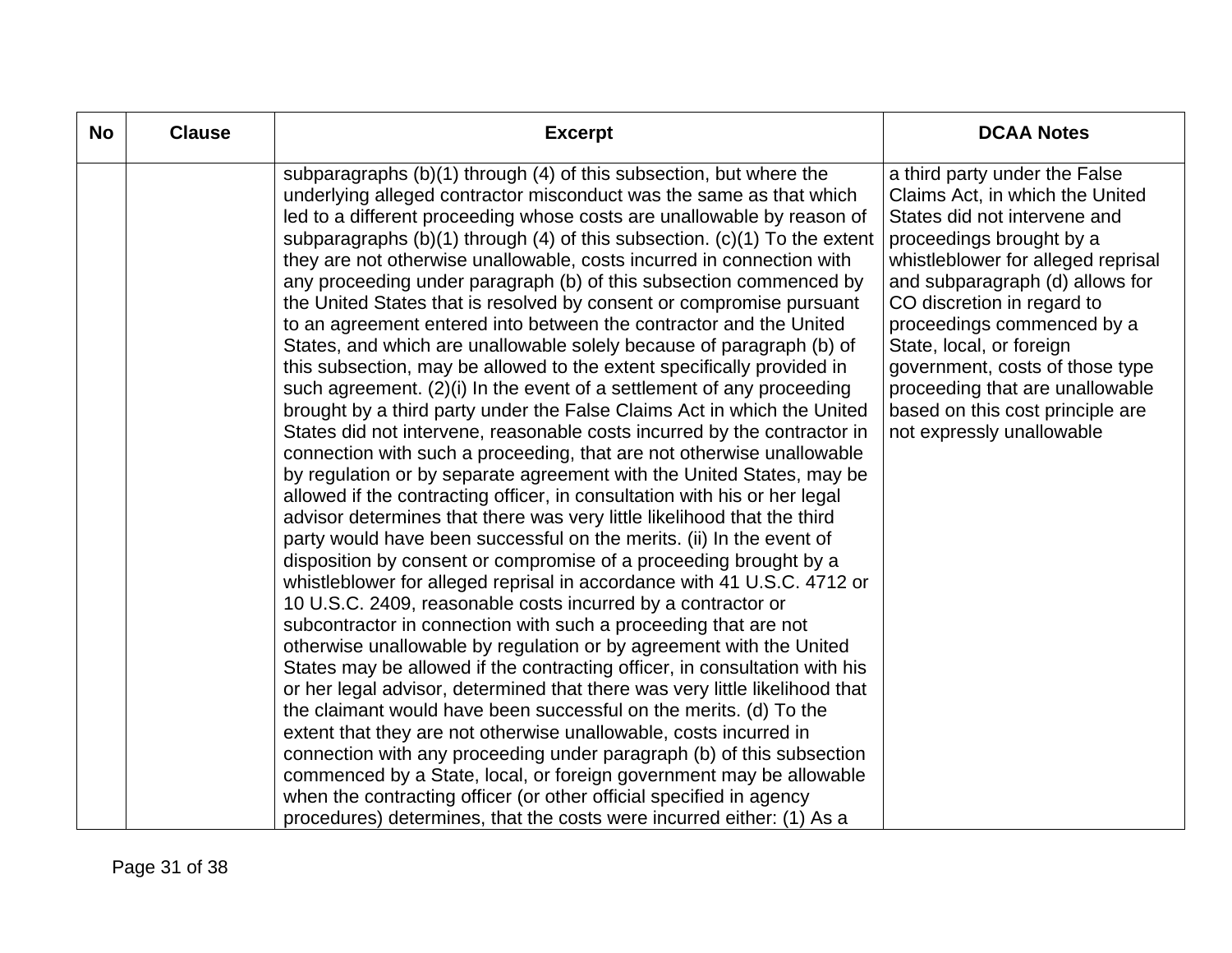| No | Clause | <b>Excerpt</b>                                                                                                                                                                    | <b>DCAA Notes</b> |
|----|--------|-----------------------------------------------------------------------------------------------------------------------------------------------------------------------------------|-------------------|
|    |        | direct result of a specific term or condition of a Federal contract; or (2)<br>As a result of compliance with specific written direction of the cognizant<br>contracting officer. |                   |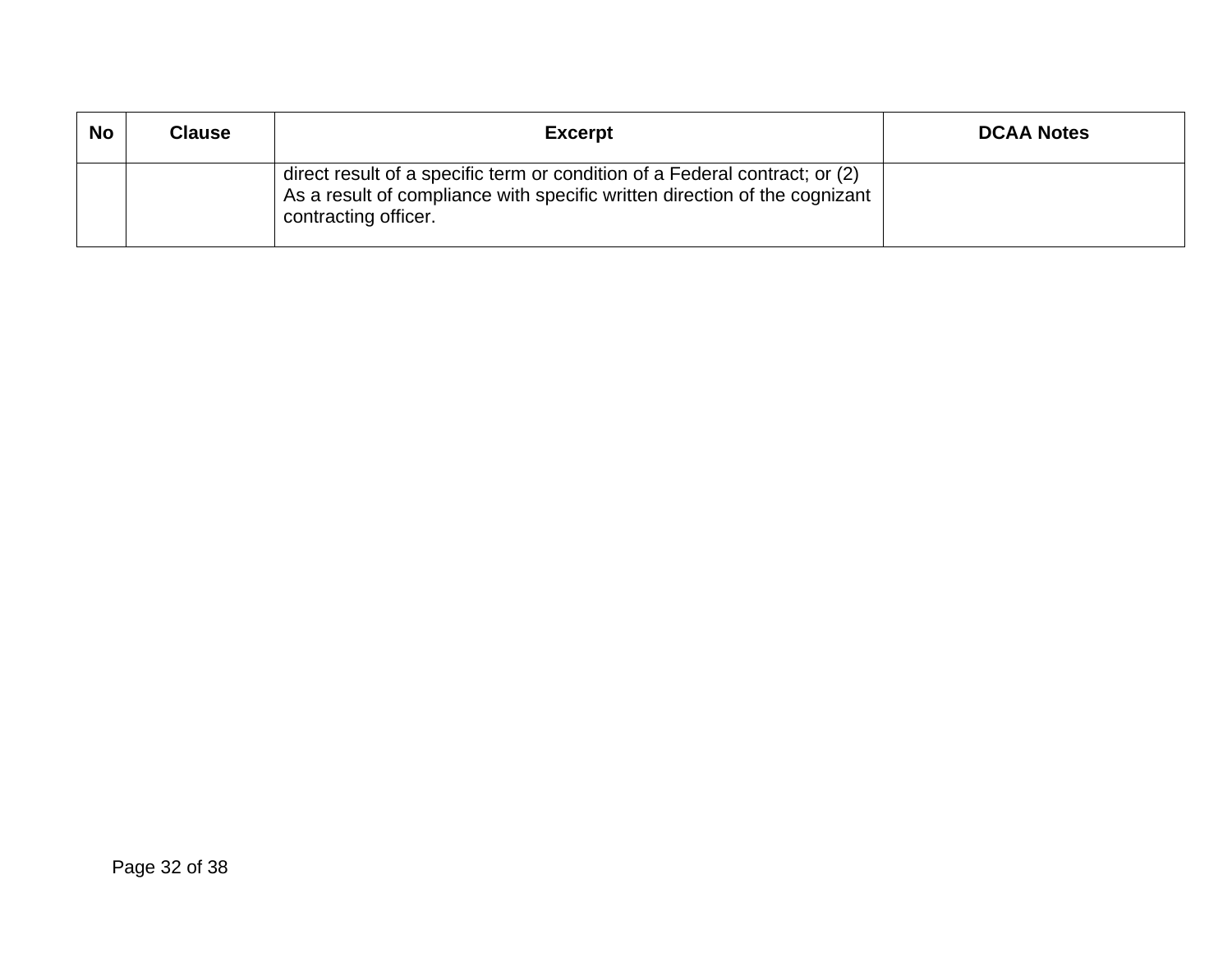| <b>No</b> | <b>Clause</b>    | <b>Excerpt</b>                                                                                                                                                                                                                                                                                                                                                                                                                                                                                                                                                                                                                                                                                                                                                                                                                                                                                                                                                                                                                                                                                                                                                                                                                                                                                                                                                                                                                                                                                                                                                                                                                                                                                                                                                                                                                                                                                                                                                                                                                                                                                                                                                                                                                               | <b>DCAA Notes</b> |
|-----------|------------------|----------------------------------------------------------------------------------------------------------------------------------------------------------------------------------------------------------------------------------------------------------------------------------------------------------------------------------------------------------------------------------------------------------------------------------------------------------------------------------------------------------------------------------------------------------------------------------------------------------------------------------------------------------------------------------------------------------------------------------------------------------------------------------------------------------------------------------------------------------------------------------------------------------------------------------------------------------------------------------------------------------------------------------------------------------------------------------------------------------------------------------------------------------------------------------------------------------------------------------------------------------------------------------------------------------------------------------------------------------------------------------------------------------------------------------------------------------------------------------------------------------------------------------------------------------------------------------------------------------------------------------------------------------------------------------------------------------------------------------------------------------------------------------------------------------------------------------------------------------------------------------------------------------------------------------------------------------------------------------------------------------------------------------------------------------------------------------------------------------------------------------------------------------------------------------------------------------------------------------------------|-------------------|
| 82        | $31.205 - 47(f)$ | Costs not covered elsewhere in this subsection are unallowable if<br>incurred in connection with: (1) Defense against Federal Government<br>claims or appeals or the prosecution of claims or appeals against the<br>Federal Government (see 2.101). (2) Organization, reorganization,<br>(including mergers and acquisitions) or resisting mergers and<br>acquisitions (see also 31.205-27). (3) Defense of antitrust suits. (4)<br>Defense of suits brought by employees or ex-employees of the<br>contractor under section 2 of the Major Fraud Act of 1988 where the<br>contractor was found liable or settled. (5) Costs of legal, accounting,<br>and consultant services and directly associated costs incurred in<br>connection with the defense or prosecution of lawsuits or appeals<br>between contractors arising from either $-$ (i) An agreement or contract<br>concerning a teaming arrangement, a joint venture, or similar<br>arrangement of shared interest; or (ii) Dual sourcing, coproduction, or<br>similar programs, are unallowable, except when (A) Incurred as a result<br>of compliance with specific terms and conditions of the contract or<br>written instructions from the contracting officer, or (B) When agreed to<br>in writing by the contracting officer. (6) Patent infringement litigation,<br>unless otherwise provided for in the contract. (7) Representation of, or<br>assistance to, individuals, groups, or legal entities which the contractor<br>is not legally bound to provide, arising from an action where the<br>participant was convicted of violation of a law or regulation or was<br>found liable in a civil or administrative proceeding. (8) Protests of<br>Federal Government solicitations or contract awards, or the defense<br>against protests of such solicitations or contract awards, unless the<br>costs of defending against a protest are incurred pursuant to a written<br>request from the cognizant contracting officer. (9) A congressional<br>investigation or inquiry into an issue that is the subject matter of a<br>proceeding resulting in a disposition as described in paragraphs (b)(1)<br>through $(5)$ of this section (see 10 U.S.C. 2324(e) $(1)(Q)$ ). |                   |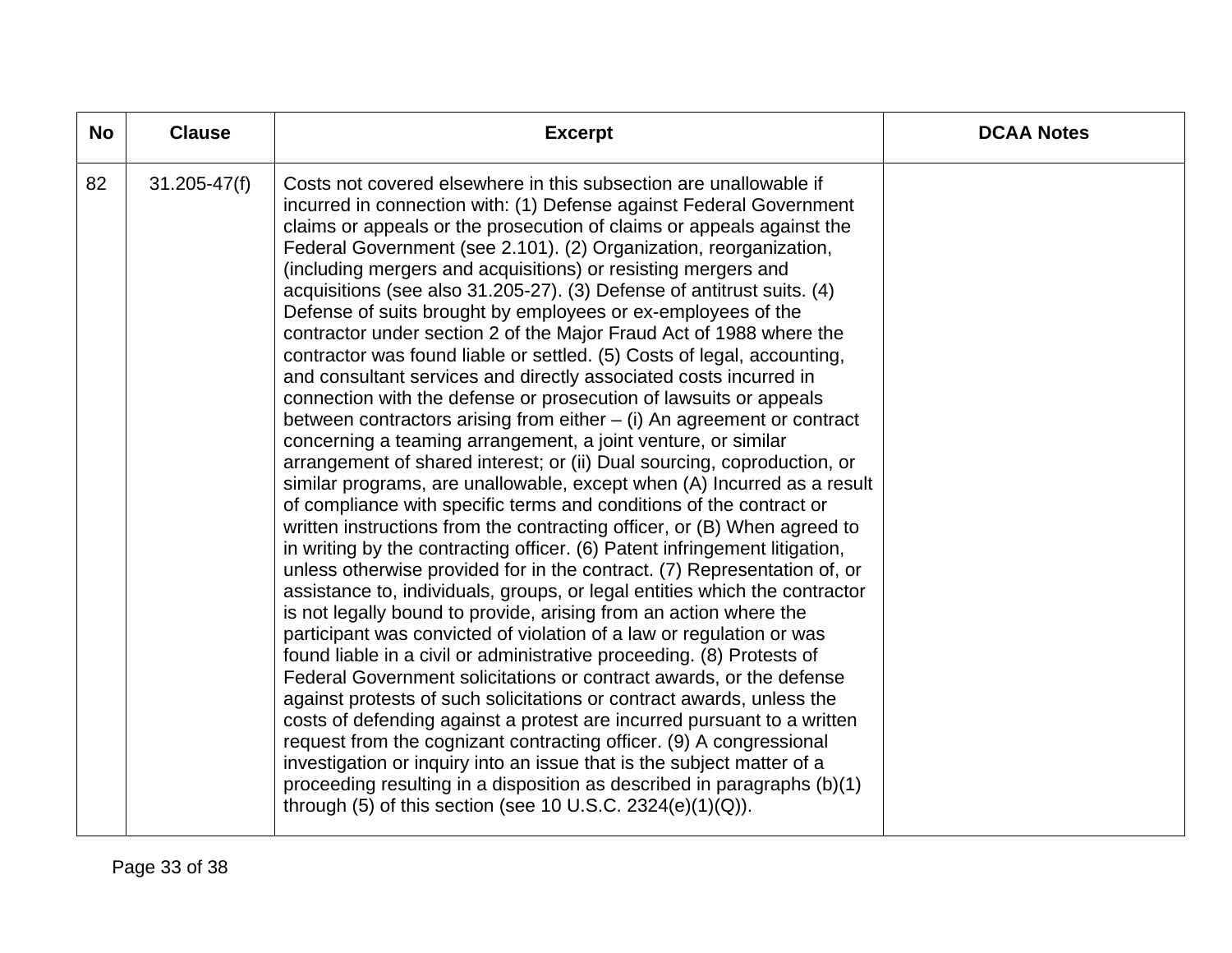| <b>No</b> | <b>Clause</b>                    | <b>Excerpt</b>                                                                                                                                                                                                                                                                                                                                                                                      | <b>DCAA Notes</b>                                                                                                                                                                                                                                                                                                                                                                                                                                                                                                                                                      |
|-----------|----------------------------------|-----------------------------------------------------------------------------------------------------------------------------------------------------------------------------------------------------------------------------------------------------------------------------------------------------------------------------------------------------------------------------------------------------|------------------------------------------------------------------------------------------------------------------------------------------------------------------------------------------------------------------------------------------------------------------------------------------------------------------------------------------------------------------------------------------------------------------------------------------------------------------------------------------------------------------------------------------------------------------------|
| 83        | 31.205-48                        | "Research and development," as used in this subsection, means the<br>type of technical effort described in 31.205-18 but sponsored by a grant<br>or required in the performance of a contract. When costs are incurred<br>in excess of either the price of a contract or amount of a grant for<br>research and development effort, the excess is unallowable under any<br>other Government contract |                                                                                                                                                                                                                                                                                                                                                                                                                                                                                                                                                                        |
| 84        | 31.205-49                        | Any costs for amortization, expensing, write-off, or write-down of<br>goodwill (however represented) are unallowable.                                                                                                                                                                                                                                                                               |                                                                                                                                                                                                                                                                                                                                                                                                                                                                                                                                                                        |
| 85        | 31.205-51                        | Costs of alcoholic beverages are unallowable.                                                                                                                                                                                                                                                                                                                                                       |                                                                                                                                                                                                                                                                                                                                                                                                                                                                                                                                                                        |
| 86        | <b>DFARS</b><br>$231.205 - 1(f)$ | Unallowable public relations and advertising costs also include monies<br>paid to the Government associated with the leasing of Government<br>equipment, including lease payments and reimbursements for support<br>services, except for foreign military sales contracts as provided for at<br>225.7303-2.                                                                                         | Monies paid to the Government<br>associated with leasing of<br>Government equipment are<br>expressly unallowable and subject<br>to penalty. However, the<br>limitations in DFARS 231,205-1<br>on allowability of costs associated<br>with leasing Government<br>equipment do not apply to Foreign<br>Military Sales (FMS) contracts as<br>provided for by DFARS 225.7303-<br>2. Therefore, monies paid to the<br>Government associated with the<br>leasing of Government equipment<br>are not expressly unallowable and<br>not subject to penalty on FMS<br>contracts. |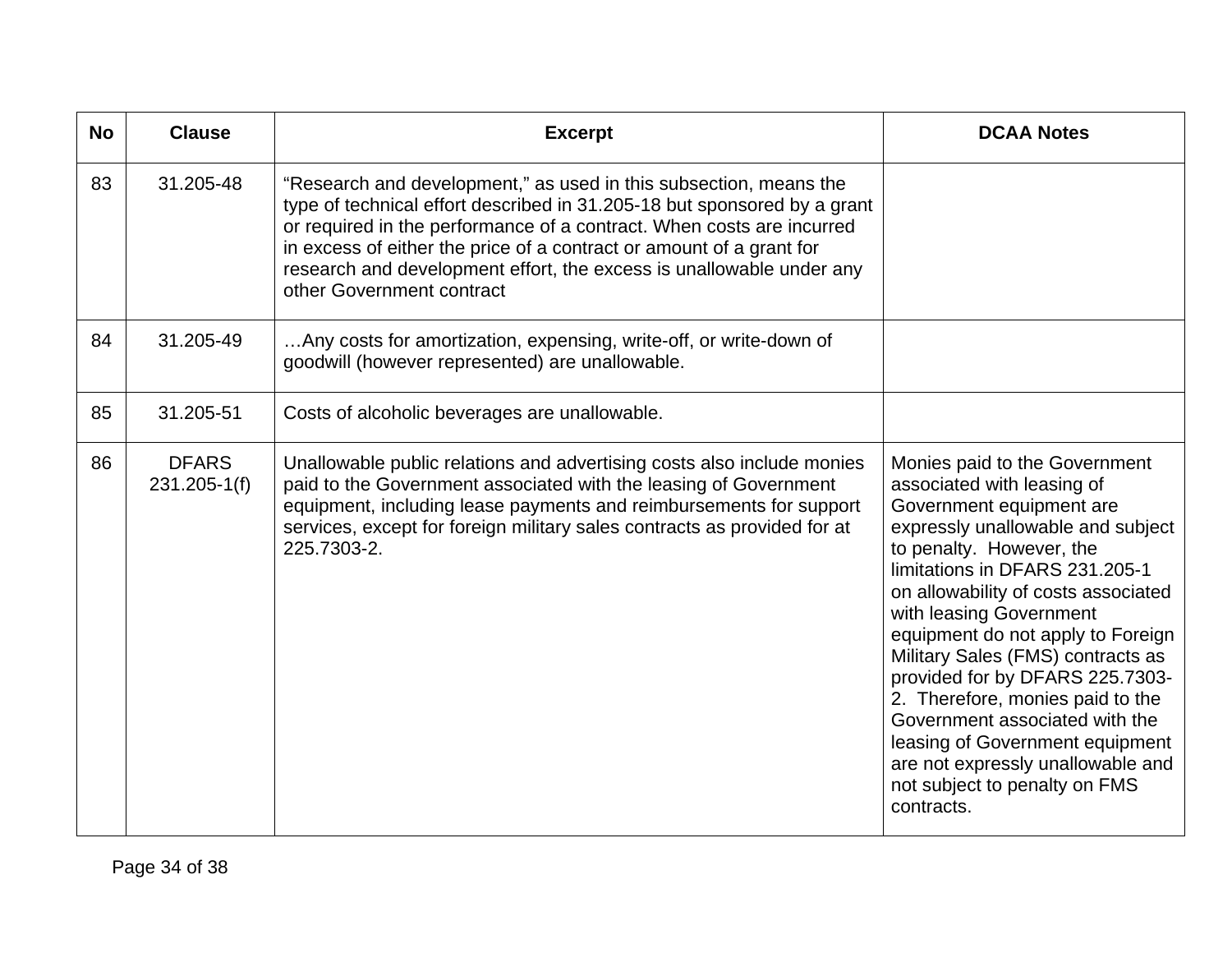| <b>No</b> | <b>Clause</b>                       | <b>Excerpt</b>                                                                                                                                                                                                                                                                                                                                                                                                                                                                                                          | <b>DCAA Notes</b> |
|-----------|-------------------------------------|-------------------------------------------------------------------------------------------------------------------------------------------------------------------------------------------------------------------------------------------------------------------------------------------------------------------------------------------------------------------------------------------------------------------------------------------------------------------------------------------------------------------------|-------------------|
| 87        | <b>DFARS</b><br>$231.205 - 6(f)(1)$ | In accordance with Section 8122 of Pub. L. 104-61, and similar<br>sections in subsequent Defense appropriations acts, costs for bonuses<br>or other payments in excess of the normal salary paid by the<br>contractor to an employee, that are part of restructuring costs<br>associated with a business combination, are unallowable under DoD<br>contracts funded by fiscal year 1996 or subsequent appropriations.<br>This limitation does not apply to severance payments or early<br>retirement incentive payments |                   |
| 88        | <b>DFARS</b><br>231.205-<br>6(m)(1) | Fringe benefit costs that are contrary to law, employer-employee<br>agreement, or an established policy of the contractor are unallowable.                                                                                                                                                                                                                                                                                                                                                                              |                   |
| 89        | <b>DFARS</b><br>$231.205 - 22(a)$   | Costs associated with preparing any material, report, list, or analysis on<br>the actual or projected economic or employment impact in a particular<br>State or congressional district of an acquisition program for which all<br>research, development, testing, and evaluation has not been<br>completed also are unallowable (10 U.S.C. 2249).                                                                                                                                                                       |                   |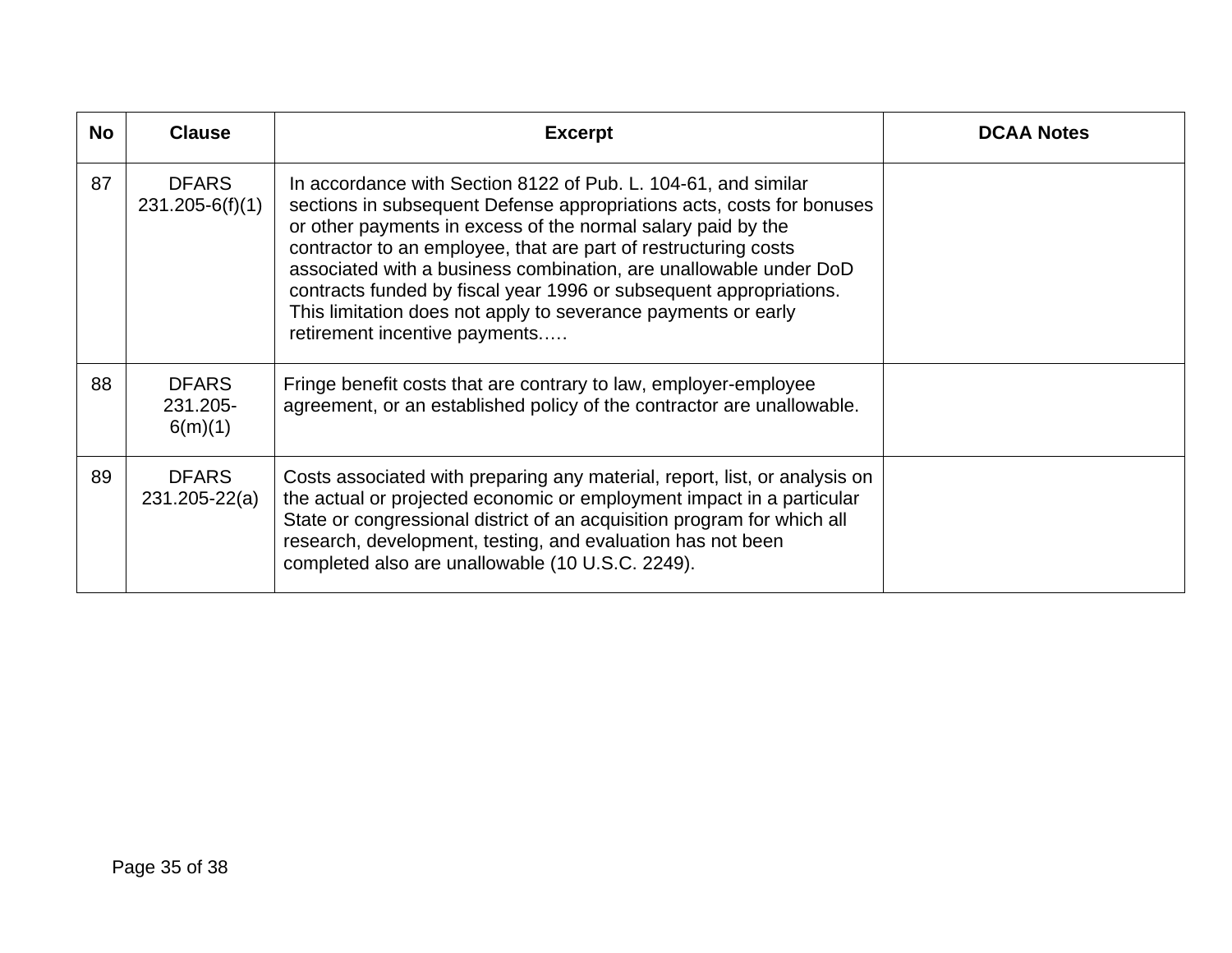| No | <b>Clause</b>                 | <b>Excerpt</b>                                                                                                                                                                                                                                                                                                                                                                                                                                                                                                                                                                                                                                                                                                                                                                                                                                                                                                                                                                                                                                                                                                                                                                                                                                                                                                                                                                                                                                                                                                                              | <b>DCAA Notes</b>                                                                                                                                                                                                                                    |
|----|-------------------------------|---------------------------------------------------------------------------------------------------------------------------------------------------------------------------------------------------------------------------------------------------------------------------------------------------------------------------------------------------------------------------------------------------------------------------------------------------------------------------------------------------------------------------------------------------------------------------------------------------------------------------------------------------------------------------------------------------------------------------------------------------------------------------------------------------------------------------------------------------------------------------------------------------------------------------------------------------------------------------------------------------------------------------------------------------------------------------------------------------------------------------------------------------------------------------------------------------------------------------------------------------------------------------------------------------------------------------------------------------------------------------------------------------------------------------------------------------------------------------------------------------------------------------------------------|------------------------------------------------------------------------------------------------------------------------------------------------------------------------------------------------------------------------------------------------------|
| 90 | <b>DFARS</b><br>231.205-70(c) | Limitations on cost allowability. Restructuring costs associated with<br>external restructuring activities shall not be allowed unless— (1) Such<br>costs are allowable in accordance with FAR Part 31 and DFARS Part<br>231; (2) An audit of projected restructuring costs and restructuring<br>savings is performed; (3) The cognizant administrative contracting<br>officer (ACO) reviews the audit report and the projected costs and<br>projected savings, and negotiates an advance agreement in<br>accordance with paragraph (d) of this subsection; and (4)(i) The official<br>designated in paragraph $(c)(4)(ii)$ of this subsection determines in<br>writing that the audited projected savings, on a present value basis, for<br>DoD resulting from the restructuring will exceed either $-$ (A) The costs<br>allowed by a factor of at least two to one; or (B) The costs allowed, and<br>the business combination will result in the preservation of a critical<br>capability that might otherwise be lost to DoD. (ii)(A) If the amount of<br>restructuring costs is expected to exceed \$25 million over a 5-year<br>period, the designated official is the Under Secretary of Defense<br>(Acquisition, Technology, and Logistics) or the Principal Deputy. This<br>authority may not be delegated below the level of an Assistant<br>Secretary of Defense. (B) For all other cases, the designated official is<br>the Director of the Defense Contract Management Agency. The<br>Director may not delegate this authority. | In accordance with DFARS<br>$231.205 - 70(b)(4)$ , the provisions<br>of DFARS 231.205-70(c)(4) do<br>not apply if restructuring costs<br>associated with external<br>restructuring activities allocated to<br>DoD contracts are less than<br>\$2.5M. |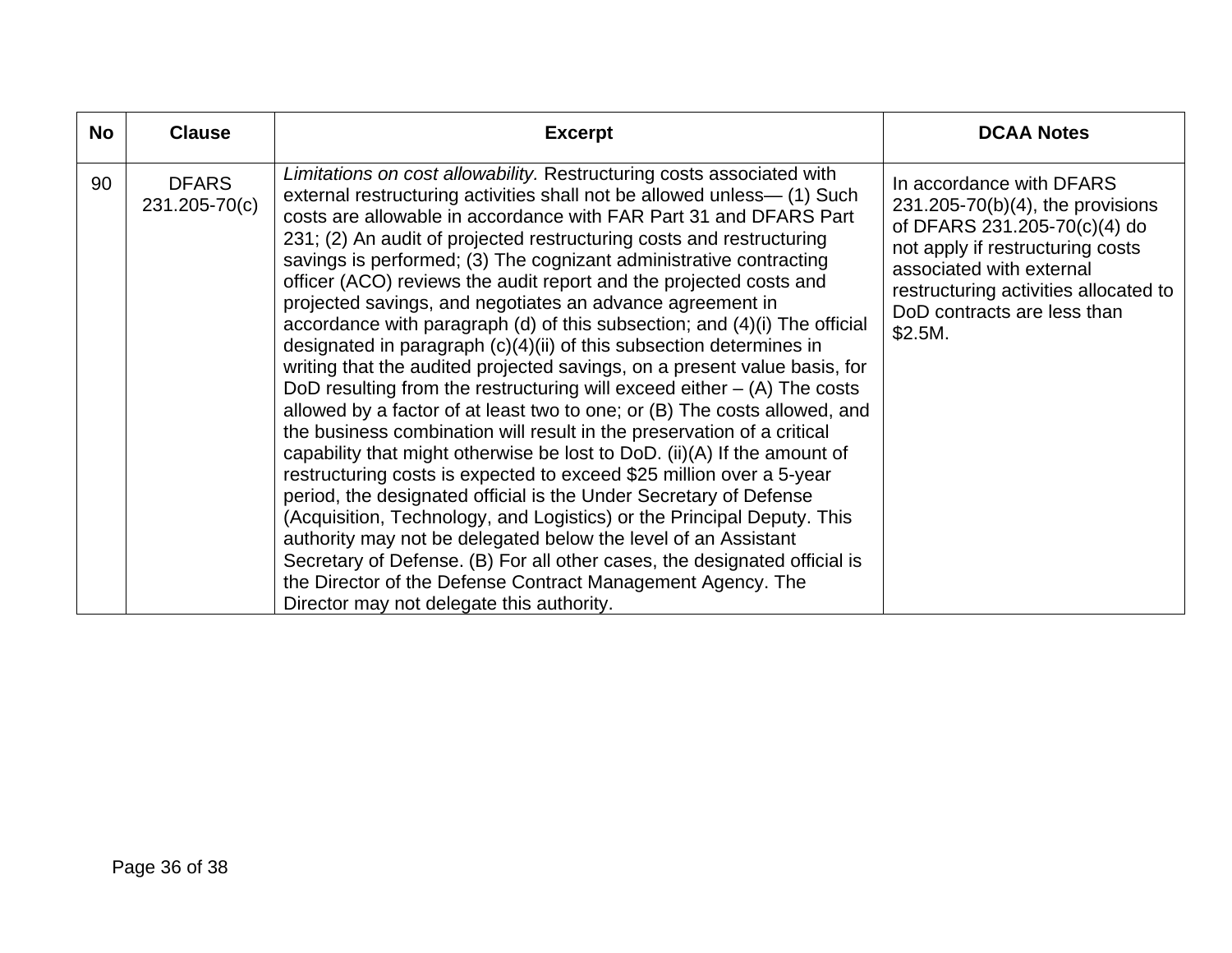<span id="page-36-0"></span>

| <b>No</b> | <b>Clause</b>                 | <b>Excerpt</b>                                                                                                                                                                                                                                                                                                                                                                                                                                                                                                                                                                                                                                                                                                                                                                                                                                                                                                                                                                                                                                                                                                                                                                                                                                                                                                                                                                                | <b>DCAA Notes</b> |
|-----------|-------------------------------|-----------------------------------------------------------------------------------------------------------------------------------------------------------------------------------------------------------------------------------------------------------------------------------------------------------------------------------------------------------------------------------------------------------------------------------------------------------------------------------------------------------------------------------------------------------------------------------------------------------------------------------------------------------------------------------------------------------------------------------------------------------------------------------------------------------------------------------------------------------------------------------------------------------------------------------------------------------------------------------------------------------------------------------------------------------------------------------------------------------------------------------------------------------------------------------------------------------------------------------------------------------------------------------------------------------------------------------------------------------------------------------------------|-------------------|
| 91        | <b>DFARS</b><br>231.205-71(b) | The costs of counterfeit electronic parts or suspect counterfeit<br>electronic parts and the cost of rework or corrective action that may be<br>required to remedy the use or inclusion of such parts are unallowable,<br>unless—(1) The contractor has an operational system to detect and<br>avoid counterfeit parts and suspect counterfeit electronic parts that has<br>been reviewed and approved by DoD pursuant to 244.303; (2) The<br>counterfeit electronic parts or suspect counterfeit electronic parts are<br>Government-furnished property as defined in FAR 45.101; and (3) The<br>contractor- (i) Becomes aware of the counterfeit electronic parts or<br>suspect counterfeit electronic parts through inspection, testing, and<br>authentication efforts of the contractor or its subcontractors; through a<br>Government Industry Data Exchange Program (GIDEP) alert; or by<br>other means; and (ii) Provides timely (i.e., within 60 days after the<br>contractor becomes aware) written notice to- $(A)$ The cognizant<br>contracting officer(s); and (B) GIDEP (unless the contractor is a foreign<br>corporation or partnership that does not have an office, place of<br>business, or fiscal paying agent in the United States; or the counterfeit<br>electronic part or suspect counterfeit electronic part is the subject of an<br>on-going criminal investigation). |                   |